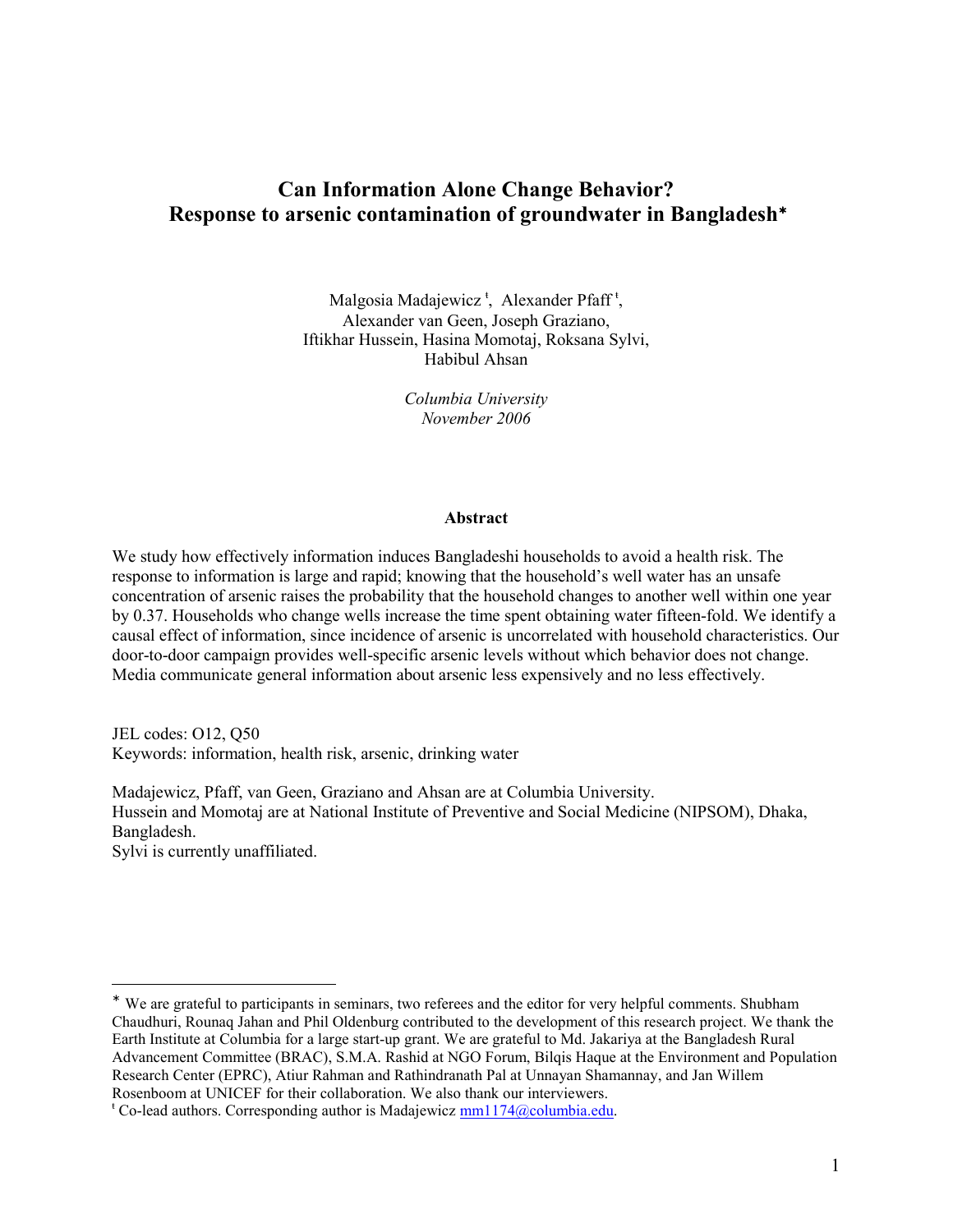## **1. Introduction**

 $\overline{a}$ 

As many as one billion people in the world drink unsafe water (WSCC, 1999). Over two million deaths from diarrhea are estimated to have occurred in 1998, mainly among children (WHO, 1999). People drink unsafe water because they are not informed about the risks to their health and because they lack access to safe water. Providing information is a less expensive and simpler policy than providing safe sources of water. Therefore, it is important to know if and when information alone can induce people to seek safe water with their own resources.

We study how people react to information about concentrations of arsenic in their drinking water in Bangladesh. First, we determine the probability that a person who learns that her well is unsafe seeks another source of water and we estimate a lower bound on the willingness to pay (WTP) for safe water. Second, we compare the effectiveness of a door-to-door information campaign and a campaign based on the media in communicating information about arsenic other than well-specific test results.

One-third or more of the wells in Bangladesh have arsenic concentrations above the Bangladeshi safety standard of 50 micrograms per liter  $(\mu g/L)$ .<sup>1</sup> At least 37 million people are consuming unsafe water. (BGS/DPHE 2001) Arsenic contamination surfaced in Bangladesh after a successful health campaign promoted drinking groundwater rather than surface water starting in the 1970s. The change in behavior reduced the incidence of water-borne diseases, but exposed people to arsenic.

Long-term exposure to arsenic causes a variety of potentially lethal health problems whose gestation periods vary from 5 to 20 years.<sup>2</sup> Since the majority of the population has been using wells since the early 1990's, the country may now be in the early stages of an epidemic described by Smith et al in the WHO Bulletin (2001) as "… the largest case of mass poisoning in history."

A multi-disciplinary team of researchers working with the government's National Institute of Preventive and Social Medicine and four non-profit, non-government organizations (NGOs) provided two

<sup>&</sup>lt;sup>1</sup> The World Health Organization lowered its standard for safe concentrations from 50 to 10  $\mu$ g/L in 1993.

<sup>&</sup>lt;sup>2</sup> See section A.2 of the appendix. Some references are Chang et al (2004), Chiu et al (2004), Hopenhayn-Rich et al (1996), Lokuge et al (2004), Moore et al (1997), Wasserman et al (2004).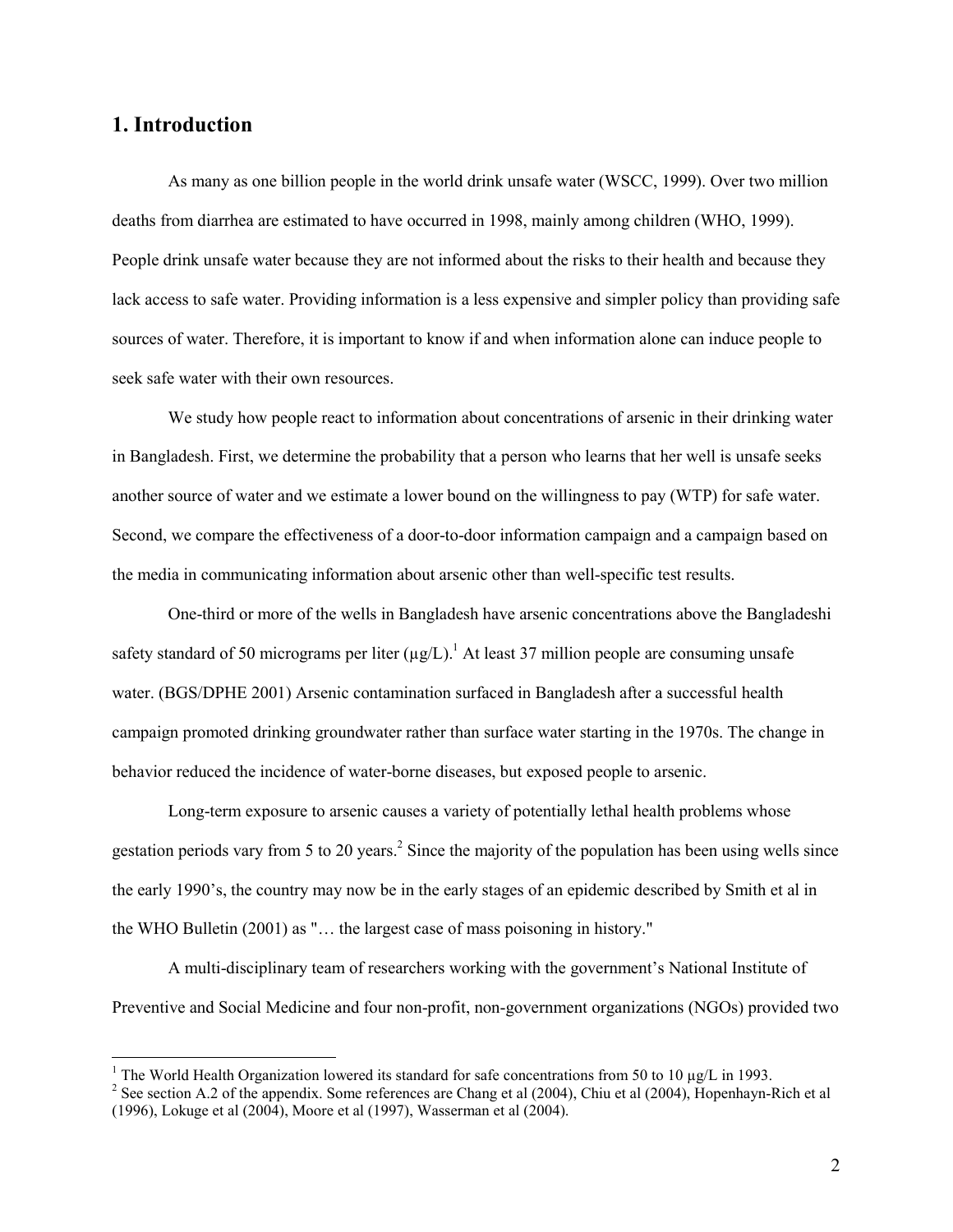types of information in the study area in Araihazar district.<sup>3</sup> First, we tested the water in each well, labeled the well as safe or unsafe and reported the result to the users of the well. Second, we organized discussions about the dangers of drinking unsafe water. Households in Araihazar and in four control areas, in which we did not provide information, were also exposed to information about arsenic disseminated by the government through TV, radio and newspapers.

Our most striking result is the strong response to the well tests. Sixty percent of people who learn that the well they used before the information campaign is unsafe change to another well within one year.<sup>4</sup> Only 14% of people whose baseline well is safe change, and only 8% of people change in control areas. Controlling for other factors, having an unsafe well increases the probability that the household changes to another well by 0.37. Ninety-eight percent of people in Araihazar can correctly state whether the baseline well is safe. Few people in control areas claim to know the status of their well. Therefore, the change in behavior in Araihazar appears to be a response to information about one's well.

We find that those who change to another well increase the time they spend walking for water fifteen-fold, by 4.3 minutes for a round trip. The opportunity cost of time is likely to be the main cost borne by those who change to a neighbor's private well or a community well, sources chosen by 76% of those who changed to another well.<sup>5</sup> It is the cost on which we base our estimate of a lower bound for the WTP for another source of water.

We argue that we identify the causal effect of information about the baseline well on households' behavior. Our estimates could be biased if households whose wells are unsafe switch due to factors other than arsenic which are correlated with arsenic levels. The source of the arsenic is natural.<sup>6</sup> Almost any type of rock or soil contains enough arsenic to yield unsafe concentrations in water if released. Arsenic is released when the accumulation of plant matter during the formation of river delta deposits drives

<sup>&</sup>lt;sup>3</sup> The NGOs are Bangladesh Rural Advancement Committee (BRAC), The NGO Forum for Water and Sanitation (NGOF), Environment and Population Research Center (EPRC) and Unnayan Shamannay.

 $4$  Opar et al (2006) report the same descriptive statistic based on a later survey in Araihazar.

<sup>&</sup>lt;sup>5</sup> Arsenic concentrations vary greatly within hundreds of feet, therefore a household whose well is unsafe often has neighbors whose wells are safe. (van Geen et al 2002)

<sup>&</sup>lt;sup>6</sup> See for example Nickson et al (1998), Nickson et al (2000), McArthur et al (2001).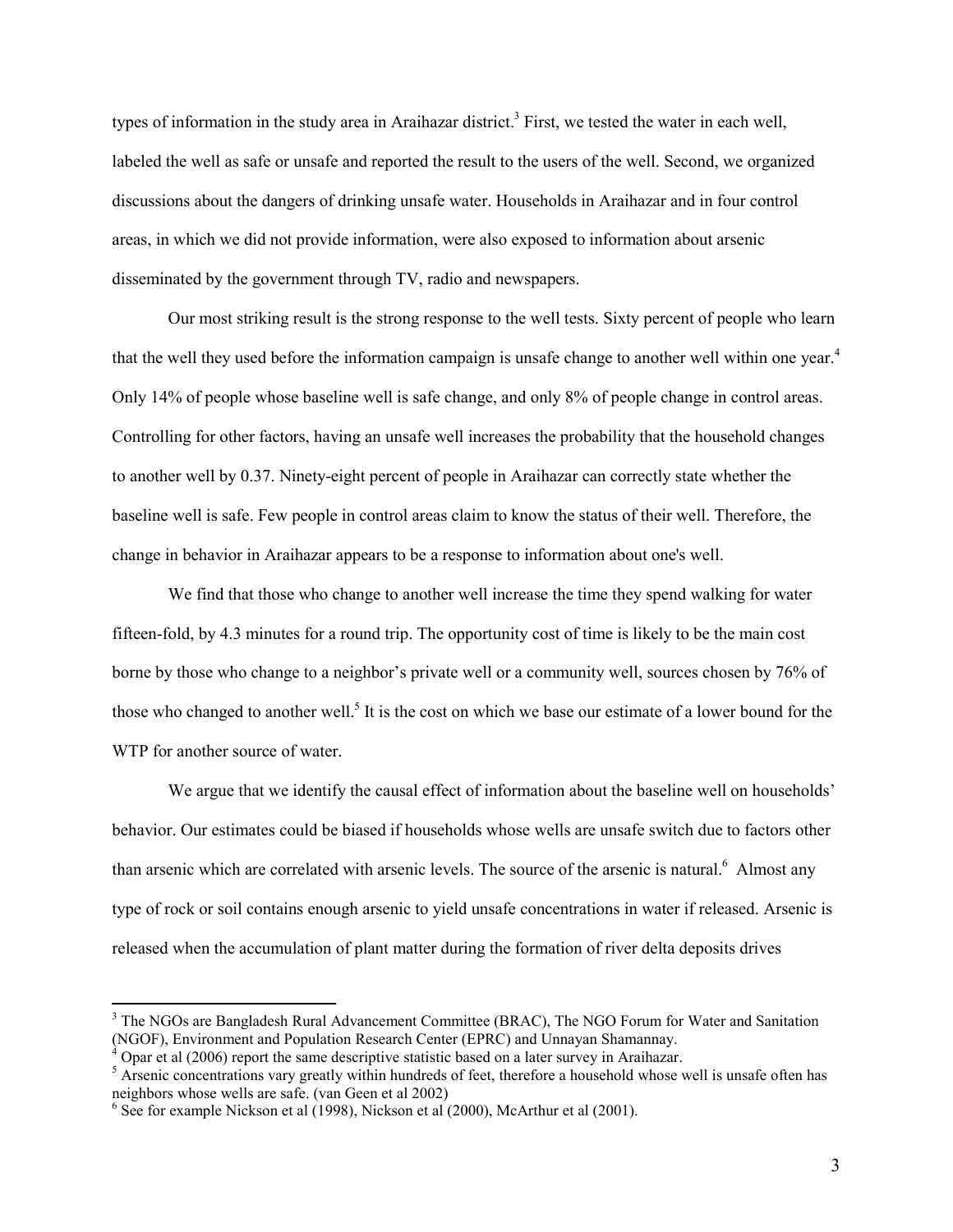groundwater to anoxia. The process may generate a correlation between soil types and arsenic levels and therefore possibly between arsenic levels and incomes. However, this correlation would not be likely to appear within villages. Wells are located within small, densely inhabited villages. The surrounding fields are fairly uniform geologically, while the dispersion of incomes and wealth within villages is large. We show that levels of arsenic are not correlated with observable household characteristics within villages.

The response to well tests suggests that information alone may result in a rapid and large change in behavior to avoid a risk to health. The change has significantly reduced exposure to arsenic according to data on arsenic concentrations in the urine collected by public health researchers. (Chen et al 2006) Nevertheless, the size and rapidity of the response are surprising since only 6% of people in our study area have symptoms of arsenic poisoning (Ahsan et al 2006a and 2006b), and the response is costly as reflected in the increased amount of time spent walking for water.

 Furthermore, the response contrasts with most examples in the economic literature, which emphasize that behavior changes slowly in response to accumulation of information and the example of other people's behavior.<sup>7</sup> The context in our paper is different from contexts studied in the literature, therefore an outstanding question is under what conditions a large and rapid response can be expected.

Our second point is that the media campaign disseminates general information about arsenic no less effectively than does our door-to-door campaign and it is orders of magnitude cheaper. However, the media campaign has not led to well testing. Without well-specific information, people in control areas do not know whether their own and their neighbors' wells are safe and they have not sought safe water.

In Section 2, we present a simple model. Section 3 describes the project and the data. In Section 4, we discuss the effect of knowing whether one's well is safe on the decision whether to change to another well and we estimate the WTP to reduce exposure to arsenic. In Section 5, we analyze the difference between the effect of the door-to-door campaign and the media campaign. Section 6 concludes.

4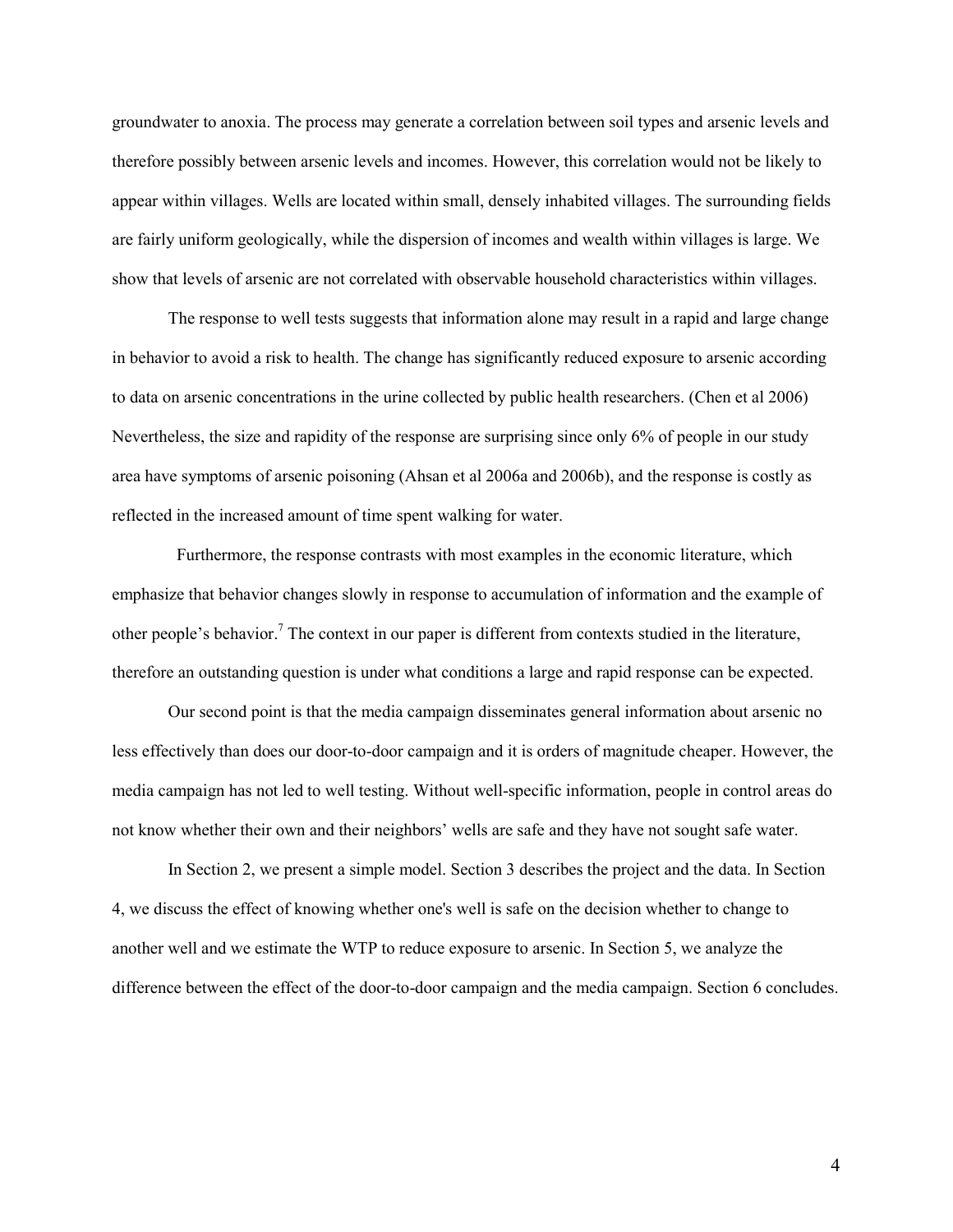## **2. Model**

We provide a simple one-period model which determines how much safe water an individual seeks.<sup>8</sup> The model suggests a way to measure WTP for avoiding consumption of unsafe water.

An individual maximizes her utility, which is a function of her health, subject to a budget and a time constraint. The measure of health is the number of days of work or school missed because of illness, h(d,b), where d is the effective exposure to arsenic, and b is the amount of medical intervention sought to reduce the effects of arsenic. Effective exposure to arsenic,  $d(a,s_0,s_t)$  depends on a, the amount of arsenic in the water the individual consumes,  $s_q$ , the quantity of safe water which the individual purchases, and  $s_t$ , the amount of time which the individual spends obtaining safe water , e.g. by walking further for water. The distinction between  $s_q$  and  $s_t$  allows the cost of obtaining safe water to have components which have different prices, the market price of water and the opportunity cost of time respectively. We can write the number of days missed as  $h(a,s<sub>q</sub>,s<sub>t</sub>,b)$ .

In general, safe water may require both monetary compensation and an investment of time. In our context, the quantity of safe water purchased may be thought of as water from a new well, which must be installed and maintained, or water from a well belonging to a neighbor, who has to be compensated for the use of the water, or water from a community well, which requires a contribution to the community. However, respondents report that they do not pay money for water, but rather compensate the owner of the well in kind and that the compensation is voluntary and not large.<sup>9</sup> Therefore, the primary cost of changing to a well which is not one's own is likely to be the opportunity cost of time incurred by having to walk further for water. Seventy-six percent of households who change to another well change to a well which is not their own.

The maximization problem is the following

<sup>-&</sup>lt;br>7 <sup>7</sup> Munshi and Myaux (2002), Conley and Udry (2002), Foster and Rosenzweig (1995), Besley and Case (1994), Munshi (2004), Jalan et al. (2004)

 $8$  The model is essentially the one-period version of Grossman's (1972) model presented in Freeman (1993).

<sup>&</sup>lt;sup>9</sup> Respondents may be reluctant to admit monetary payments because of the Islamic injunction against demanding payment for drinking water.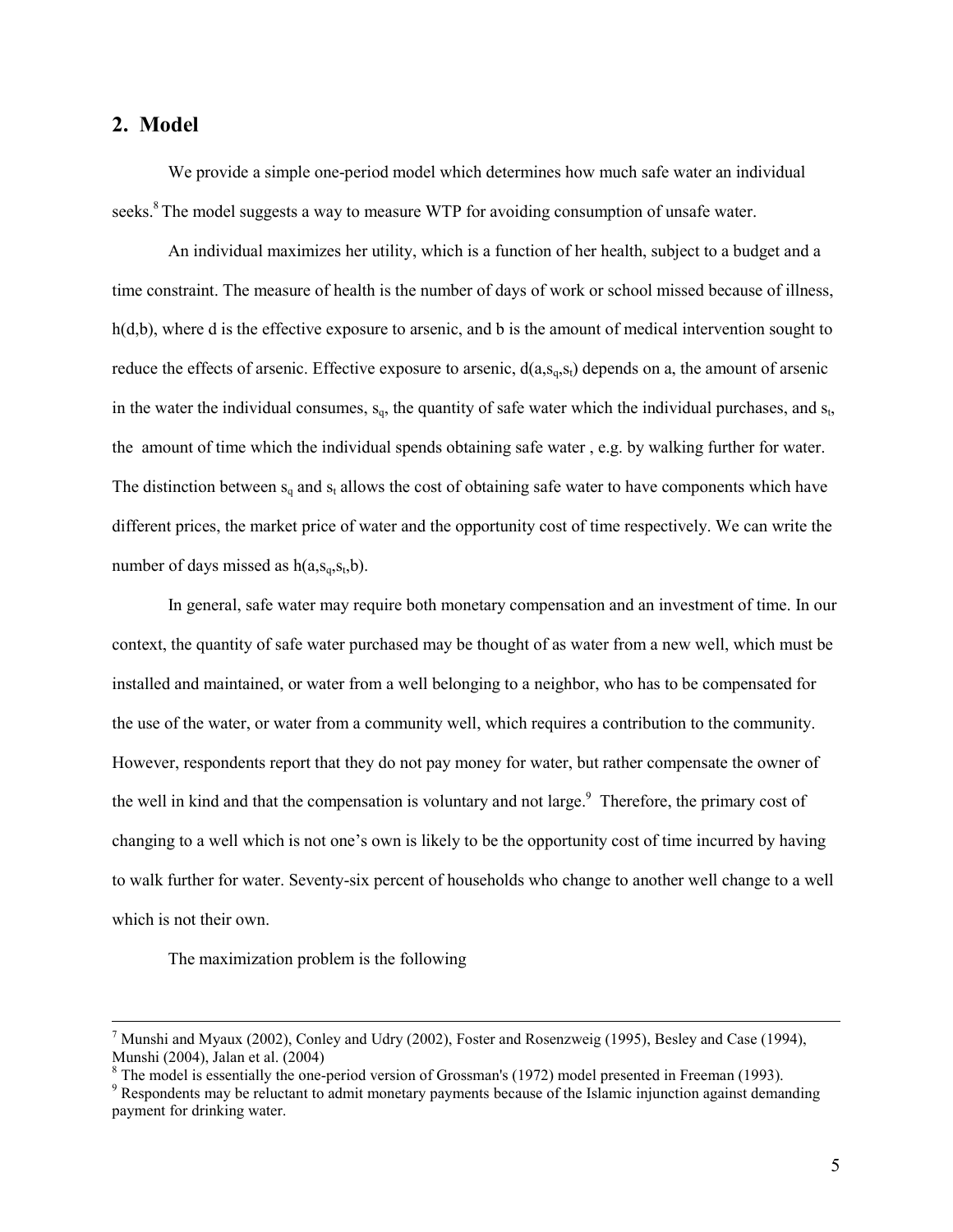$$
\max_{s_q, s_t, b, f, X} U(X, f, h)
$$
  
s.t.  $I + p_w (T - f - h - s_t) \ge X + p_{s_q} s_q + p_b b$ 

In this problem, X is a composite, private good purchased by the individual, f is leisure time, T is the total amount of time available,  $p_w$  is the wage,  $p_{s_a}$  is the price of a safe source of water and  $p_b$  is the price of medical services. The expression  $(T - f - h - s_t)$  represents the total amount of time spent earning an income.

The first-order conditions for the quantity of safe water purchased and the time spent obtaining safe water are

$$
\frac{\partial U}{\partial h} - \lambda p_w = \frac{\lambda p_{s_q}}{\partial h / \partial s_q} \tag{1}
$$

and

$$
\frac{\partial U}{\partial h} - \lambda p_w = \frac{\lambda p_w}{\partial h / \partial s_t}
$$
 (2)

where  $\lambda$  is the Lagrange multiplier on the budget constraint.

The above maximization problem yields the demand function for  $s_q$ ,  $s_q*(I, p_w, p_{s_q}, p_b, a)$  and an analogous one for  $s_t$ . Empirically, we will consider one demand function for safe water.

The model also yields an expression for WTP for avoiding arsenic as a function of information observable in our data. The expression below follows directly from the derivation in Freeman (1993), p. 350, using the above first-order conditions.

$$
w_a = \frac{\partial h / \partial a}{\partial h / \partial s_g} p_{s_q} = p_w \frac{dh}{da} + p_{s_q} \frac{\partial s_q^*}{\partial a} + p_w \frac{\partial s_t^*}{\partial a} + p_b \frac{\partial b^*}{\partial a} - \frac{\partial U / \partial h}{\partial a} \frac{dh}{da}
$$
(3)

where asterisks denote demand functions. The left-hand side is the marginal WTP for a reduction in exposure, because one can show that marginal WTP is equal to the marginal rate of substitution between pollution and any input which determines health, multiplied by the price of that input. Cost minimization in the production of health requires that the values of marginal products of all inputs be equal.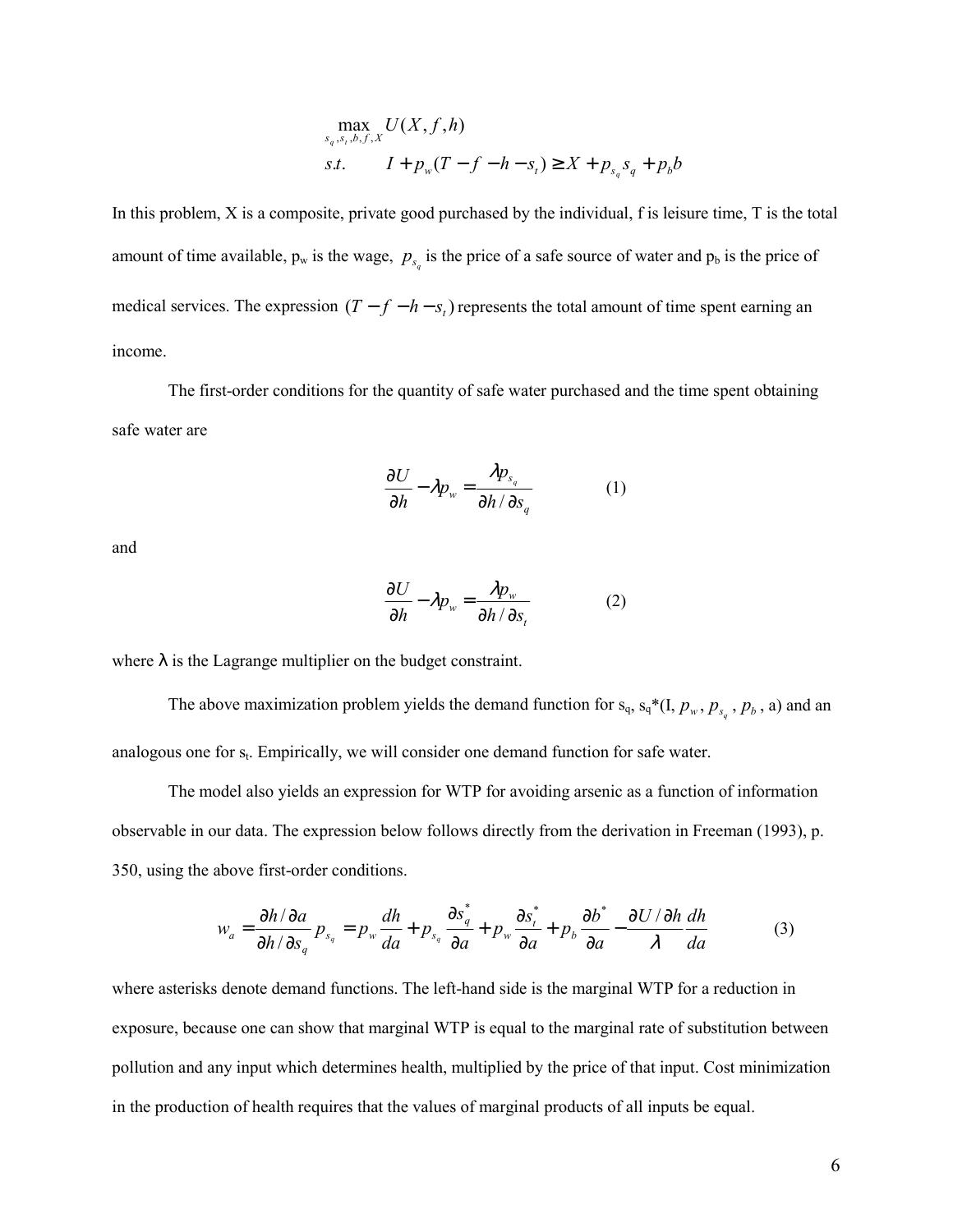The first four terms on the right-hand side of expression (3) are observable in principle. They can be approximated with information about observed changes in days spent ill due to exposure to arsenic, expenditures on safe water, the value of time spent walking for safe water and expenditures on medical assistance. Applying data to expression (3) should yield an underestimate of the marginal WTP. The last term, which is unobservable, is positive since  $\frac{\partial \phi}{\partial h}$ *U* ∂  $\frac{\partial U}{\partial x}$  < 0. Therefore, the true marginal WTP is higher than the measured one.

Our data allows only a partial estimation of what expression (3) suggests. We estimate the WTP for the average change in arsenic resulting from a change to a different well by a household whose baseline well is unsafe. We do not know to which well the household changed for enough households to determine the resulting change in arsenic levels.

Second, we estimate only two components of WTP, the value of additional time spent walking for water as a result of the change to another source and the value of this and all other costs of the new source as reflected in the difference between household expenditures of those households who change and those who do not among those whose baseline wells are unsafe. We may underestimate WTP, because we do not observe the first and the fourth terms on the right-hand side of (3) in addition to the last term.

# **3. Project and data**

The project is a joint effort by earth scientists, public health researchers and economists to study the arsenic problem in Bangladesh and to help design policy responses. The study took place in a 25km<sup>2</sup> section of the Araihazar district, 20 km south-east of Dhaka, with a population of 70,000 and with 6500 wells in 54 villages. We also conducted surveys in a subdistrict of each of four other districts in the country in order to provide a control for the analysis in Araihazar. The other subdistricts are Jessore Sadar in Jessore district, Nikli in Kishoreganj, Tangail Sadar in Tangail and Ghior in Manikganj.

In Araihazar, we provided three main pieces of information: the results of well tests, general information about the health consequences of drinking water which has unsafe levels of arsenic, and the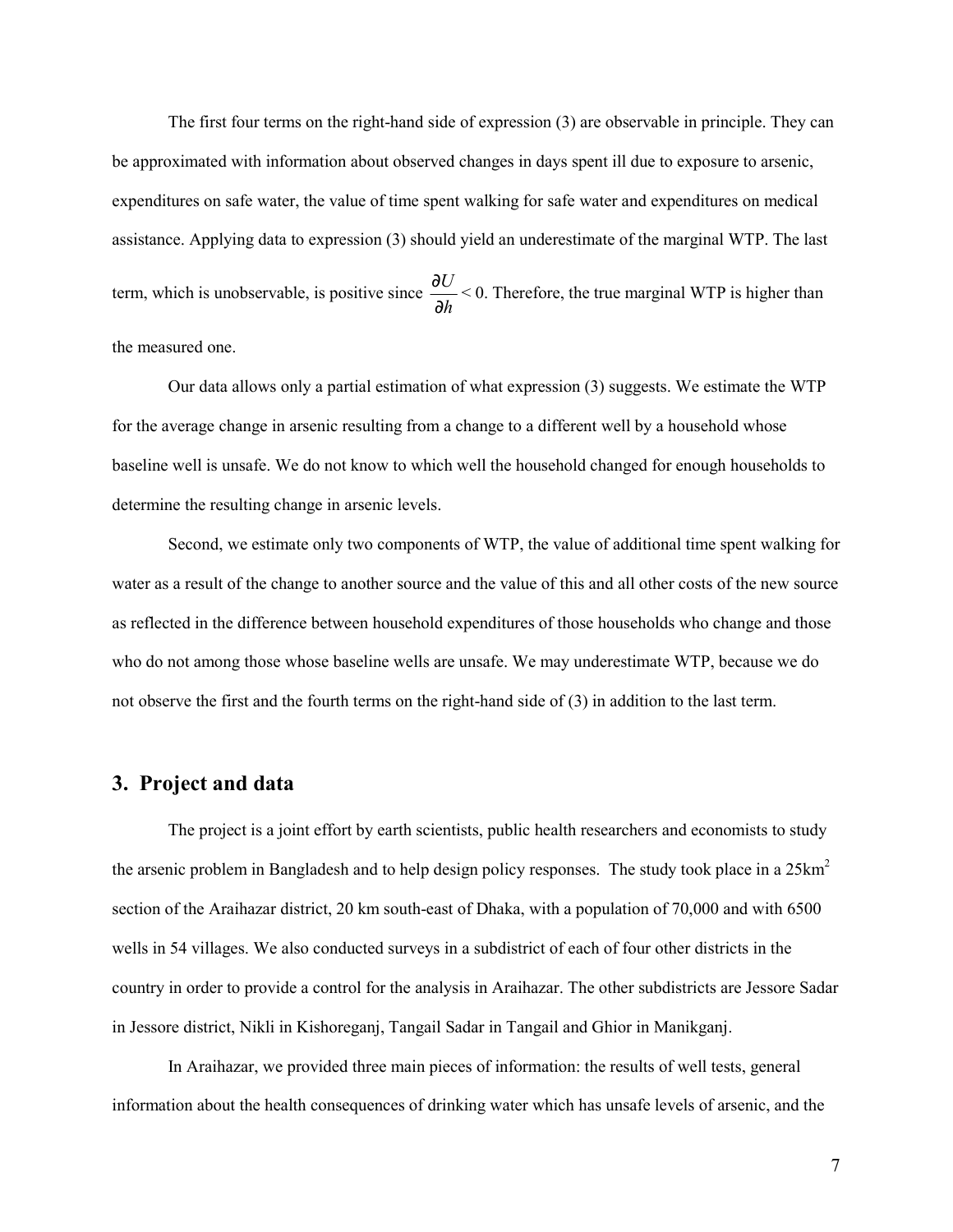results of a health exam. The earth scientists tested every one of the 6500 wells and labeled each with a picture denoting whether the well is safe or not and the level of arsenic.<sup>10</sup> (van Geen et al 2003) A well was labeled unsafe if the concentration of arsenic exceeded 50  $\mu$ g/L. Contemporaneously with the well tests, the public health team interviewed 4,803 married couples and 2140 other married individuals, telling respondents whether the well which they primarily use for drinking water is safe and the level of arsenic in it. They also conducted a health exam, which included a urine and blood sample, and told each respondent if they had symptoms of an arsenic-related illness. (Ahsan et al 2006a and 2006b, Parvez et al 2006)

After the public health interviews, a team of three educators held meetings in each neighborhood to communicate information about arsenic through skits, songs and conversation using materials designed for an illiterate audience. The meetings were conducted during working hours. Thirty-one percent of the people in our sample attended a meeting. The information included health problems which arise from drinking water with unsafe levels of arsenic, the fact that these are not contagious, the fact that commonly known treatments of water, such as boiling, do not remove arsenic, and an explanation of the labels on the wells. They suggested that people whose wells are unsafe switch to safe wells, exhorted those with safe wells to allow others to use them and warned against using surface water unless people boil it.

The data for this paper is from a survey which we carried out six to twelve months after the education campaign and from the earlier public health survey. From the public health survey, we know the baseline well for each household and whether or not they had heard of the arsenic problem before our information campaign. All other data documents conditions *after* information was provided.

In our post-education-campaign survey, we interviewed 2680 individuals who responded to the public health survey. The sample for the public health survey consisted of randomly chosen married couples or individuals at each of the 6500 wells. We randomly selected 2000 wells and then randomly

 $10$  The picture denoting whether the well is safe is understandable to the 55% of the population who are illiterate.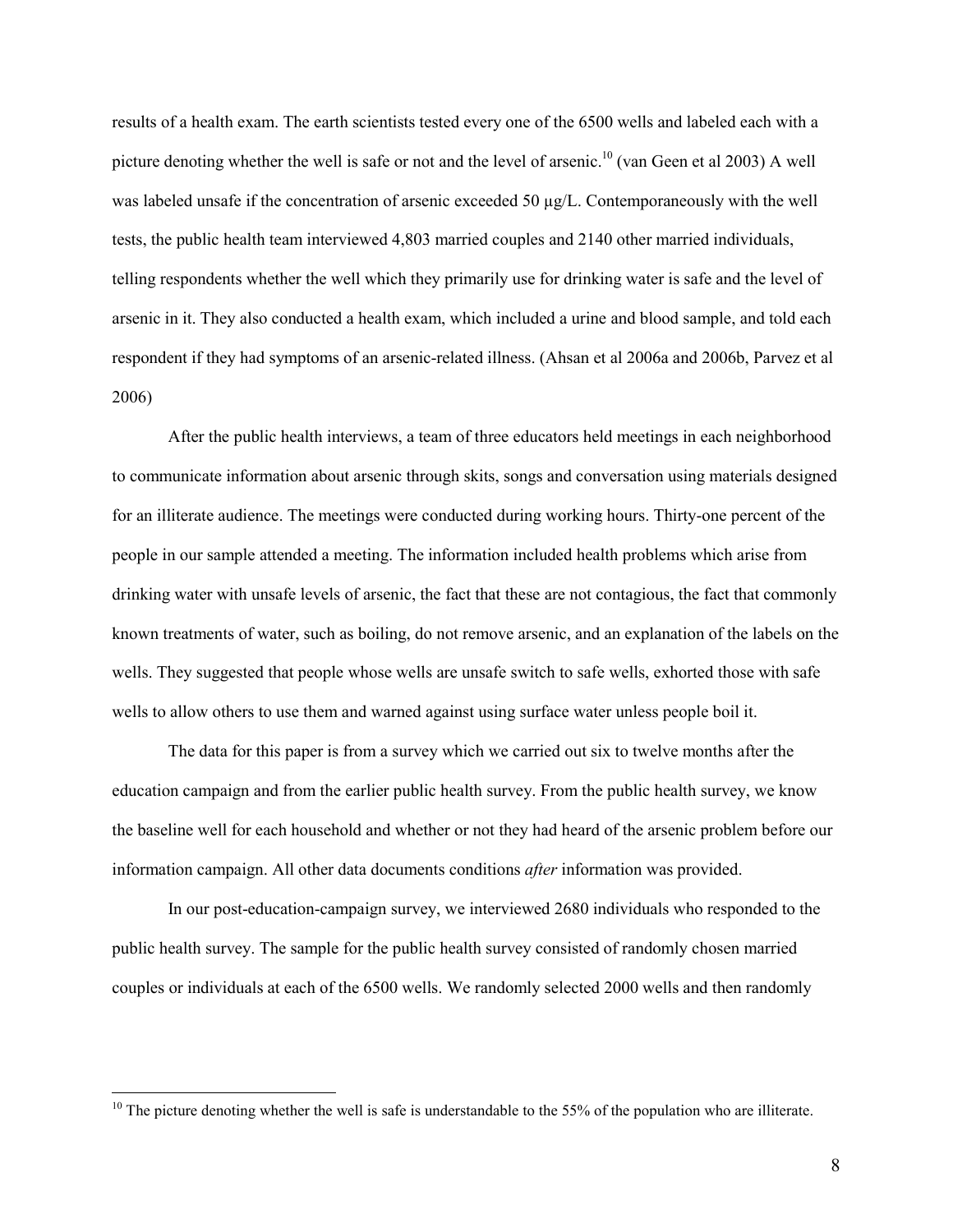chose one of the couples from the public health sample who use that well. Our sample consists of 1089 married couples, 414 married women and 87 married men.<sup>11</sup>

We asked questions in the following categories: characteristics of the household and its members, what the respondent knows about the arsenic problem, which source of water the household currently uses, respondent's social networks, household expenditures on food and non-food items, savings, remittances and assets. Tables 1 and 2 present descriptive statistics of selected variables.

During the last months of our survey in Araihazar, we collected information in control areas, in which neither we nor anyone else had tested all wells nor conducted a door-to-door education campaign. We interviewed 200 married couples in Jessore Sadar and 100 each in Tangail Sadar, Nikli and Ghior. Jessore Sadar includes one of the largest cities in Bangladesh, Jessore. In this area, we selected 3 city neighborhoods, 4 mixed urban/rural neighborhoods and 3 villages. All were chosen randomly from a list of neighborhoods and villages. We interviewed 20 couples randomly chosen in each neighborhood or village. In all other areas, we randomly chose 5 villages from the list of all villages and randomly chose 20 couples in each village.

We collected the same categories of information in each control area as in Araihazar. We did not know which well the household was using six to twelve months earlier, i.e. when households in Araihazar received information about their wells, so we asked each respondent to recall whether they had changed to a different source of water in the last twelve months. We provide a time line of the project in section A.1 of the appendix.

## **4. Effect of information on behavior**

 $\overline{a}$ 

We estimate the effect of information that the baseline well is unsafe on whether or not the respondent obtains drinking water from another well. The alternative sources of water available to people whose wells are unsafe are constrained by the short period of time which has elapsed since information

<sup>&</sup>lt;sup>11</sup> We could not interview the couple at every well, nor could we always interview both members of the couple.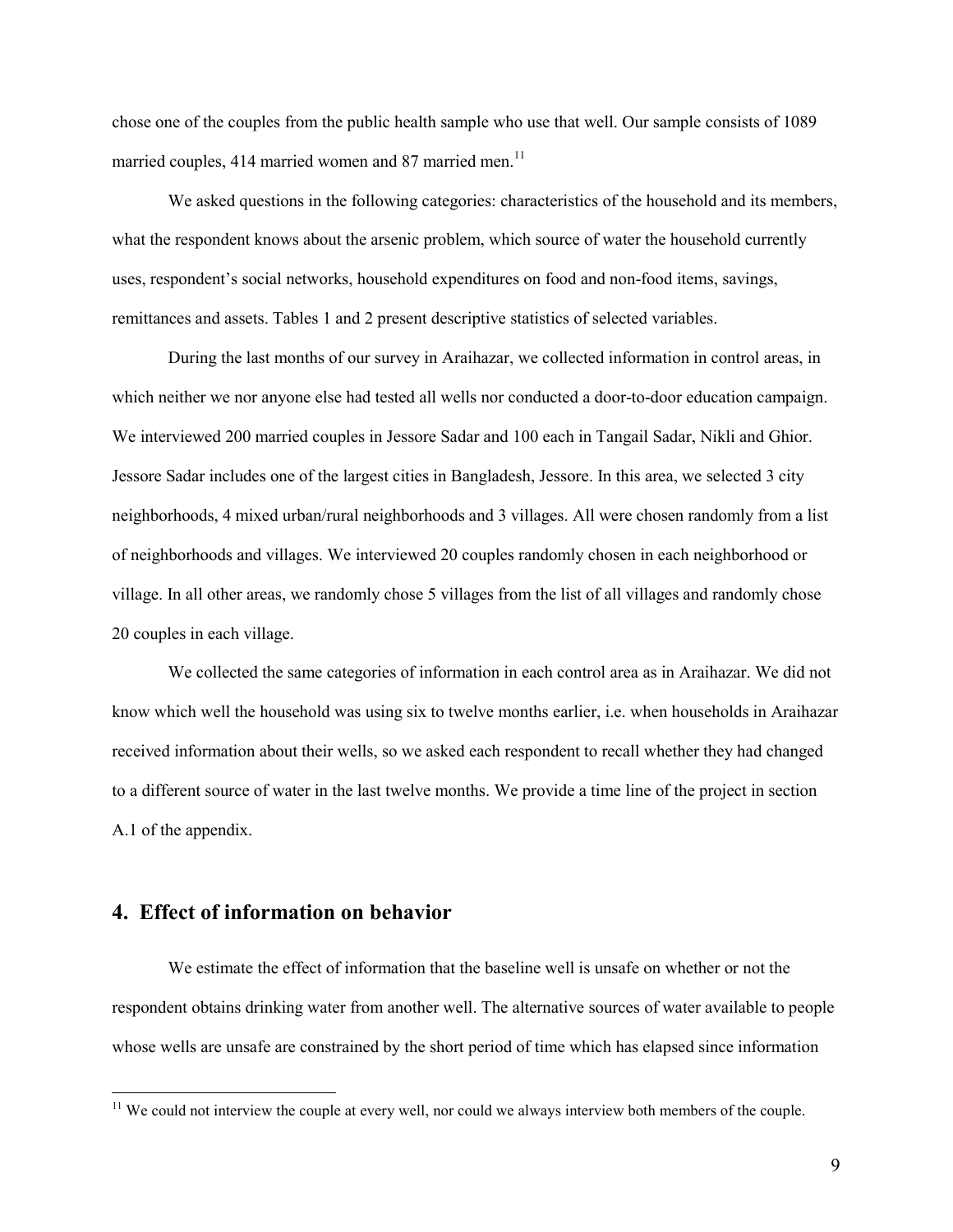was provided. The great majority of wells in Araihazar are privately owned by households and another household's private well is the most readily available option. Close to 90% of households in our study area live within 100 meters of a safe well, even though only 46% of wells are safe. (van Geen at al 2002) Among those who change to another well in our sample, 63% change to a neighbor's private well, 24% install their own new well and 13% change to an existing community well.

We estimate the equilibrium relationship between information and behavior. Our hypothesis is that information about one's well affects one's demand for another source of water. However, we may be underestimating the demand effect since the information is also correlated with supply. Arsenic levels are positively correlated, therefore a household whose well is unsafe is more likely to have neighbors whose wells are unsafe and therefore has fewer safe wells in the vicinity. We include the percent of neighbors within a 100 meter radius whose wells are unsafe and their average arsenic in the regression to control partly for the supply effect.

We estimate the effect of information using only Araihazar data. The data are sufficient to obtain an unbiased estimate as long as the status of the baseline well and whether the household knows the status are orthogonal to household characteristics which may affect the decision to change to another well.<sup>12</sup> Almost all households in Araihazar know whether their own well is safe or not, therefore we only need to establish that whether a well is safe is uncorrelated with household characteristics.

Although the distribution of arsenic in Araihazar and elsewhere in Bangladesh is highly variable spatially, this variability is geological and unlikely to be related to any characteristics of the respondents.13 One potential relationship to patterns of human activity is based on the fact that the amount of arsenic released in shallow groundwater is related to the age of groundwater.<sup>14</sup> Age, in turn, appears to be related to the permeability of nearby soils.<sup>15</sup> In principle, this relationship could generate a correlation between arsenic contamination and patterns of cultivation, and therefore perhaps income and wealth. For

 $12$  These conditions do not hold in the data from control areas, where few people claim to know the status of their wells and they are a self-selected group.

<sup>&</sup>lt;sup>13</sup> BGS/DPHE (2001), van Geen et al (2003), Yu et al (2003)

<sup>&</sup>lt;sup>14</sup> Stute et al  $(2006)$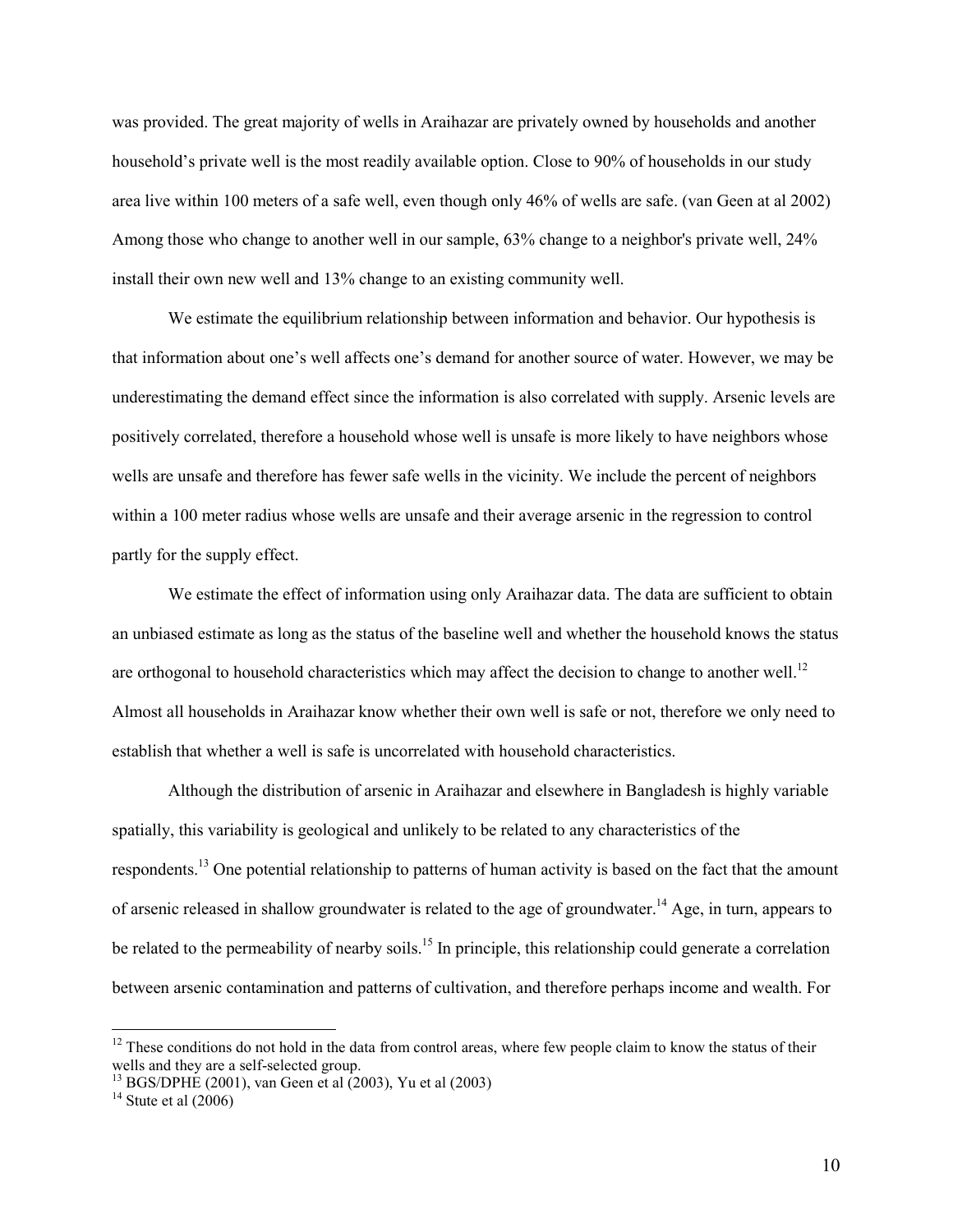instance, a high-arsenic village surrounded by fine-grained, impermeable fields could conceivably be better off because less irrigation water is needed to produce rice. In rice paddies cultivated in sandy and therefore permeable fields, irrigation pumps have to run considerably longer than in clayey fields to compensate for the water lost to percolation. (van Geen et al., 2006) However, the mechanism would yield a positive correlation between expenditure or assets and arsenic, while we find a negative correlation when we consider variation across villages. Furthermore, the mechanism does not suggest a reason why arsenic may be correlated with household characteristics *within villages*. Villages are generally surrounded by fields with fairly uniform geological characteristics and therefore irrigation requirements, while variation in expenditure and assets is larger within villages than across them.

A second potential source of correlation is that wealthier households may be more likely to have deeper wells and depth of well is correlated with the level of arsenic. However, average arsenic concentrations increase with depth for depths less than 15 meters, which is the median in our study area, and they decrease with depth for larger depths. Any potential effect of this relationship on our results is unclear. Also, we control for income and assets in the regressions.

We supply evidence that arsenic is not correlated with observable household characteristics within villages in Table 3. The first two columns show means of various characteristics for respondents whose wells are safe and those whose wells are unsafe. Respondents whose wells are unsafe on average have slightly lower household expenditures, lower assets, and they are slightly older. However, in the regression reported in column 3, in which we include village fixed effects, whether or not a well is safe is correlated only with age. The F test for whether the coefficients on all independent variables except the village fixed effects are zero has a p value of 0.33.

Two factors which may be correlated with the status of the baseline well may result in a different response to information about the well in areas other than Araihazar. First, the response to unsafe wells may be different in areas in which more people have health problems due to arsenic than in Araihazar. Second, the distribution of arsenic in the area may affect a household's decision whether or not to change

<sup>&</sup>lt;sup>15</sup> Aziz et al (2006), Weinman et al (2006)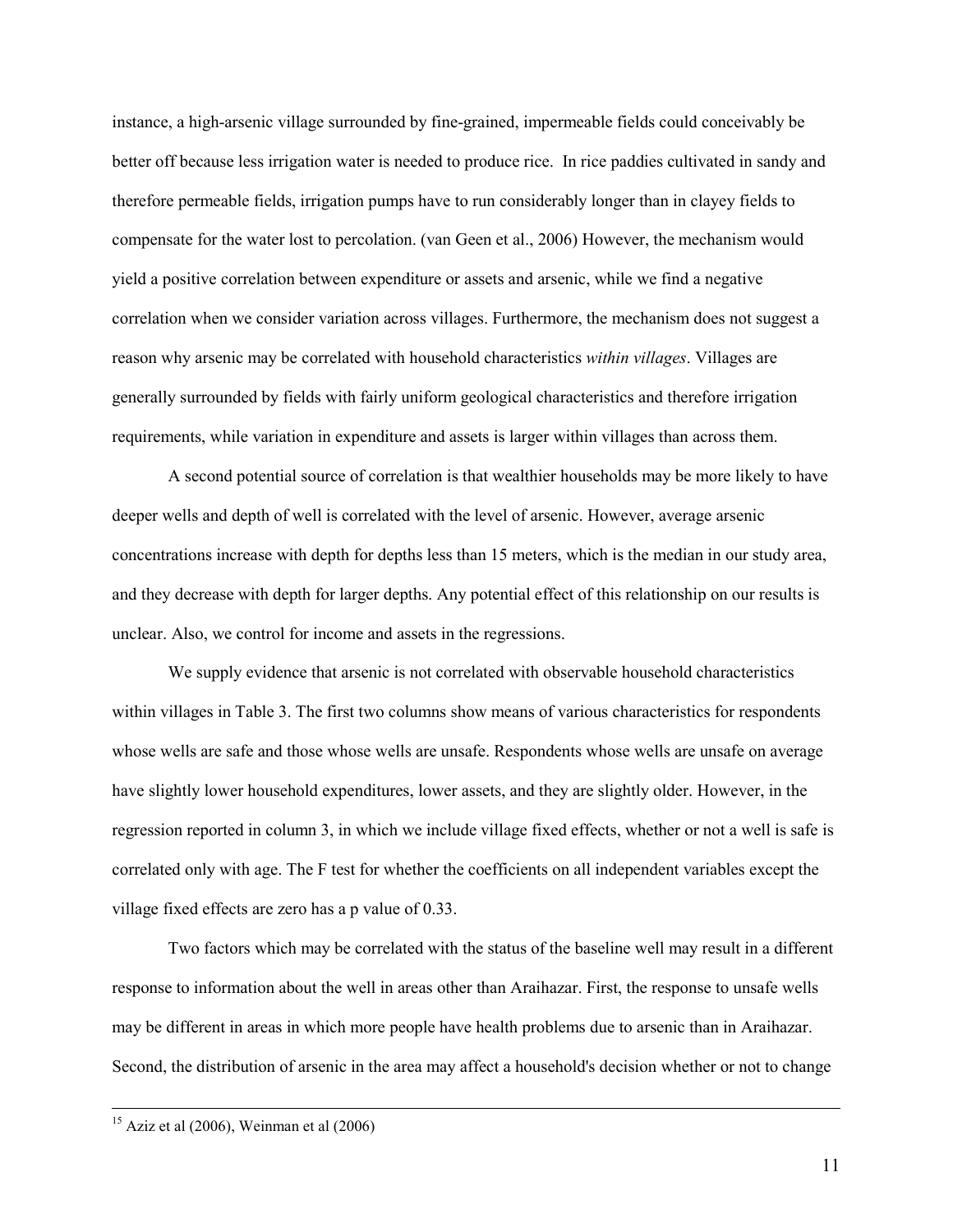to another well. If neighbors influence each others' behavior, then the percentage of neighbors who have unsafe wells may affect the decision. We control for this effect partly using information about arsenic in wells belonging to neighbors who live within 100 meters.

#### **4.1 Methodology**

We estimate an OLS regression in which the binary outcome is whether respondent i in village j changes to another well or not. Our estimator of the effect of information is the coefficient on the binary variable which indicates whether the respondent's baseline well is safe. Since the independent variable of interest is binary, OLS provides a non-parametric estimator, whereas probit does not.

 We also compare the probability that the respondent changes to a different well in a restricted range of arsenic levels, i.e. just below and just above the threshold of 50  $\mu$ g/L, above which the well is labeled unsafe. If a concern remains that levels of arsenic are correlated with respondents' unobserved characteristics, then respondents whose wells have similar arsenic levels should have similar characteristics.16 Therefore, a large difference in behavior between households whose baseline wells are just below the safe threshold and those whose wells are just above it should be due to the information value of the safe threshold and not other characteristics correlated with arsenic levels. Even if this assumption does not hold, but the relationship between characteristics and arsenic levels is smooth, then the effect of the threshold should constitute a valid estimate of the effect of information when we control smoothly for arsenic levels.

#### **4.2 Results**

 $\overline{a}$ 

The most remarkable result which we document is that 60% of the respondents in Araihazar whose baseline wells are unsafe change to a different well. Only 14% of households whose wells are safe change and only 8% of people change in control areas over the same period of time.<sup>17</sup> In Araihazar, 98% of the 2,071 respondents who answered the question can correctly state whether the baseline well is safe

<sup>&</sup>lt;sup>16</sup> Angrist and Lavy (1999), Chay and Greenstone (2005), Cook and Campbell (1979)

<sup>&</sup>lt;sup>17</sup> Households whose wells are safe or those who do not know whether their wells are safe may change, because the well malfunctions or the quality of the water deteriorates. Opar et al (2006) document broken wells.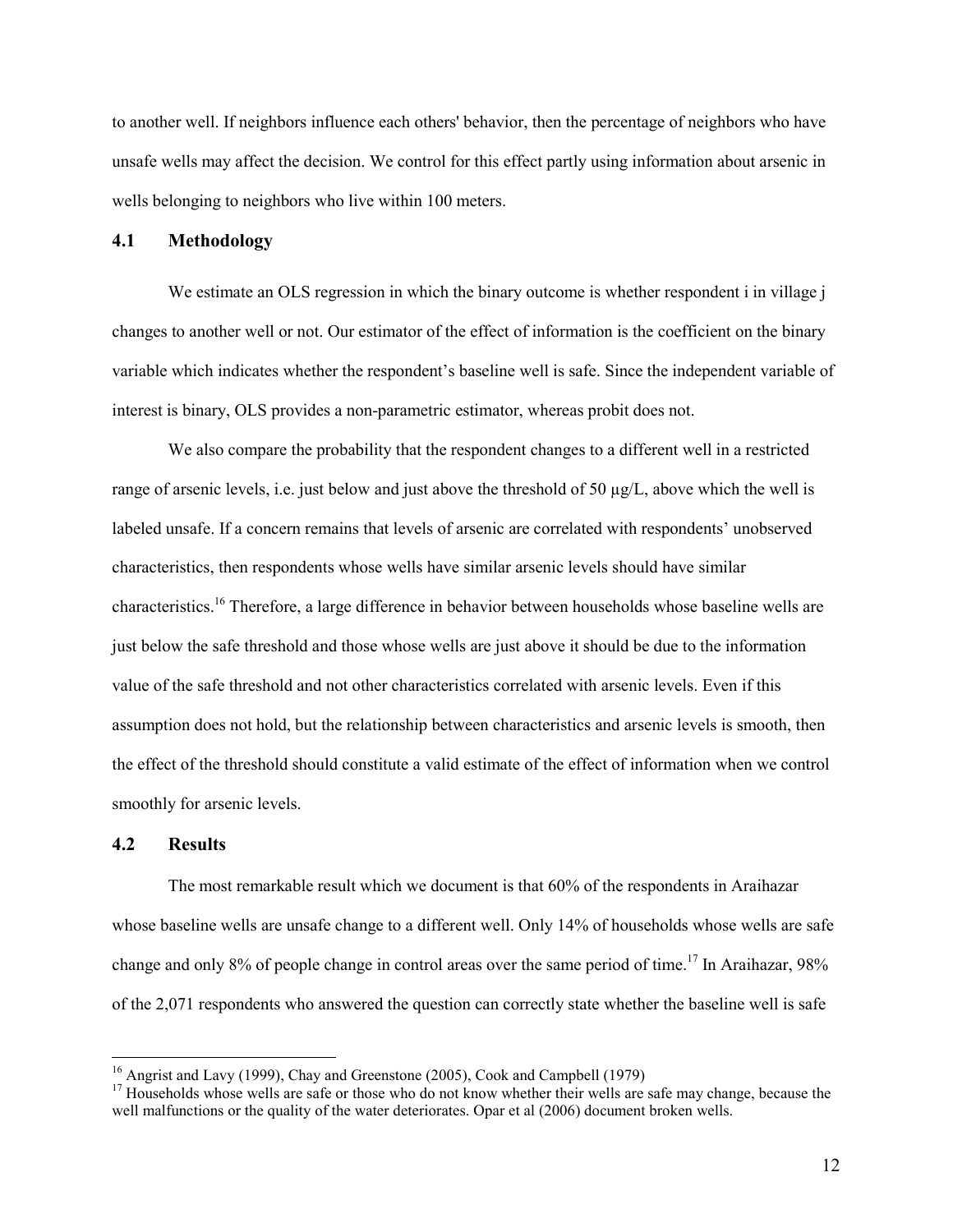or not and the information is publicly available on well labels. In control areas, 20% of respondents claim to know the status of the well they were using 12 months before, but we do not know whether their information is based on well tests or if they are simply claiming to be informed.<sup>18</sup> Also, the information is not public; therefore people cannot easily find a safer well. These statistics strongly suggest that households in Araihazar whose wells are unsafe and who change are responding to information about arsenic in their wells.

Having an unsafe well increases the probability of changing to another well by 0.45, relative to the probability of changing when the baseline well is safe, when we do not control for the continuous level of arsenic in the full sample, as shown in column 1 of Table 4. The effect is 0.37 when we do control for the level, as shown in column 3. The estimates remain almost the same if we do not control for household characteristics, as columns 2 and 4 show. The stability is consistent with the evidence that arsenic is uncorrelated with respondent characteristics within villages.

The behavior of those households whose baseline wells have arsenic concentrations just below the safe threshold of 50  $\mu$ g/L is significantly different from the behavior of those whose wells are just above this threshold, as we show graphically in Figure 1. The figure reports a non-parametric regression of whether or not the respondent changes to another well on arsenic concentration in the baseline well for households whose baseline wells have arsenic levels between 0 and 100  $\mu$ g/L. The probability of changing increases sharply at the safe threshold of 50  $\mu$ g/L.<sup>19</sup> Thus, people seem to be responding mainly to the categorization of wells as safe or unsafe, despite the fact that arsenic concentrations just below the threshold are unlikely to be much safer than those just above it.

In a regression, having an unsafe well increases the probability of changing for households whose baseline wells have arsenic levels between 0 and 100  $\mu$ g/L by 0.40 if we do not control for continuous

 $18$  Eighty-eight percent of respondents in control areas who claim to know the status of their wells say that their wells are safe, while on average 65% of wells in control areas are safe.

<sup>&</sup>lt;sup>19</sup> The upturn seems to occur just below 40  $\mu$ g/L when the degree of the polynomial approximation in the regression is low. However, as the degree increases, the shape of the line between 40 and 50 µg/L begins to resemble the fluctuations below 40  $\mu$ g/L, with a sharp turn upward at 50  $\mu$ g/L.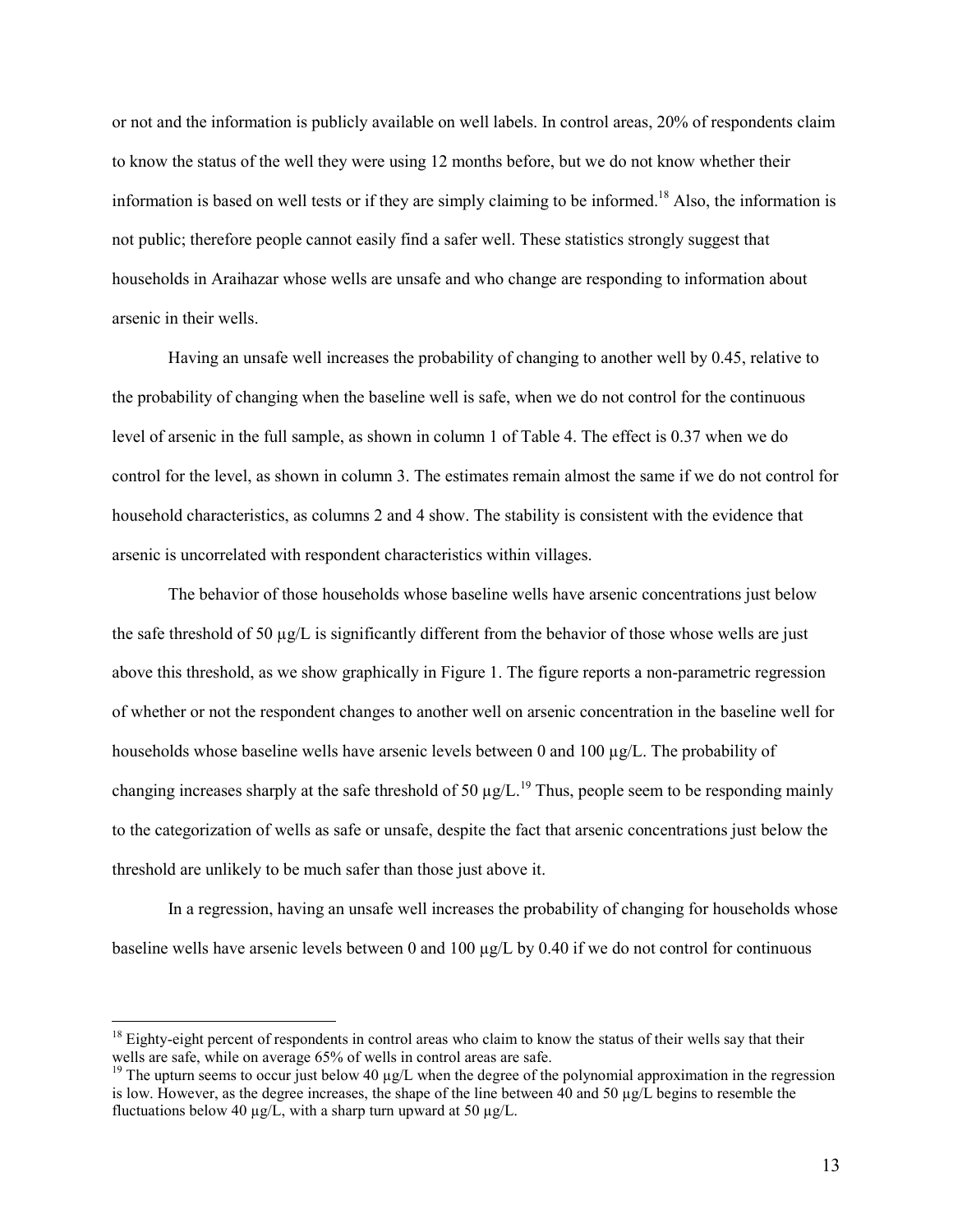levels of arsenic, as reported in column 5 of Table 4. The effect in the 25 to 75 µg/L range is 0.35, in the 35 to 65  $\mu$ g/L range it is 0.29 and in the 40 to 60  $\mu$ g/L range it is 0.19<sup>20</sup> These are all significant.

The effect of having an unsafe well in the 0 to 100  $\mu$ g/L range of arsenic is 0.25 if we control for the continuous levels of arsenic, as shown in column 6 of Table 4. It is 0.23 in the 25 to 75 µg/L range and significant. It is -0.03 in the 35 to 65 µg/L range and -0.05 in the 40 to 60 µg/L range, and not significant. One interpretation of these results is that the effects of the level of arsenic and the safe threshold may become more difficult to distinguish statistically as the range of arsenic narrows.

We also tested the difference between the effect of an increase in arsenic from 30  $\mu$ g/L to 40  $\mu$ g/L and the increase from 40 µg/L to 50 µg/L, and several other pairs of intervals of ten µg/L each below and above the safe threshold. The difference in behavior is statistically significant only between the intervals of 40  $\mu$ g/L to 50  $\mu$ g/L and 50  $\mu$ g/L to 60  $\mu$ g/L. This again suggests that the effect of the safe threshold is not due to unobservables which are correlated with arsenic.

Respondents self-report whether they changed to another well or not. One may be concerned that people whose wells are unsafe are more likely to report that they changed to another well even if they do not in order to please the interviewers. Two pieces of evidence suggest that our result is not biased. First, urinary arsenic declined by 39% on average in those with unsafe baseline wells who report that they switched, while it declined by 13% on average in those who report that they did not switch.<sup>21</sup> Second, we asked people whose wells are safe how many households began to use their wells after being informed about arsenic. The report should underestimate the number who changed since it does not reflect the number of those who installed new wells or who changed to a community well. On average, two households began to use each safe well. This implies a larger percentage of households with unsafe wells switching to other wells than we find.

Above, we explain behavior with the actual arsenic concentration in the well, not what the household believes it to be. The increase in probability of switching predicted by whether the respondent

 $20$  The last two estimates are based on 212 and 114 observations, respectively. These samples have 10 observations per village on average.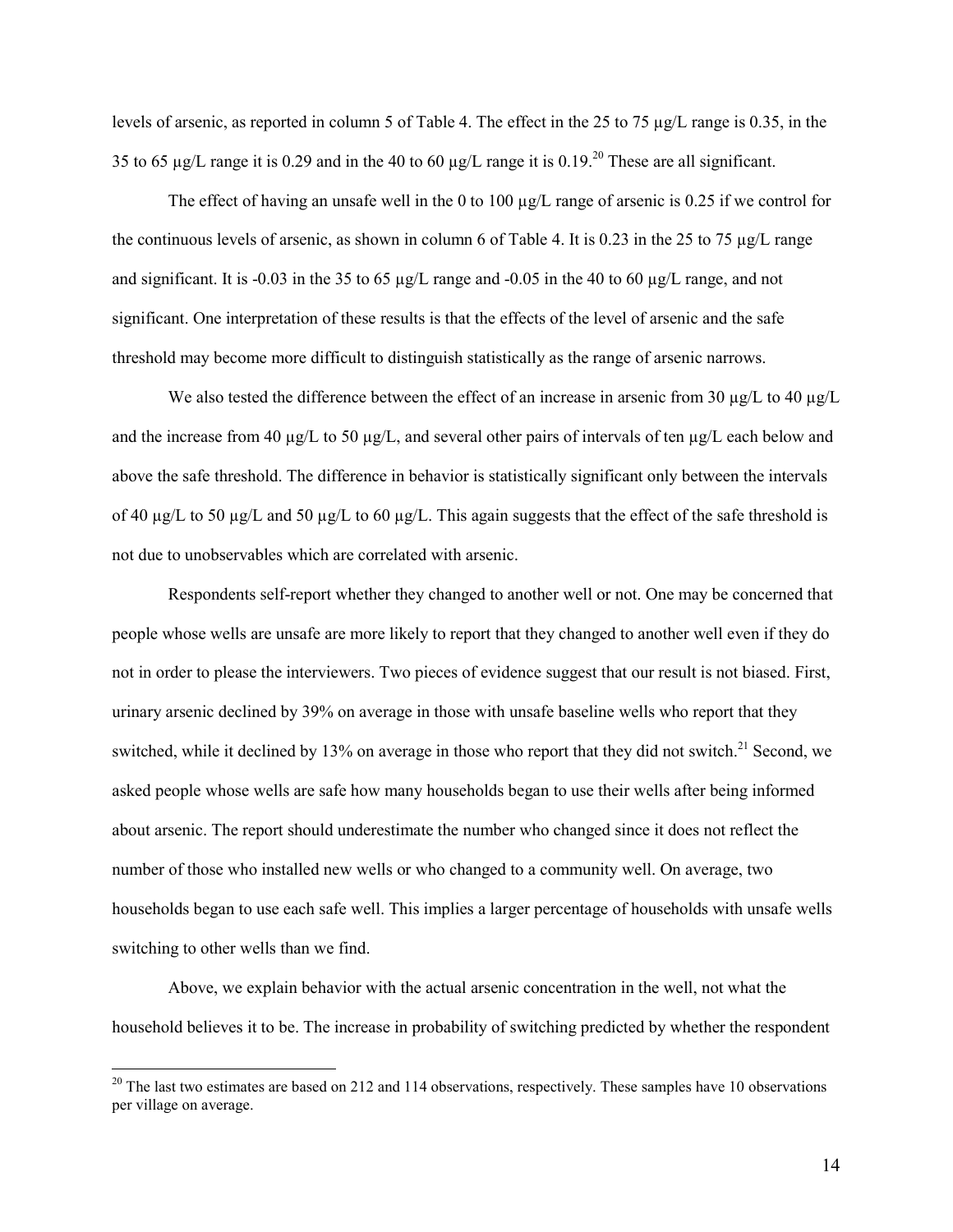thinks the baseline well is unsafe is 0.48 in a regression with continuous arsenic, village fixed effects and other controls. Those who are wrong about the status of the well are overwhelmingly more likely to have an unsafe well; out of 50 people who are wrong 43 have unsafe wells and 7 have safe wells.

The change in behavior is remarkable, since few people have personal experience which tells them that the water is unsafe. Only 6% of people in our sample know of someone who has either fallen ill or died as a result of arsenic exposure. In addition, changing to another source of water is costly.

We analyze who among the respondents with unsafe baseline wells is more likely to change to another well in order to determine which households require assistance in securing access to safe water.<sup>22</sup> People are no more likely to change as the level of arsenic in the well increases until the level of arsenic reaches 300µg/L. The finding is troubling since long-term exposure to concentrations of 250µg/L for example, is far more dangerous than is exposure to levels of 55µg/L for example.

The household is more likely to change to another well if more neighbors who live within 100 meters have safe wells. Also, family networks appear to play a large role in the decision whether or not to change to another well. The probability that people who own their well switch is 0.22 less than is the probability that people who use wells owned by non-relatives switch. The probability that someone who uses a well owned by a relative within the family compound, called a bari, switches is 0.14 less. Both of these results hold when we control for the distance to the well, thus reflecting an effect other than distance. Furthermore, those who have safe wells report that 93% of other people using their wells are relatives. People seem to be reluctant to use the wells of neighbors who are not relatives.

People in the lowest quartile of asset ownership seem to be disadvantaged in terms of access to safe water. The probability that a respondent in the lowest quartile changes to another well is 0.11 smaller than is the probability for a respondent in the second quartile.

<sup>&</sup>lt;sup>21</sup> The difference is significant with a p value close to 0. (Chen et al 2006)

<sup>&</sup>lt;sup>22</sup> The results are available from the authors.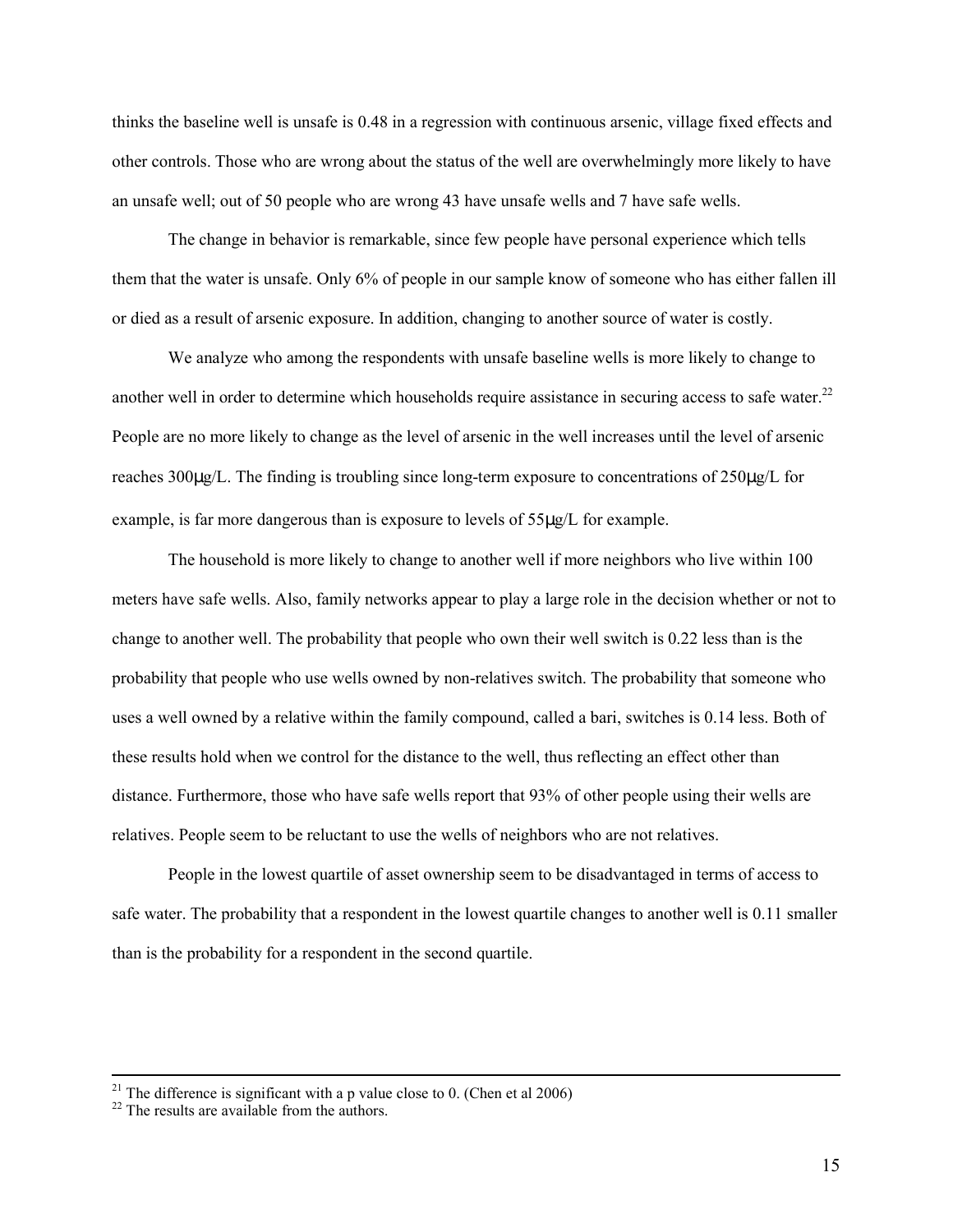Secondary and higher education increase the probability of changing relative to no education, but primary education does not.<sup>23</sup> The respective increases in probability are .15 and .18. More educated people may know more about the risks posed by arsenic, as we report in section 5.2, and/or they may evaluate those risks differently conditional on being informed. Also, education could affect one's social status and thereby access to others' wells. Jalan et al (2004) find that education has a large effect on the decision to purify drinking water. They interpret education as a proxy for how informed people are. In our sample, there is almost no variation in how informed people are about the safety of their wells, therefore the effect of education is conditional on having this piece of information.

## **4.3 Willingness to pay for safe water**

 $\overline{a}$ 

We estimate two components of the WTP for a reduction in exposure to arsenic in the Araihazar sample: the opportunity cost of time, and all other costs associated with changing to another well. Those who change to someone else's well or a community well have to walk farther for water. The time is likely to have an opportunity cost in terms of foregone income or housework. Furthermore, use of someone else's well or a community well may require either explicit payments or implicit compensation in the form of helping to maintain the well or otherwise assisting the owner of the well. Those who install their own wells pay for the cost of installation and maintenance.

We estimate the effect of changing to another well on the additional time that respondents spend walking for water and, separately, on household expenditure. If labor markets were perfect, the cost of the additional time spent walking for water would appear in foregone earnings and therefore in reduced expenditure or savings. However, in Bangladesh, women walk for water and employment opportunities for women are limited. The additional time women spend walking may not appear in reduced expenditure or savings unless income-earning household members have to work less and help at home more as a

<sup>&</sup>lt;sup>23</sup> Primary education consists of years  $1 - 5$ , secondary  $6 - 10$ , and higher of years 11 and up.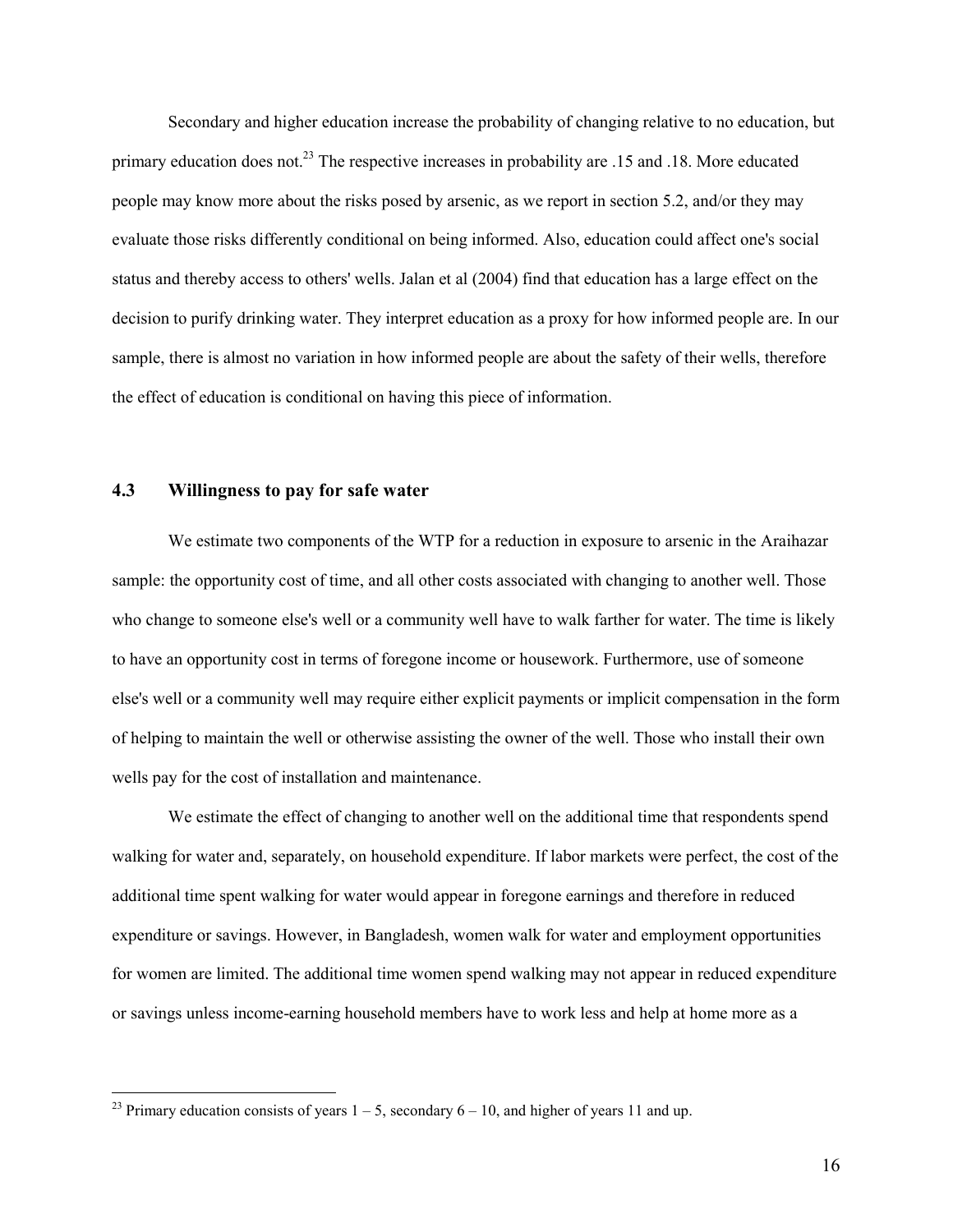result. Thus, WTP may actually be a sum of the value of additional time spent walking and any effect on expenditure, where the latter reflects the monetary costs of the source.

The two components do not include other dimensions of WTP for reduction in exposure and therefore they are lower bounds. They ignore the costs of seeking medical remedies. Few people in Araihazar incurred these, therefore they would not be reflected in expenditure. Our estimates also ignore costs reflected in reduced savings and they do not account for the disutility of being ill.<sup>24</sup>

#### **4.3.1 Methodology**

 $\overline{a}$ 

The following is the regression model which estimates the effect of changing to another well on additional time spent walking for water. The model for the effect on a household's monthly per capita expenditure is identical except for the dependent variable.

$$
t_{ij} = s_{ij} \kappa + \mathbf{x}_{ij} \mathbf{a} + \mathbf{v}_j \boldsymbol{\varphi} + \boldsymbol{\varepsilon}_{ij}
$$
 (4)

 (5)  $s_{ij} = a_{ij}\delta + \mathbf{x}_{ij}\mathbf{a} + \mathbf{v}_j\boldsymbol{\varphi} + \mathbf{v}_{ij}$ 

if i in village j changes to another well  $S_{ij}$  =

 0 otherwise  $= 0$ 

The dependent variable, t<sub>ij</sub>, is the difference between the length of time respondent i in village j walks for water now and the length of time she walked to the baseline well. It is zero for those respondents who did not change to another well. The vector  $a_{ij}$  contains the indicator for whether the baseline well is safe and the level of arsenic in the baseline well. The vector **xij** contains household and respondent characteristics and characteristics of the baseline well. The vector **v**<sub>j</sub> contains village fixed effects. The errors in (4) and (5), respectively, are  $\varepsilon_{ij}$  and  $v_{ij}$ .

We assume that the errors,  $\varepsilon_{ij}$  and  $v_{ij}$ , are correlated. The motivation to seek safe water may be correlated with unobservable characteristics, e.g. entrepreneurial spirit or utility derived from health, which may also affect one's relationship with the neighbors and/or one's status in the community and therefore the distance to an available safe well. When expenditure is the left-hand-side variable, there is

 $24$  We do not use the data on savings since it may have large errors. The question required the respondent to recall the amount saved over the previous year, which is a long recall period.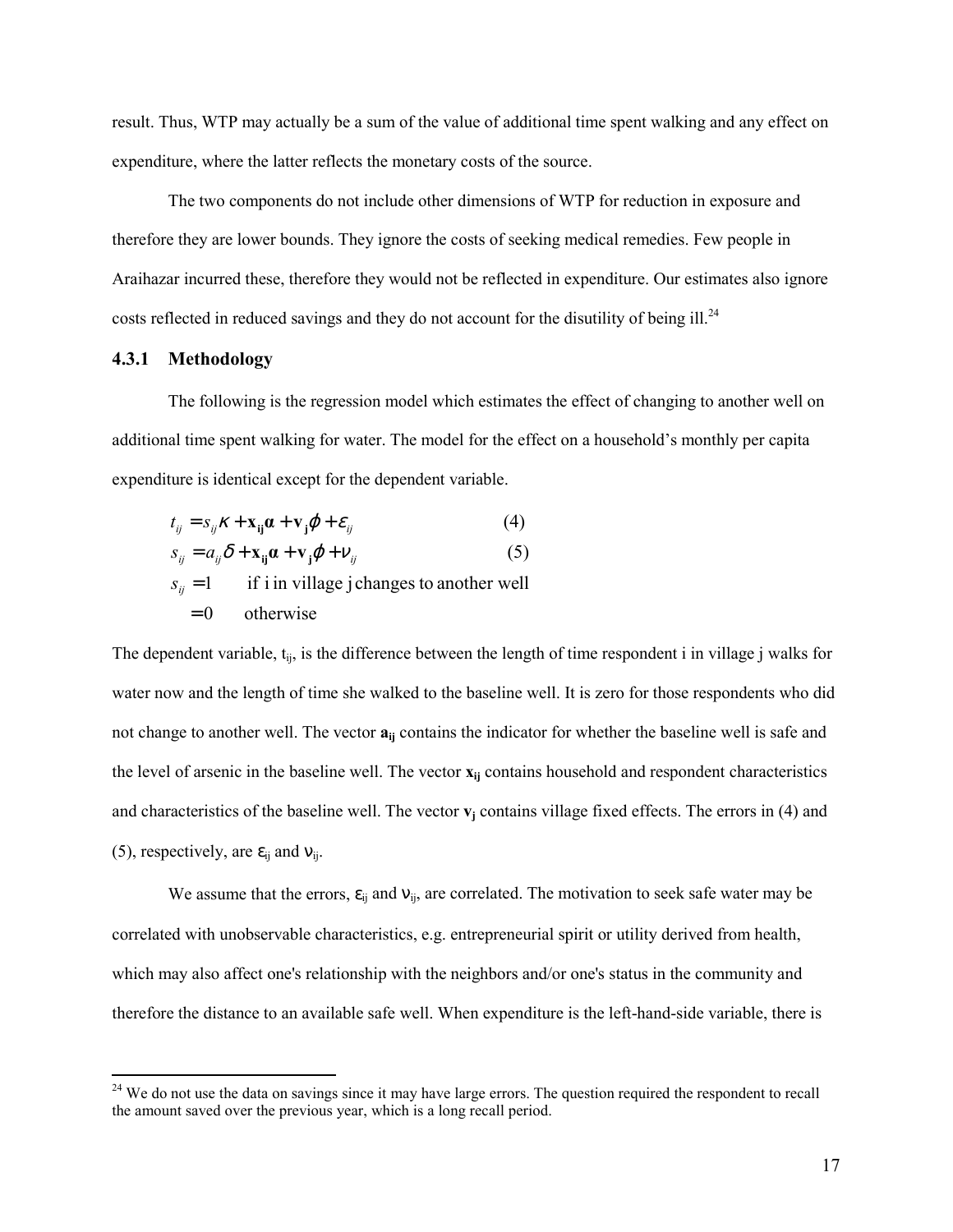also a simultaneity problem caused by the fact that wealthier households are more likely to be able to afford their own new well.

Whether or not the respondent's baseline well is safe and the level of arsenic in this well serve as instruments for changing to a different well. When expenditure is the dependent variable, arsenic may not satisfy the exclusion restriction if respondents exposed to high levels of arsenic suffer health problems which affect expenditure. In this case, the impact of changing to a different source may actually be the effect of the health shock on expenditure. However, arsenic-related medical expenditures are unlikely to affect our results. Among the few people who had arsenic-related symptoms at the time of the survey, even fewer had sought any medical attention, partly because no medical services were available until the public health team established a clinic towards the end of our survey.

The coefficient of main interest,  $\kappa$ , should be the effect of changing to another well on those households whose baseline wells are unsafe.<sup>25</sup> We expect the effect to be positive for the additional time spent walking and negative for expenditures, since we do not include in expenditures money spent on water and expenditures on medical interventions have been limited if any.

In a specification in which only the binary indicator for whether the well is unsafe serves as the instrument, the instrumental variable estimator can be interpreted as a difference-in-difference estimator. It yields an estimate of the difference in time spent walking for water between those households who changed to another well and those who did not among those households exposed to unsafe levels of arsenic minus this difference among those households whose baseline wells are safe.

## **4.3.2 Results**

 $\overline{a}$ 

The mean time spent walking to the baseline well is .13 minutes and the median is 0 minutes. Only 5% of respondents walk more than 1 minute, with 6 minutes being the longest time. After our information campaign, the mean time is 1 minute, the median is still 0, but 32% of the sample walk 1 minute or more and the maximum time is 20 minutes.

<sup>&</sup>lt;sup>25</sup> The coefficient should be an estimator of the effect of treatment on the treated. Wooldridge (2002), p.632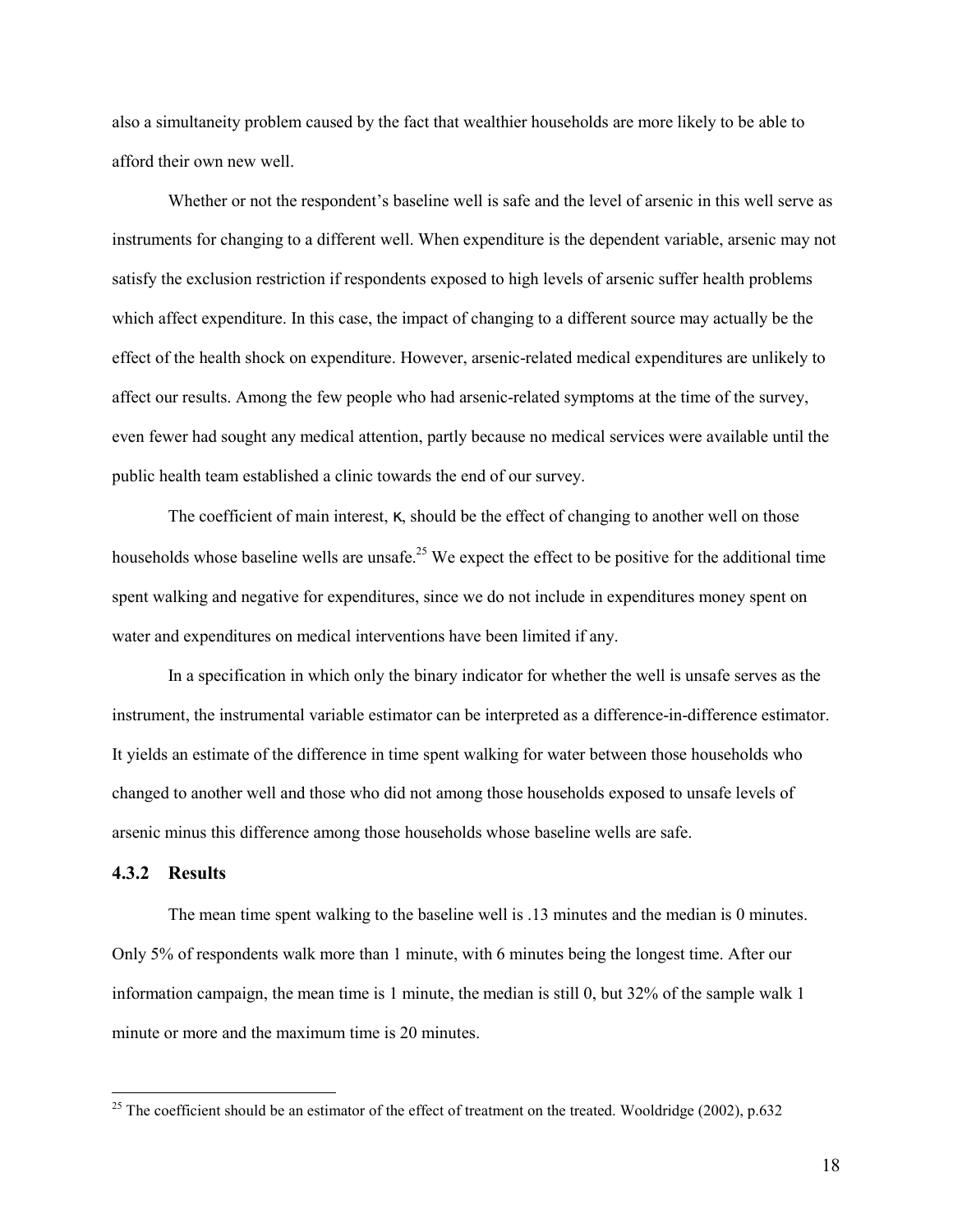Changing to another well on average raises the time the respondent walks one way for water by 2.15 minutes, as we report in the third column of Table 5. Women bring water several times a day, therefore an increase of 4 minutes in the round trip is large, especially relative to the time they had to devote to the activity before.

We also examine the effect in a sample of households whose baseline wells have arsenic concentrations close to the safe threshold, between 0 and 100  $\mu$ g/L. Additional time spent walking rises sharply at the safe threshold of 50µg/L, as Figure 2 shows. In a regression, the effect of changing to another well in this range is a slightly smaller increase in time of 1.82 minutes, as shown in column 6 of Table 5. The result for households whose arsenic levels are between 25 and 75 µg/L is similar.

Changing to a different well does not have a significant impact on expenditure, as the eighth column in Table 5 shows. The result may suggest that labor markets are indeed imperfect, so people can pay for a new source of water with time but not money. However, it may also mean that people are drawing down savings rather than reducing expenditures.

We can obtain a lower bound on respondents' WTP for a reduction in exposure to arsenic by valuing the increase in the time spent walking for water at an appropriate wage. However, a market wage would be highly inaccurate since women obtain the water and their employment opportunities are limited. We do not have the data to estimate a household production function. The following exercise is purely illustrative. The average male wage in our data is 30 taka per hour. Assume that women walk for water once for every meal, i.e. 3 times a day, and value their time at half the male wage. Then the implied WTP per household is 90 taka per month, or about \$6.90 if converted at a purchasing power rate for 2004.<sup>26</sup> A World Bank report cites similar estimates of WTP for arsenic-free water, between 125 and 162 taka per household per month.<sup>27</sup> (Ahmad et al 2002, p. 12)

 $26$ <sup>26</sup> The rate, 13 taka for one U.S. dollar, is from the World Bank website.

 $27$  The report focuses on the results of a contingent valuation survey. However, it also provides WTP estimates based on costs of obtaining safe water incurred by households, which are the figures we cite. They note that the increase in time spent obtaining water is the main cost, but they do not provide the wage at which they value the time.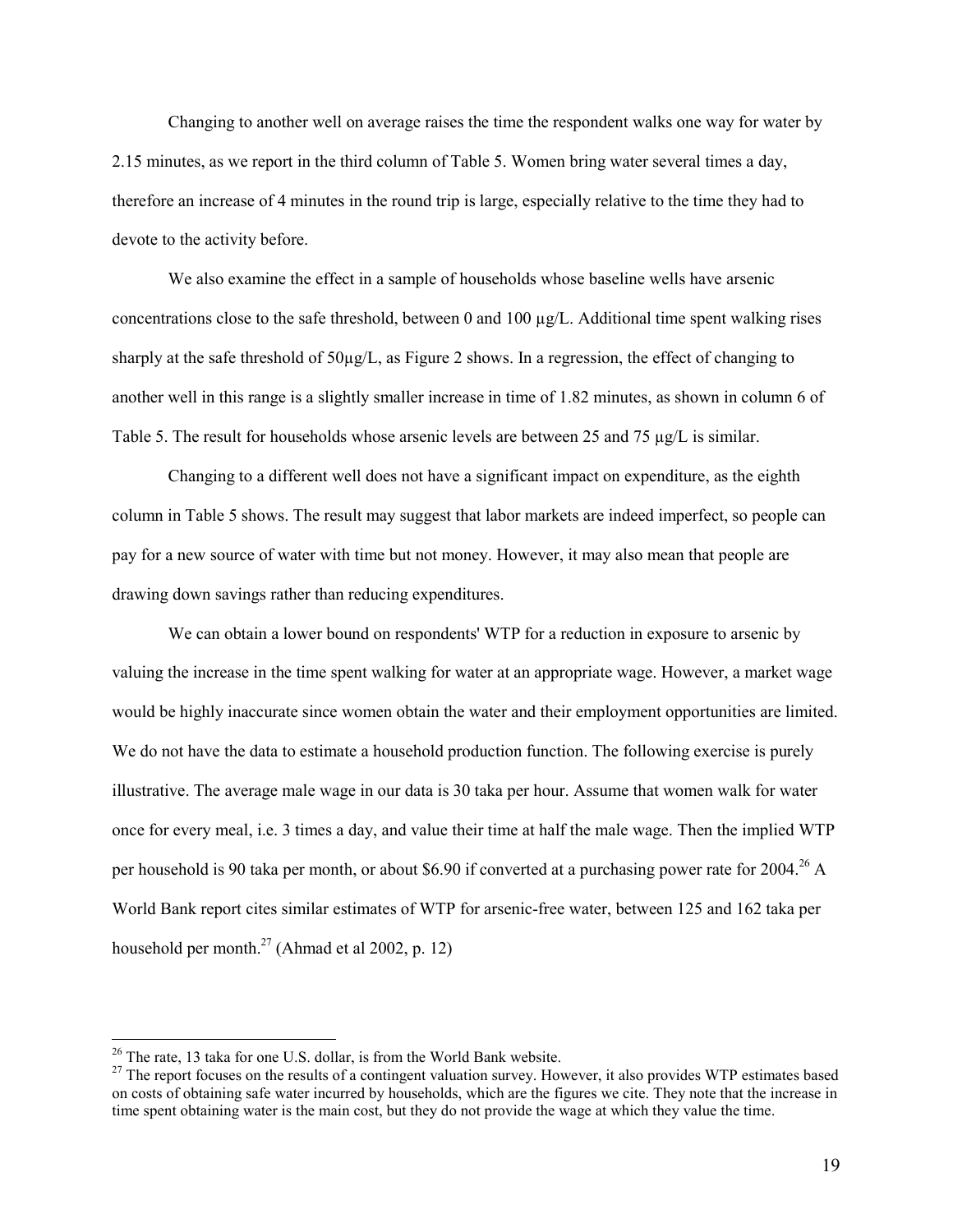The estimate of WTP potentially enables us to conduct a preliminary cost-benefit analysis of our information campaign. However, our project involved costs associated with a large, multidisciplinary research project which would not be incurred by an intervention designed only to inform. We can obtain an underestimate of the costs from two components. The cost of wages necessary to bring general information about arsenic to our entire study area was \$9000, which is \$0.77 per household. The cost of a test of well water for arsenic is \$0.50<sup>28</sup>. These two costs ignore the cost of materials needed to communicate the general information, the cost of wages required to conduct a well test, and the cost of well labels. The sum of the two one-time costs is less than the per month WTP for another source of water, which suggests that the benefit of the information provided exceeded the cost.

# **5. Comparison of two information campaigns**

We determine whether the door-to-door information campaign carried out in Araihazar contributed to the amount of general information which people have about the arsenic problem over and above the government media campaign. Both households in Araihazar and in the control areas were exposed to information about the dangers associated with drinking water contaminated with unsafe levels of arsenic transmitted through TV, radio and newspapers.

## **5.1 Methodology**

 $\overline{a}$ 

We consider whether people in Araihazar are more aware that the arsenic problem exists than are people in control areas, and whether they are more likely to know that boiling water does not remove arsenic and that diseases caused by arsenic are not contagious.<sup>29</sup> The main independent variable of interest is the treatment variable which takes the value one if the person resides in Araihazar and 0 if she resides in a control area.

 $28$  This cost is based on a test with a portable field kit, not a laboratory test.

<sup>&</sup>lt;sup>29</sup> The misperception that skin conditions caused by arsenic are contagious causes considerable hardship. Reports that women who are affected are abandoned by their husbands and even banished from their villages are common.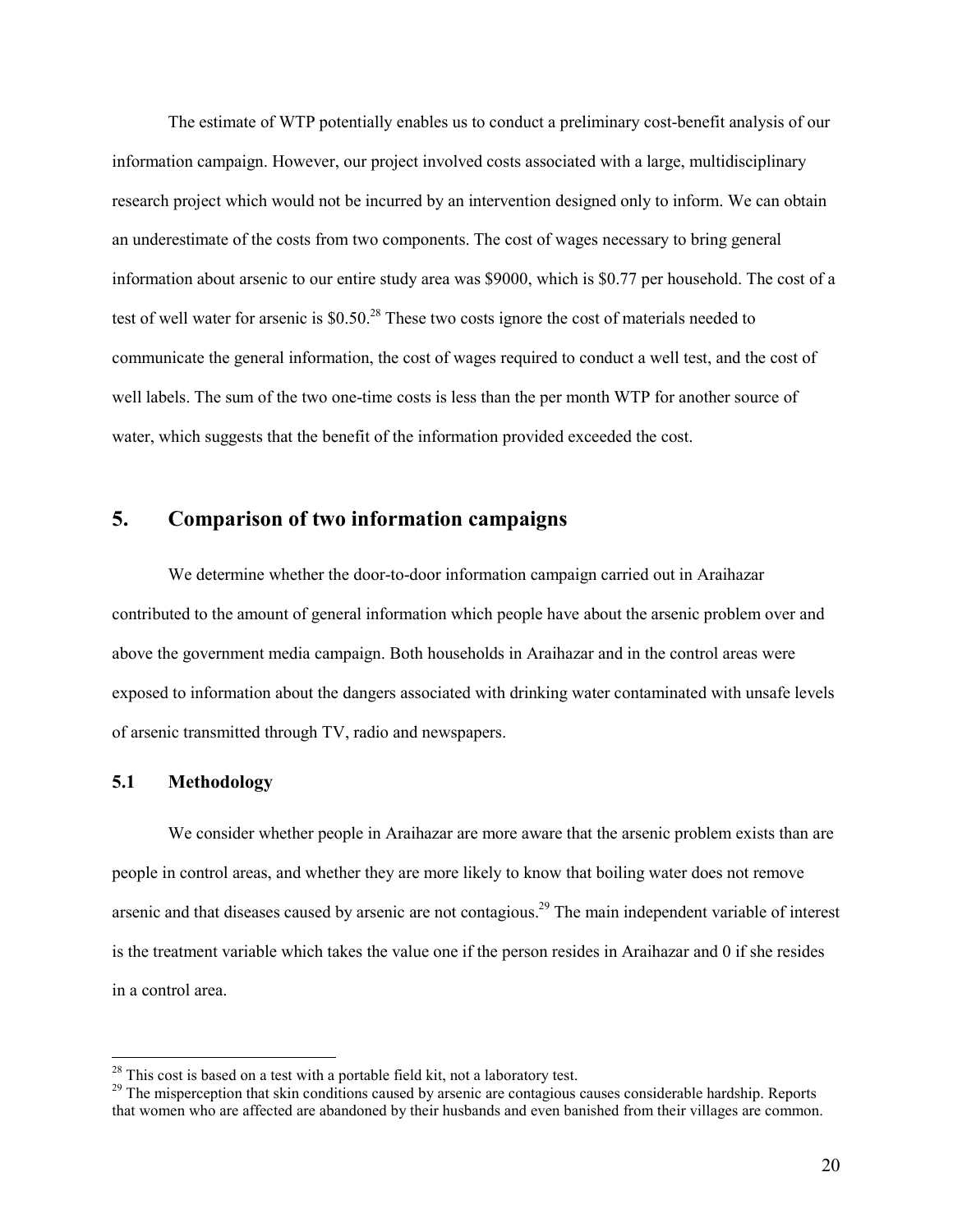Simple OLS estimates may be biased since we only have one treatment region, four control regions and none of them were chosen randomly. Araihazar was chosen for its accessibility from the capital, Dhaka. The control areas are much farther away from Dhaka. They were chosen from among areas in which our partner NGOs were planning to implement arsenic awareness programs in the future. Table 2 compares a number of characteristics of households in Araihazar and in control areas. Monthly per capita household expenditure in Araihazar does not differ from the average for the control areas. However, the average Araihazar household has less per capita wealth in assets and its adult residents have two fewer years of education. If education or assets are correlated with unobservable characteristics which make people more informed, then the estimate of the treatment effect in Araihazar may be biased downward. On the other hand, the proximity of Araihazar to the capital may bias our results toward finding a bigger treatment effect than is really due to our information campaign.

In order to address the bias, we calculate estimates based on propensity score matching. We report a range of estimates obtained using several approaches: kernel-based matching method using the Gaussian kernel, nearest neighbor matching with equal weights placed on the nearest neighbors in case of a draw, and stratification matching, which yields the average of treatment effects calculated within the blocks of observations in which treatment and control observations do not differ with respect to any observables included in the analysis.<sup>30</sup> No one of these approaches seems to be a priori preferable to the others. In all cases standard errors were obtained by bootstrapping.

Propensity score estimators have been found to perform well when the same data sources are used for treatment and control groups, the two groups reside in similar economic environments and a rich set of pre-treatment variables is available to estimate the probability of treatment. (Heckman et al 1997, 1998) The first condition certainly holds in our data. The second is less satisfied since some control areas are more urban and some more rural than Araihazar and Araihazar is more industrialized than the others. Also, we collected the data after the treatment. However, we have a number of variables which could not

 $30$  Dehejia (2002), Heckman (1997) and (1998), Smith and Todd (2001)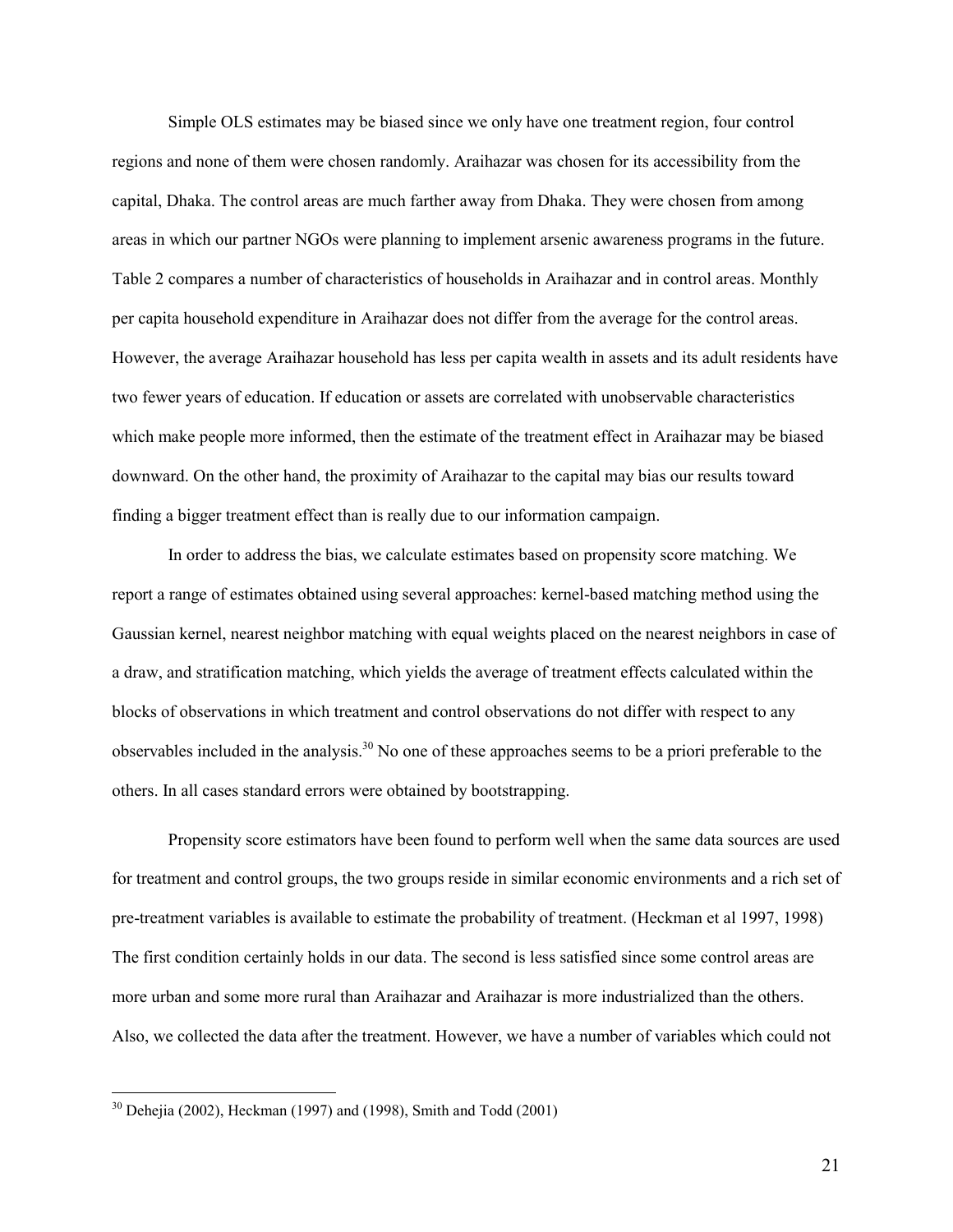have been affected by the treatment such as age, gender, education, household size and number of relatives who live in the area. We also use household expenditure and assets to obtain the propensity score, since they could have been affected by treatment only if the household changed to another well and we find that changing to another well does not affect them.

#### **5.2 Results**

Ninety-nine percent of respondents in Araihazar are aware that well water may be contaminated with arsenic, while 84% of people in control areas are aware. According to propensity score estimates, the probability that a resident of Araihazar is aware is higher than is the probability for a resident of a control area by 0.20 with the kernel method and the nearest neighbor matching method, reported in column 3 of Table 6, and by 0.21 with the stratification method. All estimates are significant at 1%.

Fifty-two percent of respondents in Araihazar know that boiling water does not remove arsenic and 43% know that diseases caused by arsenic are not contagious. The respective percentages in control areas are 62% and 60%. The probability that a resident of Araihazar knows that boiling water does not remove arsenic is lower by 0.04, which is significant at 5%, according to the kernel method and it is the same as the probability for a resident of a control area according to the other two methods. The results for the nearest neighbor method are in column 5 of Table 6. The probability that a resident of Araihazar knows that arsenic-related diseases are not contagious is lower by 0.12 according to the kernel and stratification methods and by 0.1 according to nearest neighbor. These estimates are significant at 1%.

More people in Araihazar appear to be aware of the arsenic problem than in control areas, but fewer are informed about the other two issues. The small difference between the effect of our campaign and the effect of the media is surprising given the intensive presence of our project in Araihazar and the limited reach of the media. People in Araihazar spoke to researchers who were testing wells, researchers who were conducting physical exams, and interviewers, and they saw project staff walking around most days. The presence of foreigners working for a well-known U.S. university is very noticeable to people in rural areas. Also, people in Araihazar learned whether their own well is safe or not, which considerably

22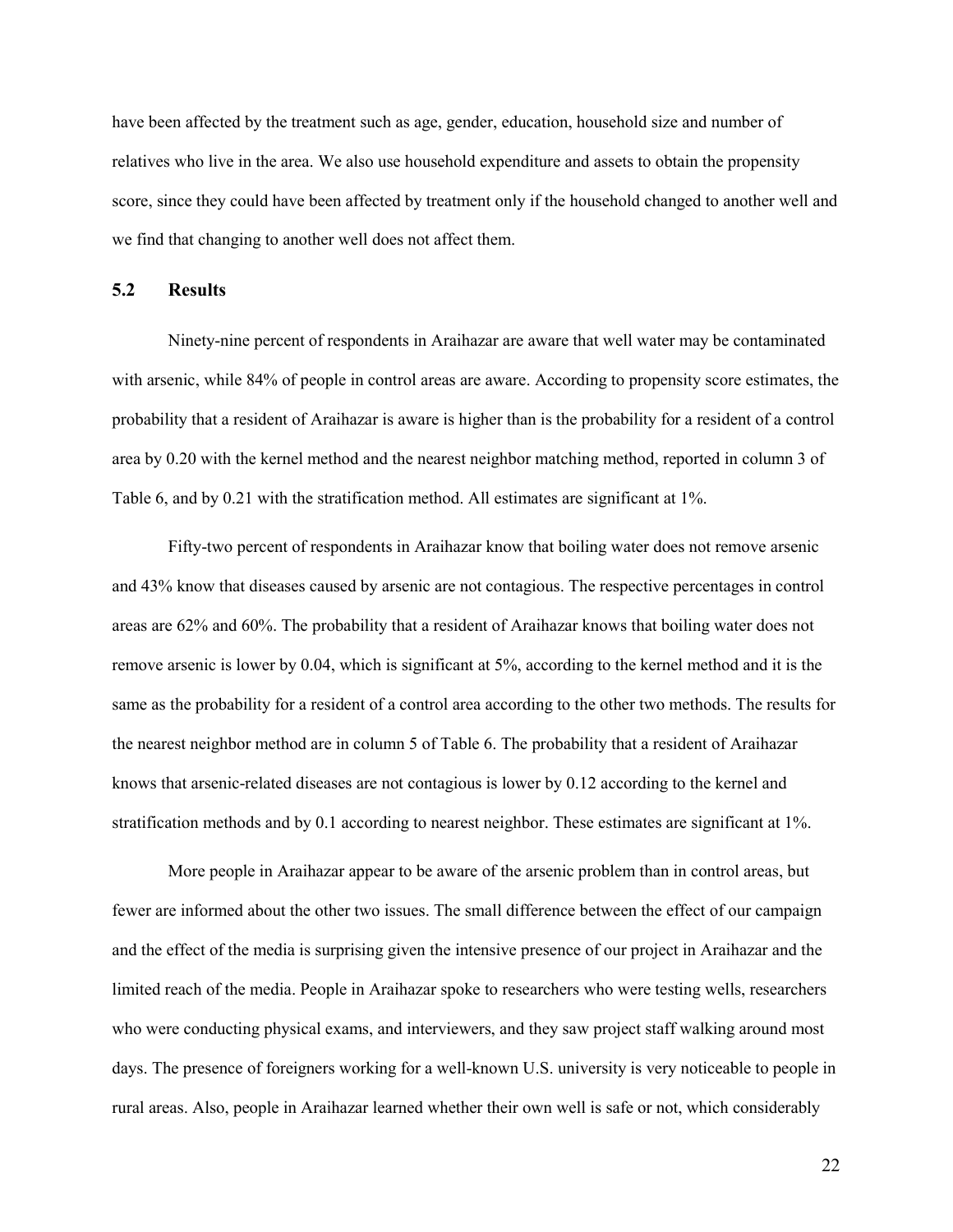raised the value of knowing whether arsenic is a serious enough danger to be avoided or not. Finally, ownership of televisions and radios is far from universal and only about 15% of people read newspapers.

The benefit of adding the door-to-door information delivery to a media one does not seem to justify the large cost of the former for the purpose of delivering general information.<sup>31</sup> We do not know how effective the door-to-door campaign would have been without the media one. In Araihazar, 97% of respondents report learning about arsenic from our project staff, while 76% of people in control areas report that they learned about arsenic from the media, 72% of them from the TV. This suggests that the door-to-door campaign may have attained the same result by itself as it did in addition to the media, but even in this case the media are more cost-effective.

The weakness of the media campaign is that it is not sufficient to change behavior. It has not induced people to test their wells in large numbers.<sup>32</sup> Well tests provide two crucial pieces of information. The first is whether or not the person's own well is safe and therefore whether the person faces a risk. The second is information about alternatives for reducing the risk, i.e. which of the surrounding wells are safe. Without these pieces of information, behavior does not change.<sup>33</sup> However, we do not know whether the difference in behavior in Araihazar and the control areas is due only to the well tests. A media campaign supplemented with a well testing program may not elicit a similar change in behavior if our door-to-door campaign helped to persuade people that the arsenic threat is serious enough to warrant costly action.

We studied the determinants of being informed in order to identify categories of people who did not benefit from the information campaigns. The determinants are similar in Araihazar and in control areas.34 The most striking results are the importance of education and lack of importance of household

<sup>&</sup>lt;sup>31</sup> The cost of wages required to bring information door-to-door throughout the country once in the course of a year would be about \$17 million, using the wage which our project paid. This ignores all other costs involved.

<sup>&</sup>lt;sup>32</sup> We do not know whether the media campaign has not led to well testing because people do not seek the tests or because the tests are not available or are too expensive. In principle, the media inform people that local offices of the Department of Public Health and Engineering (DPHE) provide free well tests, but we do not know how responsive DPHE offices are.

 $33$  Dupas (2006) finds that information about an easily available alternative to risky behavior results in a significant reduction in the risky behavior in the context of AIDS in Kenya.

<sup>&</sup>lt;sup>34</sup> The results are available from the authors.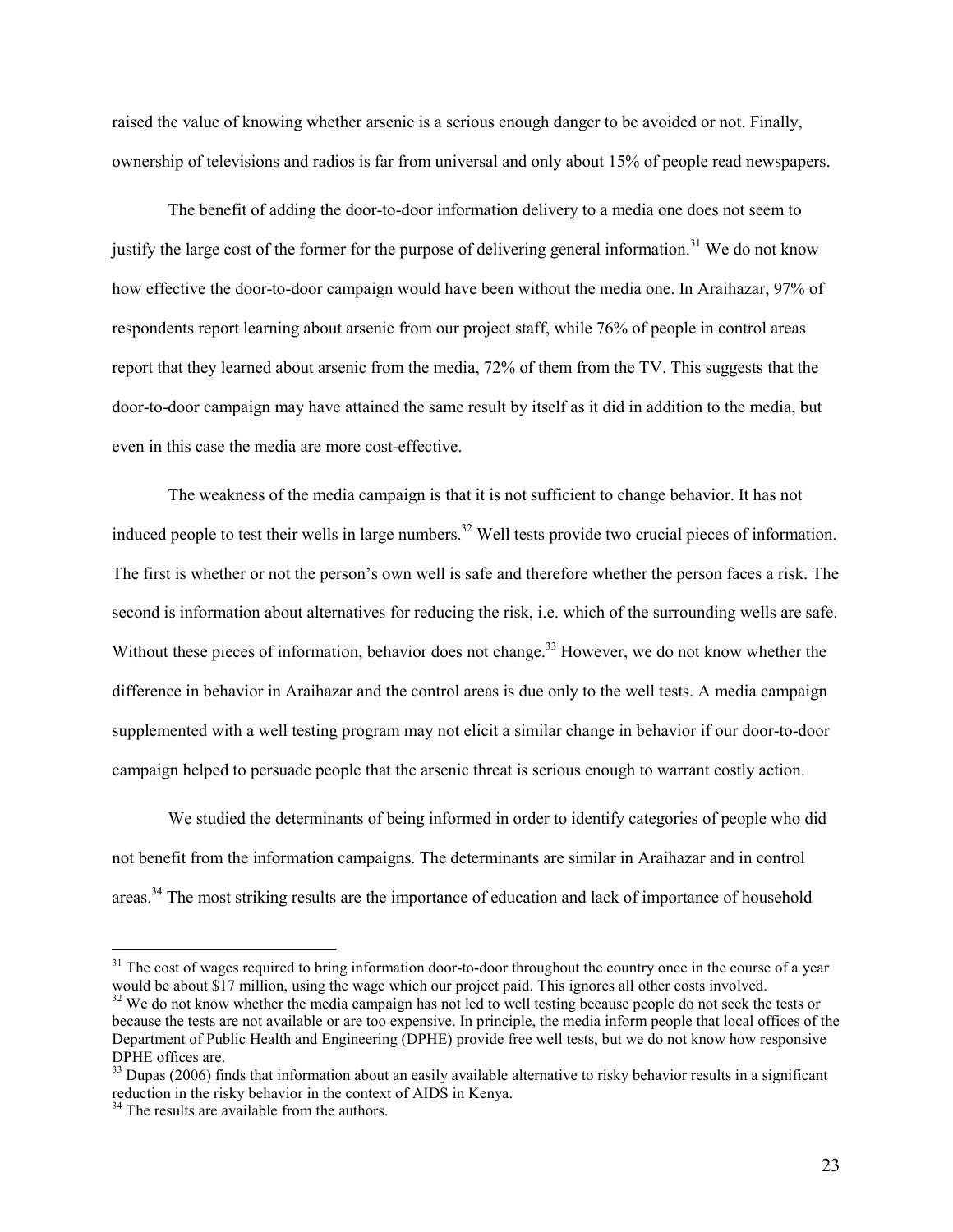expenditure and assets. Completing between 6 and 10 years of school raises the probability of being informed by 0.2 to 0.29. Completing more than 10 years of school raises the probability by a further 0.39 to 0.43 for women and a further 0.08 to 0.32 for men. Level of education is likely to be correlated with unobservable characteristics which affect how informed a person is. However, being informed about a health risk may also be a significant return to education.

## **6. Conclusion**

Our principal finding is that information alone can rapidly induce a large percentage of people who face a risk to health to change their behavior in order to avoid the risk, even if the change is costly. The important implication is that investment of public resources in providing information can be effective even when resources for a more elaborate intervention, such as alternative sources of water, are lacking.

We provide information about the concentration of arsenic in the water in people's wells. Having an unsafe well increases the probability that the person changes to another well within one year by 0.37. Furthermore, those who change to another well to avoid arsenic increase the time they spend walking for water fifteen-fold. The response to information is striking since few people were sick from arsenic at the time of our survey and switching to another well is costly.

The crucial effect of our house-to-house information campaign was to provide information specific to the individual, whether her/his well is safe and which wells in the vicinity are safe. Ninetyeight percent of people in our study area know whether their well is safe, while 20% claim to know in control areas. People exposed only to the media information campaign have not obtained well tests and they have not sought safe water.

The media communicate general information about arsenic no less effectively and less expensively than does the door-to-door campaign. This is surprising since only two-thirds of households own a TV or a radio and few people read newspapers.

The contrast between our results and prior literature raises an important question for future research; under what circumstances is a large and rapid change in behavior in response to information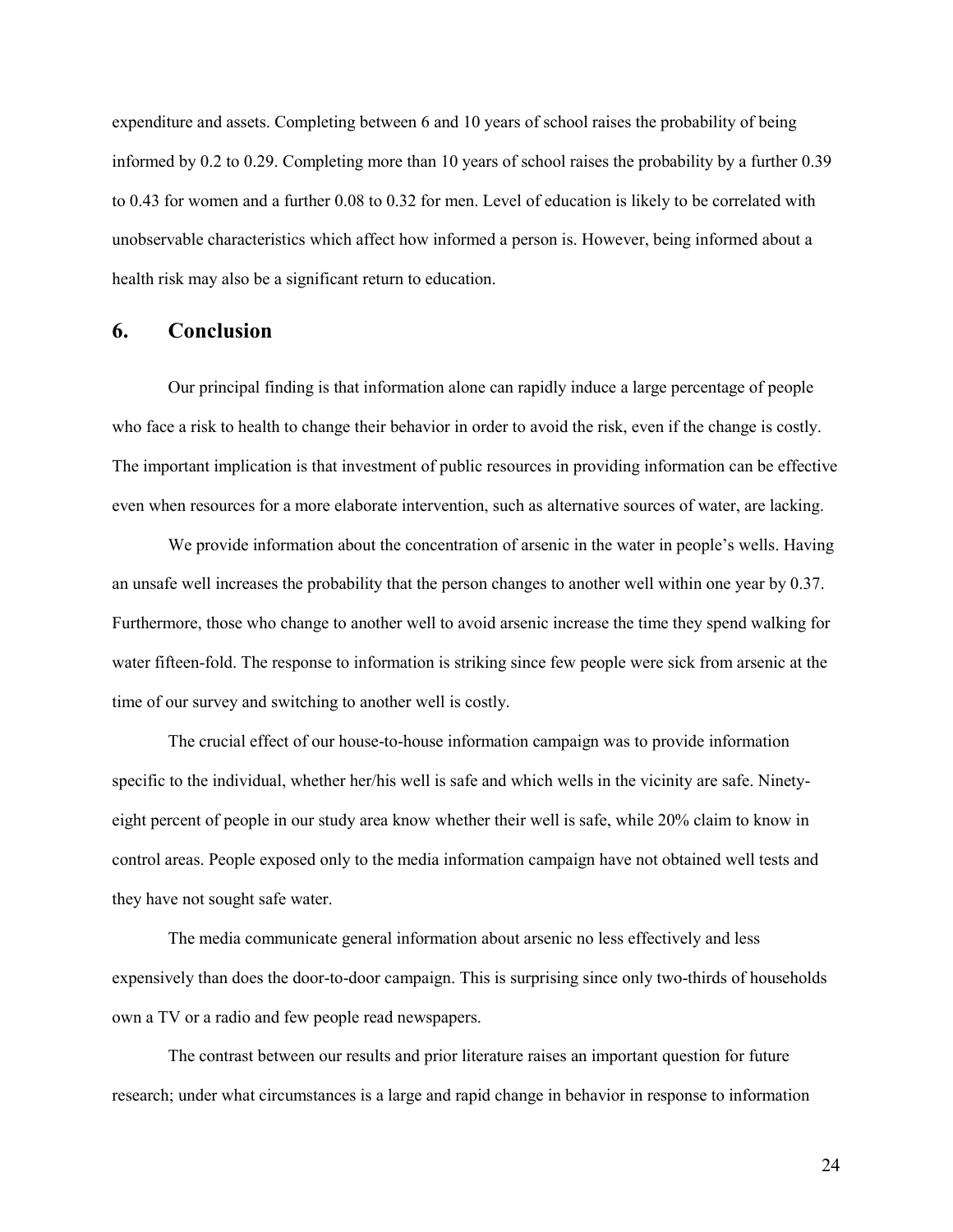likely to occur? One potential explanation is the influence which neighbors have on each others' behavior. If such influence is strong, even if only a few people are convinced of the need to act, their behavior may spread through the community. Such strong effects may help design information campaigns which target only a few people in a group.<sup>35</sup>

Explaining the effect we observe requires understanding which components of our intervention were crucial in eliciting the behavioral response. For example, would a media campaign together with a well test yield the same outcome, or did other parts of our intervention such as the repeated surveys and the daily contact between residents and project staff promote a sense of urgency about the problem? The earth scientists involved in the Araihazar study are documenting the percentage of people who change to another well in areas in which well tests were conducted by the Bangladesh Arsenic Mitigation Water Supply Project in addition to the media campaign. Their data may help to shed light on the question.

A number of questions remain for future research. Future surveys will reveal whether the change in behavior which we document is a long-term or a transitory one. We should understand the long-term impact of the decision to change to another well on welfare, which requires valuing benefits and long term costs such as potentially worse nutrition and/or reduced schooling for children due to reduced income and increased burden of walking for water. Finally, we want to determine whether information can lead to more complex behavioral responses. Access to safe water in the medium and long run is likely to require an organized response by communities, the public sector or the private sector to drill wells into deeper aquifers which are free of arsenic, to pipe water from safe wells, and/or to clean up surface water. The question arises under what conditions an information intervention is sufficient to catalyze collective action.

<sup>&</sup>lt;sup>35</sup> See for example Katz and Lazarsfeld (1955) for a sociological discussion of this idea.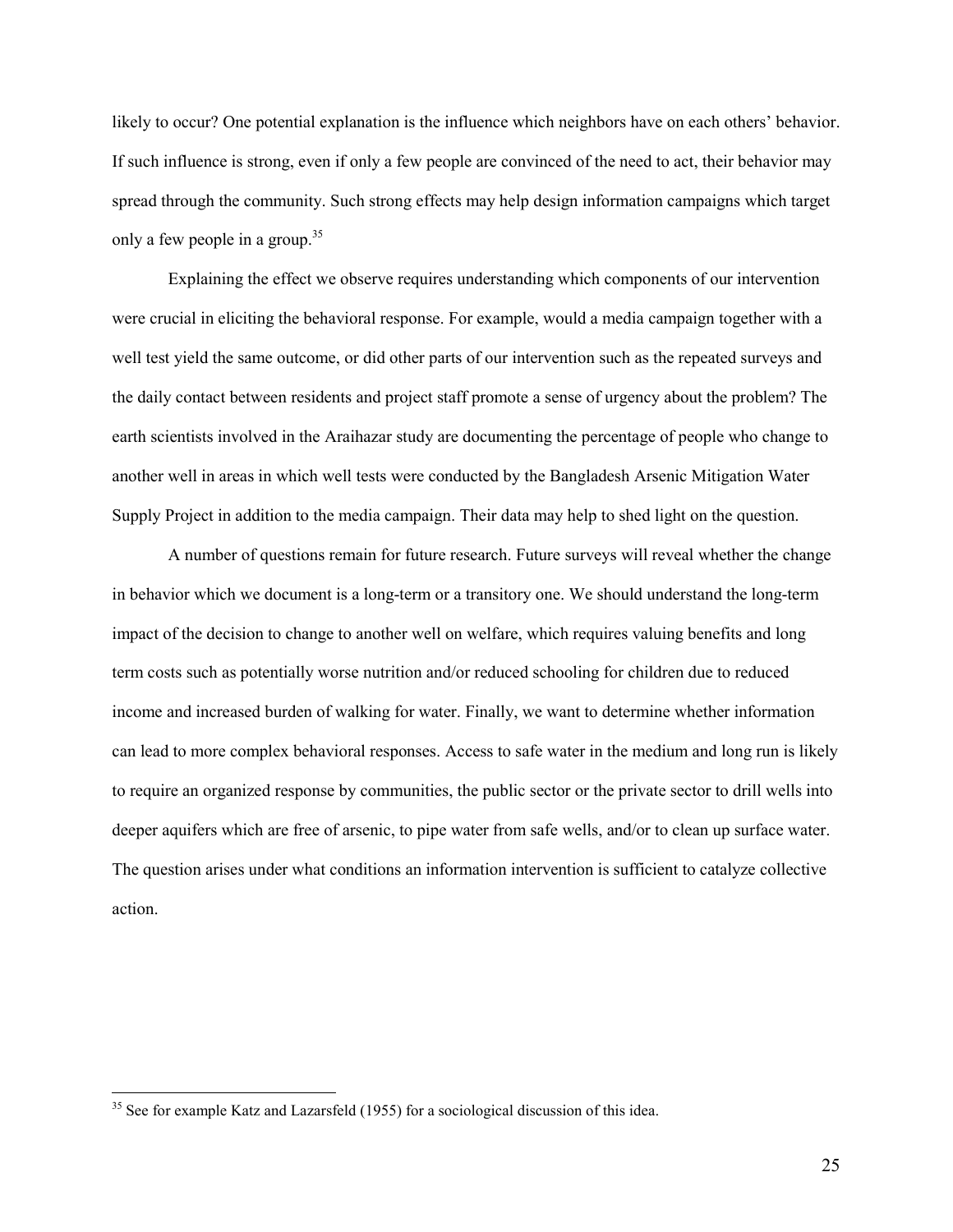## **References**

- Ahmad, J.K., B.N. Goldar, M. Jakariya, S. Misra, 2002. "Willingness to Pay for Arsenic-free, Safe Drinking Water in Rural Bangladesh – Methodology and Results." World Bank Report #25609
- Ahsan, H., Y. Chen, F. Parvez, L. Zablotska, M. Argos, I. Hussain, H. Momotaj, D. Levy, Z. Cheng, V. Slavkovich, A. van Geen, G.R. Howe, J.H. Graziano, 2006a. "Arsenic Exposure from Drinking Water and Risk of Premalignant Skin Lesions in Bangladesh: Baseline Results from the Health Effects of Arsenic Longitudinal Study." *American Journal of Epidemiology* April 19; [Epub ahead of print] PMID: 16624965 [PubMed - as supplied by publisher]
- Ahsan, H., Y. Chen, F. Parvez, M. Argos, I. Hussain, H. Momotaj, D. Levy, A. van Geen, G. Howe, J. Graziano, 2006. "Health Effects of Arsenic Longitudinal Study (HEALS): description of a multidisciplinary epidemiologic investigation." *Journal of Exposure Science and Environmental Epidemiology* 16(2): 191-205. PMID: 16160703 [PubMed - in process]
- Angrist, J.D., V. Lavy, 1999. "Using Maimonides' Rule to Estimate the Effect of Class Size on Scholastic Achievement." *Quarterly Journal of Economics* 114(2)
- Aziz, Z., A. van Geen, R. Versteeg, A. Horneman, Y. Zheng, S. Goodbred, M. Steckler, M. Stute, B. Weinman, I. Gavrieli, M.A. Hoque, M. Shamsudduha, and K.M. Ahmed, 2006. "Arsenic concentrations in shallow groundwater of Araihazar, Bangladesh: Part II Hydrologic control reflected in the electromagnetic conductivity of soils" submitted to *Water Resources Research*, January 2006.
- British Geological Survey (BGS)/ Department of Public Health and Engineering (DPHE), 2001. *Arsenic contamination of groundwater in Bangladesh*. *Volume 2 - Final Report.* Kinniburgh, D.G. and P.L. Smedley, editors. British Geological Survey Technical Report.

at http://www.bgs.ac.uk/arsenic/bangladesh/reports.htm.

Bangladesh Rural Advancement Committee, 2000. *Combating A Deadly Menace: early experiences with a community-based arsenic mitigation project in Bangladesh, June 1999-June2000*. Research Monogaph Series No.16, Dhaka.

Besley, T. and A. Case, 1994. "Diffusion as a Learning Process: Evidence from HYV Cotton." Working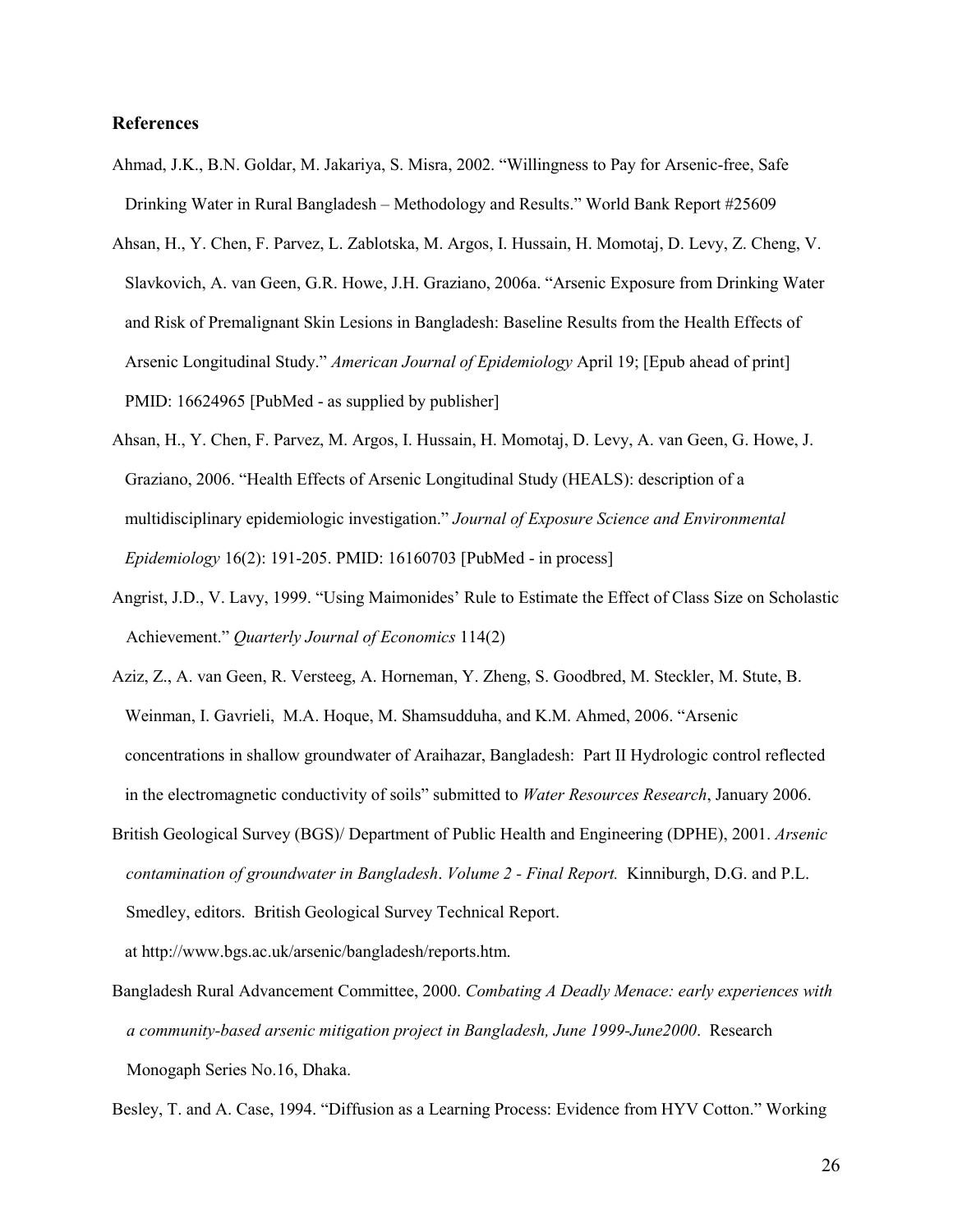paper.

- Chang, C.C., S.C. Ho, S.S. Tsai, C.Y. Yang, 2004. "Ischemic Heart Disease Mortality Reduction in an Arseniasis-Endemic Area in Southwestern Taiwan After a Switch in the Tap-Water Supply System." *Journal of Toxicology and Environmental Health*. 67(17):1353-61.
- Chay, K.Y., M. Greenstone, 2005. "Does Air Quality Matter? Evidence from the Housing Market." *Journal of Political Economy* 113(2)
- Chen, Y, A. van Geen, J. Graziano, M. Madajewicz, A. Pfaff, Z. Cheng, V. Slavkovich, T. Islam, F. Parvez, H. Ahsan, 2006. "The Effectiveness of a Multidisciplinary Community-based Mitigation Program in Reducing Arsenic Exposure in Araihazar, Bangladesh." Manuscript
- Cheng, Z., A. van Geen, C. Jing, X. Meng, A.A. Seddique, K.M. Ahmed, 2004. "Performance of a Household-Level Arsenic Removal System During Four-Month Deployments in Bangladesh." *Environmental Science and Technology* 38(12).
- Chiu, H.F., S.C. Ho, C.Y. Yang, 2004. "Lung Cancer Mortality Reduction After Installation of Tap-Water Supply System in an Arseniasis-Endemic Area in Southwestern Taiwan." *Lung Cancer*. 46(3):265-70.
- Conley, T. and C. Udry, 2002. "Learning About a New Technology: Pineapple in Ghana." Working Paper.
- Cook, T.D., D.T. Campbell, 1979. Quasi-Experimentation: Design and Analysis Issues for Field Settings. Houghton Mifflin, Boston, chapter 3.
- Dehejia, R.H., S. Wahba, 2002. "Propensity Score Matching Methods for Nonexperimental Causal Studies." *Review of Economics and Statistics* 84(1)
- DPHE/BGS/MML, 1999. *Groundwater Studies for Arsenic Contamination in Bangladesh. Phase 1: Rapid Investigation Phase*. Six Volumes, British Geological Survey and Mott McDonald Ltd., United Kingdom.
- Dupas, P., 2006. "Relative Risks and the Market for Sex: Teenagers, sugar daddies and HIV in Kenya." Manuscript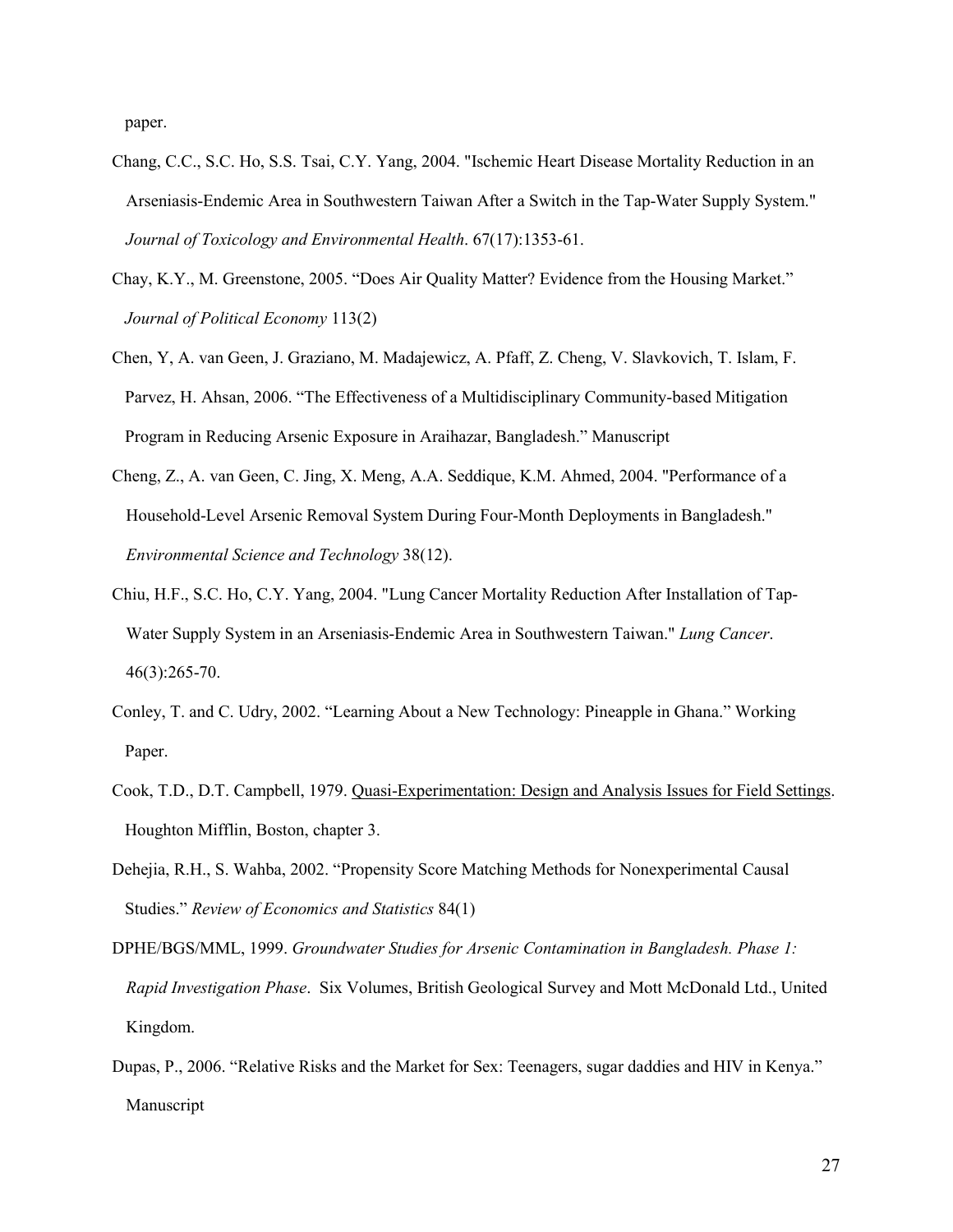- Fan, J., 1992. "Design Adaptive Nonparametric Regression." *Journal of the American Statistical Association* 87: pp. 998-1004
- Foster, A. and M. Rosenzweig, 1995. "Learning by Doing and Learning from Others: Human Capital and Technical Change in Agriculture" *Journal of Political Economy* 103(6).
- Freeman, A.M. III (1993) The Measurement of Environmental and Resource Values: Theory and methods Resources for the Future, Washington, D.C. pp 342 - 351
- Grossman, M. (1972) "On the Concept of Health Capital and the Demand for Health" *Journal of Political Economy* 80(2)
- Hahn, J., P. Todd, W. van der Klaauw, 2001. "Identification and Estimation of Treatment Effects with a Regression Discontinuity Design." *Econometrica* 69(1)
- Heckman, J., H. Ichimura, P. Todd, 1997. "Matching as an Econometric Evaluation Estimator: Evidence from Evaluating a Job Training Programme." *Review of Economic Studies* 64(4)
- \_\_\_\_\_\_\_, 1998. "Matching as an Econometric Evaluation Estimator." *Review of Economic Studies* 65(2)
- Hopenhayn-Rich, C., M.L. Biggs, D.A. Kalman, L.E. Moore, A.H. Smith, 1996. "Arsenic Methylation Patterns Before and After Changing from High to Lower Concentrations of Arsenic in Drinking Water." *Environmental Health Perspectives*. 104(11):1200-7.
- Jalan, J., S. Chaudhuri, E. Somanathan (2005) "Awareness and the Demand for Environmental Quality: Drinking Water in Urban India" *Journal of Development Economics* forthcoming
- Katz, E. and P. Lazarsfeld, 1955. *Personal Influence: The Part Played by People in the Flow of Mass Communications*, New York: Free Press.
- Lokuge, K.M., W. Smith, B. Caldwell, K. Dear, A.H. Milton, 2004. "The Effect of Arsenic Mitigation Interventions on Disease Burden in Bangladesh." *Environmental Health Perspectives*. 112(11):1172-7.
- McArthur, J.M., P. Ravenscroft, S. Safiullah, M.F. Thirlwall (2001) "Arsenic in groundwater: testing pollution mechanisms for sedimentary aquifers in Bangladesh" *Water Resources Research* 37(1)
- Moore, L.E., A.H. Smith, C. Hopenhayn-Rich, M.L. Biggs, D.A. Kalman, M.T. Smith, 1997. "Decrease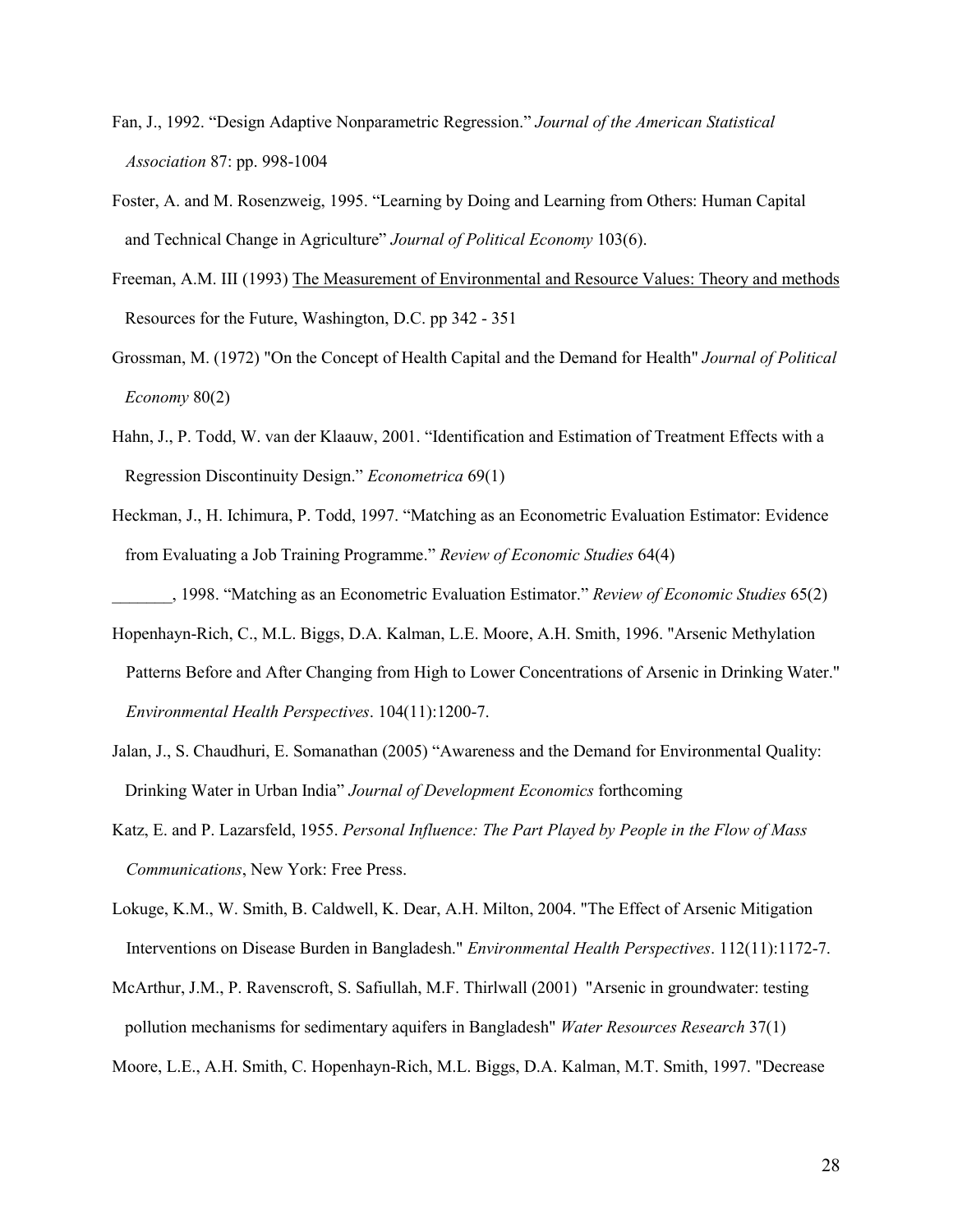in Bladder Cell Micronucleus Prevalence After Intervention to Lower the Concentration of Arsenic in Drinking Water." *Cancer Epidemiology Biomarkers and Prevention.* 6(12):1051-6.

- Munshi, K. and J. Myaux, 2002. "Social Effects in the Demographic Transition: Evidence from Matlab, Bangladesh" Working Paper, University of Pennsylvania.
- Munshi, K., 2004. "Social Learning in a Heterogeneous Population: Technology Diffusion in the Indian Green Revolution" *Journal of Development Economics*, 73(1).
- Nickson R.T., J. McArthur, W.G. Burgess, K. M. Ahmed, P. Ravenscroft, M. Rahman, 1998. "Arsenic Poisoning of Bangladesh Groundwater." *Nature* 395: 338
- Nickson, R.T., J.M. McArthur, P. Ravenscroft, W.G. Burgess, K.M. Ahmed (2000) "Mechanism of Arsenic Release to Groundwater,Bangladesh and West Bengal" *Applied Geochemistry* 15: 403-413
- Opar, A., A. Pfaff, A.A. Seddique, K.M. Ahmed, J.H. Graziano, A. van Geen, January 9, 2006**.**  "Responses of 6500 Households to Arsenic Mitigation in Araihazar, Bangladesh." *Health and Place*, available online
- Parvez, F., Y. Chen, M. Argos, A.Z. Hussain, H. Momotaj, R. Dhar, A. van Geen, J.H. Graziano, H. Ahsan, 2006. "Prevalence of arsenic exposure from drinking water and awareness of its health risks in a Bangladeshi population: results from a large population-based study." *Environmental Health Perspectives* 114(3): 355-9. PMID: 16507457 [PubMed - in process]
- Rice, R. and C. Atkin, eds., 1989. *Public Communication Campaigns*, Newbury Park: Sage
- Smith, A.H., E.O. Lingas, and M. Rahman, 2000. "Contamination of drinking-water by arsenic in Bangladesh: a public health emergency". *Bulletin of the World Health Organization* 78(9):1093.
- Smith, J., P. Todd, 2001. "Reconciling Conflicting Evidence on the Performance of Propensity-Score Matching Methods." *American Economic Review* 91(2)
- Stute, M., Y. Zheng, P. Schlosser, A. Horneman, R.K. Dhar, M. A. Hoque, A. A. Seddique, M. Shamsudduha, K. M. Ahmed, and A. van Geen, 2006. "Hydrological control of As concentrations in Bangladesh groundwater" revision sent to *Water Resources Research*, February 2006.

Valente, T. and W. Saba, 1998. "Mass Media and Interpersonal Influence In a Reproductive Health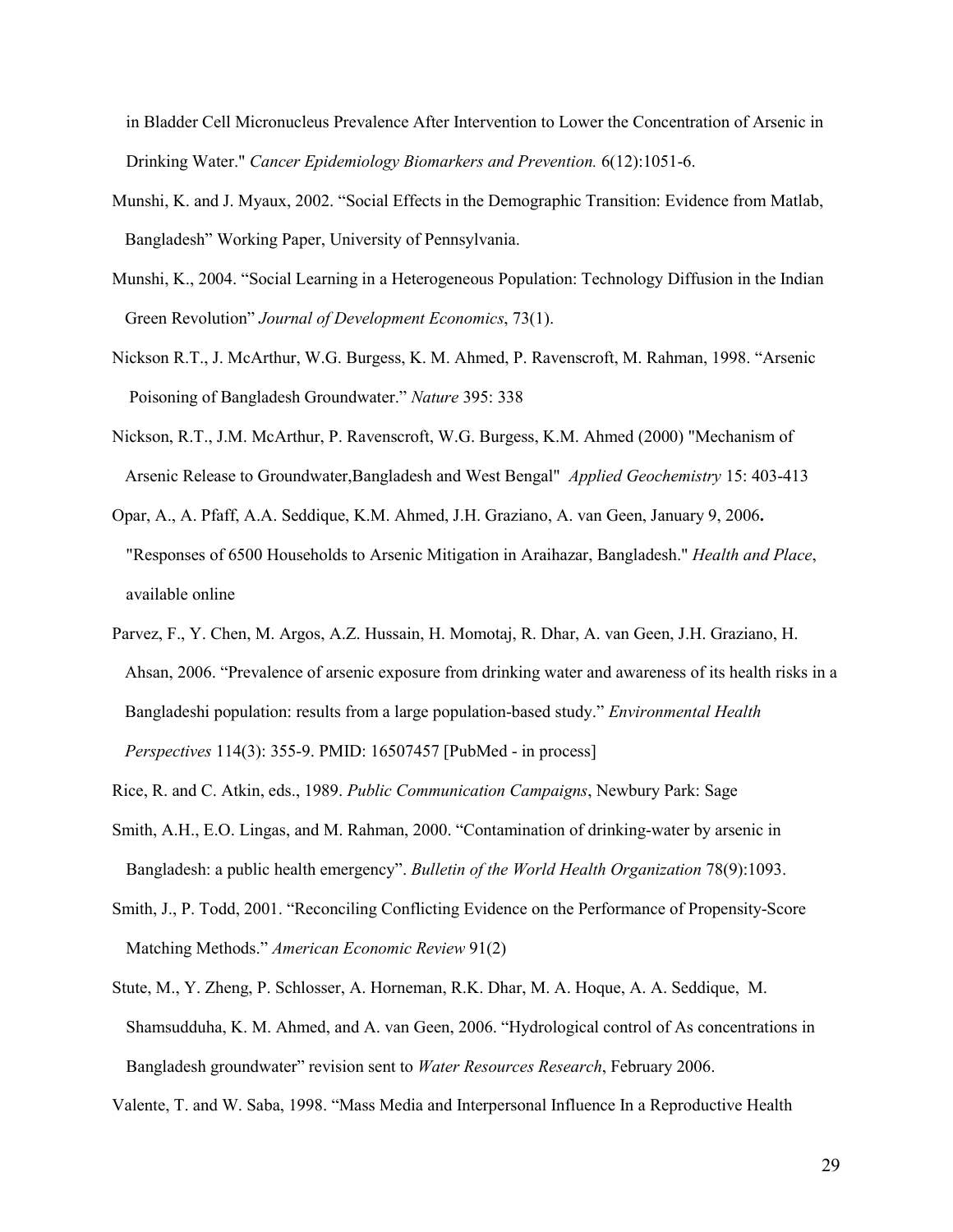Communication Campaign in Bolivia" *Communication Research* 25: 96-124.

- van Geen, A., H. Ahsan, A.H. Horneman, R.K. Dhar, Y. Zheng, I. Hussain, K.M. Ahmed, A. Gelman, M. Stute, H.J. Simpson, S. Wallace, C. Small, F. Parvez, V. Slavkovich, N.J. Lolocano, M. Becker, Z. Cheng, H. Momotaj, M. Shahnewaz, A.A. Seddique, J.H. Graziano, 2002. "Promotion of wellswitching to mitigate the current arsenic crisis in Bangladesh". *Bulletin of the WHO.* 80:732-737.
- van Geen, A., K.M. Ahmed, A.A. Seddique, M. Shamsudduha, 2003. "Community Wells to Mitigate the Arsenic Crisis in Bangladesh." *Bulletin of the WHO.* 81:632-638.
- van Geen, A., Y. Zheng, R. Versteeg, M. Stute, A. Horneman, R. Dhar, M. Steckler, A. Gelman, C. Small, H. Ahsan, J. Graziano, I. Hussein, and K. M. Ahmed, 2003. "Spatial variability of arsenic in 6000 tube wells in a 25 km2 area of Bangladesh" *Water Resources Research*, 39(5)
- Wasserman, G.A., X. Liu, F. Parvez, H. Ahsan, P. Factor-Litvak, A. van Geen, Z. Cheng, V. Slavkovich, Hussain, H. Momotaj, J. H. Graziano, 2004. "Water arsenic exposure and children's intellectual function in Araihazar, Bangladesh" *Environmental Health Perspectives*, 112: 1329-1333.
- Weinman, B., S.L. Goodbred, Y. Zheng, Z. Aziz, A.K. Singhvi, Y.C. Nagar, M. Steckler, A. van Geen, "Arsenic Concentrations in Shallow Groundwater of Araihazar, Bangladesh: Part I. Geological control through floodplain evolution." Submitted to *Water Resources Research*
- Wooldridge, J.M., 2002. Econometric Analysis of Cross Section and Panel Data The MIT Press, Cambridge, M.A., London, England

- World Health Organization*,*1995. *The World Health Report: Bridging the Gap*. World Health Organization, Geneva.
- World Health Organization/International Red Cross, 1997. "Linking Technology Choice for Operation and Maintenance for Low-Cost Water Supply and Sanitation". Operation and Maintenance Working Group of the WSSCC (Water Supply and Sanitation Collaborative Council). IRC International Water and Sanitation Center, The Hague.
- World Health Organization, 1999. *The World Health Report.* World Health Organization, Geneva.

World Bank, 2000. *World Development Report* 2000/2001. Oxford University Press, Oxford, 335p.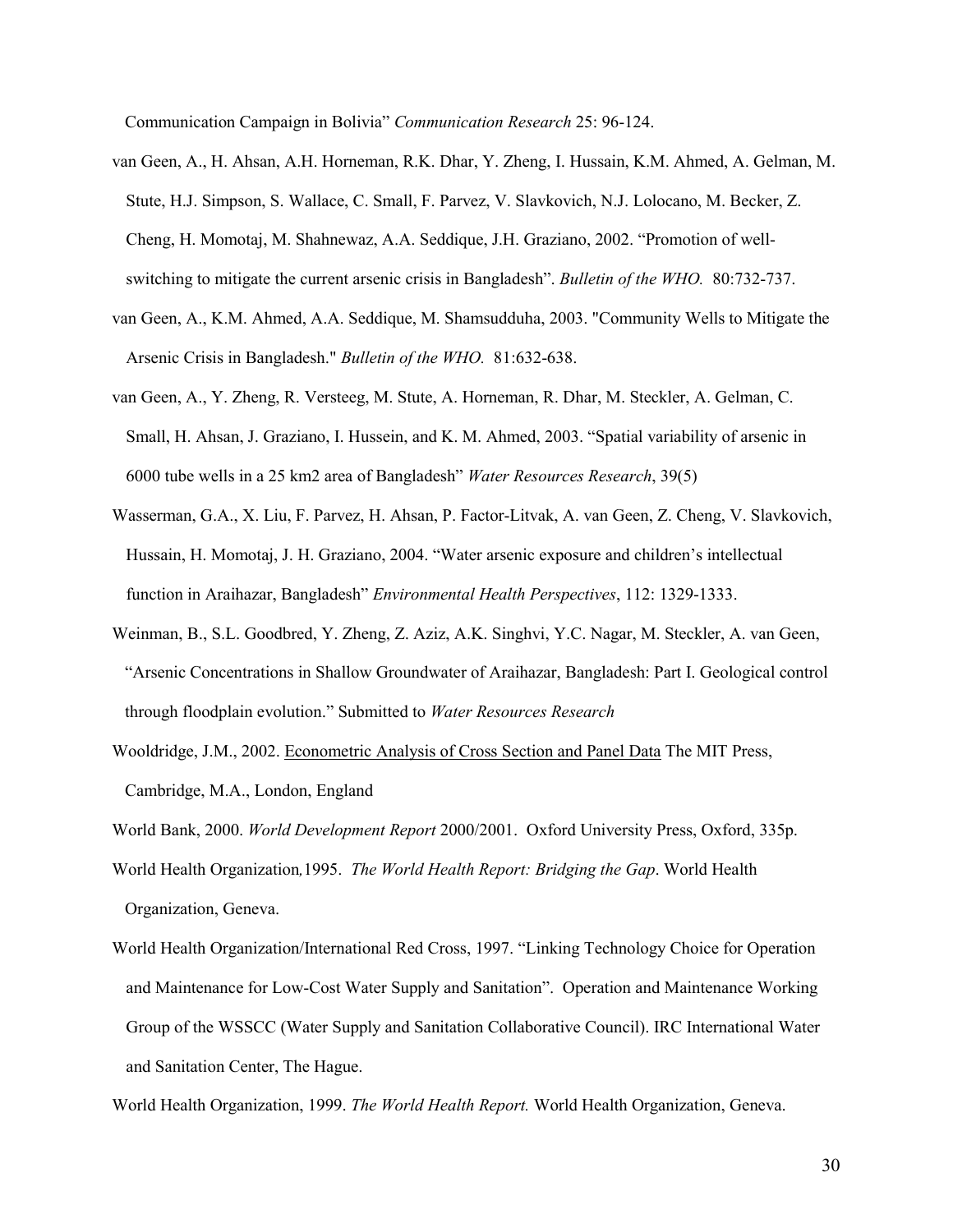- World Health Organization, 2000. *Towards an Assessment of the Socioeconomic Impact of Arsenic Poisoning in Bangladesh*. Protection of the Human Environment: Water, Sanitation and Health Report, Geneva.
- Water Supply and Sanitation Collaborative Council (WSSCC), 1999. *Vision 21: A Shared Vision for water supply, Sanitation and Hygiene and a Framework for Future Action*. Water Supply and Sanitation Collaborative Council, Geneva.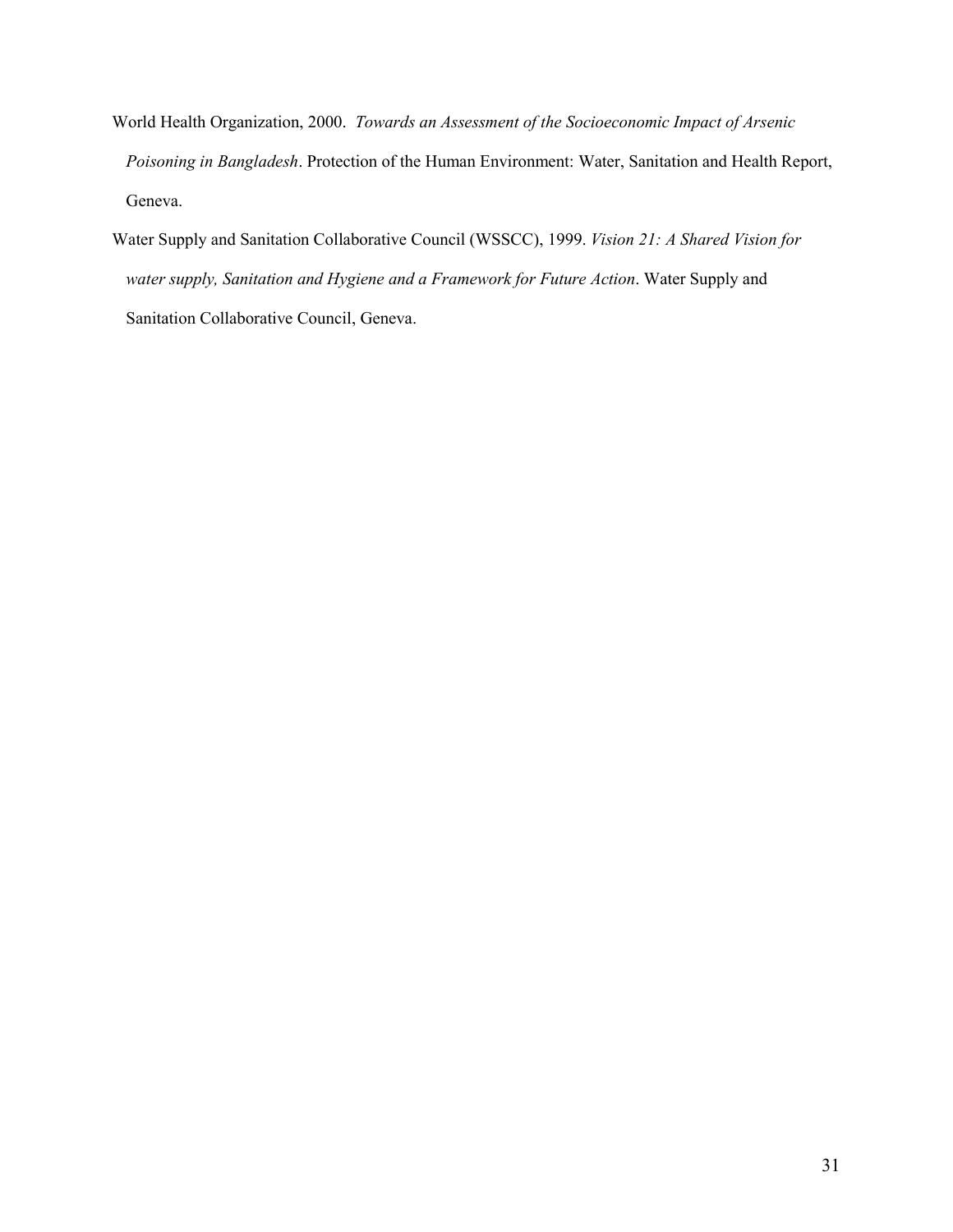| Variable                                                                                          | Mean | Std. Dev. | Min              | <b>Max</b> |
|---------------------------------------------------------------------------------------------------|------|-----------|------------------|------------|
| Arsenic level (micrograms/liter)                                                                  | 108  | 119       | 5                | 879        |
| Well is safe (takes value 1 if arsenic $\leq 50$ ) <sup>a</sup>                                   | 0.43 | 0.50      | $\theta$         | 1          |
| Changed to another well for drinking water                                                        | 0.40 | 0.49      | $\theta$         | 1          |
| Distance to original well (minutes walking)                                                       | 0.13 | 0.5       | $\mathbf{0}$     | 6          |
| Distance to new well (minutes walking)                                                            | 1.05 | 2.26      | $\mathbf{0}$     | 20         |
| Change in walking time due to change of well                                                      | 0.93 | 2.26      | $-5$             | 20         |
| Age of respondent                                                                                 | 37   | 11        | 16               | 80         |
| Respondent is female                                                                              | 0.56 | 0.50      | $\mathbf{0}$     | 1          |
| Number of people in household                                                                     | 5.8  | 2.3       | 2                | 24         |
| Can read and write                                                                                | 0.45 | 0.50      | $\Omega$         | 1          |
| Highest grade completed was at primary level                                                      | 0.24 | 0.43      | $\Omega$         |            |
| Highest grade completed was at secondary level                                                    | 0.22 | 0.42      | $\Omega$         | 1          |
| Highest grade completed was at higher level                                                       | 0.03 | 0.17      | $\boldsymbol{0}$ | 1          |
| Attend religious services: 1-never, 2-few times/year,<br>3-every month, 4-every week, 5-every day | 2.83 | 1.51      |                  | 5          |
| Number of relatives who live in the area                                                          | 17   | 17        | $\theta$         | 250        |

# **Table 1: Descriptive statistics for Araihazar data**

<sup>a</sup> Seventy-seven percent of wells in Araihazar have arsenic concentrations which exceed the stricter WHO standard of 10 micrograms per liter.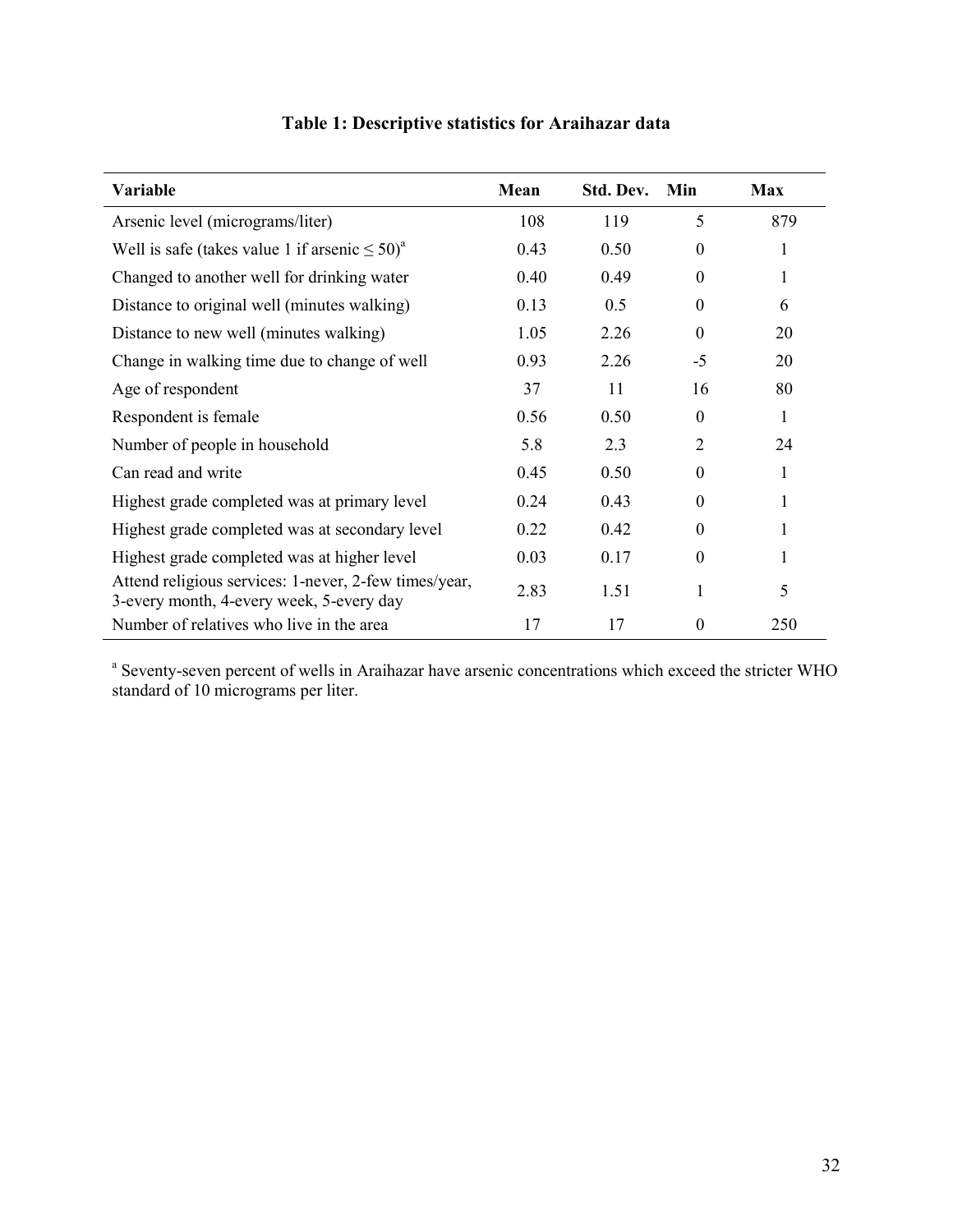|                                        | Araihazar | <b>Control</b><br>areas | <b>Ghior</b> | <b>Jessore</b> | <b>Nikli</b> | <b>Tangail</b> |
|----------------------------------------|-----------|-------------------------|--------------|----------------|--------------|----------------|
| $%$ of unsafe wells <sup>a</sup>       | 56.8      | 34.9                    | 30.4         | 26.4           | 12.9         | 63.3           |
| Years of education*                    | 3.18      | 5.34                    | 4.5          | 7.26           | 2.83         | 4.88           |
|                                        | (0.07)    | (0.15)                  | (0.30)       | (0.21)         | (0.27)       | (0.35)         |
| Monthly per capita                     | 1,363     | 1,336                   | 1,162        | 1,473          | 927          | 1,560          |
| household expenditure                  | (32.13)   | (55)                    | (134)        | (82)           | (57)         | (159)          |
| (taka)                                 |           |                         |              |                |              |                |
| Per capita household                   | 73,097    | 136,781                 | 81,171       | 151,617        | 53,476       | 246,383        |
| assets* (taka)                         | (4,188)   | (8,659)                 | (12,270)     | (11, 840)      | (5,121)      | (32,068)       |
| Days of work or                        | 13.82     | 17.07                   | 10.43        | 18.23          | 19.02        | 24.91          |
| school missed due to                   | (0.66)    | (0.91)                  | (1.49)       | (1.37)         | (1.69)       | (5.59)         |
| illness last year*                     |           |                         |              |                |              |                |
| Fraction use own                       | 0.34      | 0.63                    | 0.35         | 0.89           | 0.21         | 0.73           |
| well*                                  | (0.009)   | (0.02)                  | (0.03)       | (0.02)         | (0.03)       | (0.03)         |
| Fraction use well in                   | 0.47      | 0.13                    | 0.34         | 0.07           | 0.06         | 0.1            |
| bari*                                  | (0.01)    | (0.01)                  | (0.03)       | (0.01)         | (0.02)       | (0.02)         |
| Fraction use                           | 0.01      | 0.11                    | 0.04         | 0.02           | 0.48         | 0.06           |
| community well*                        | (0.002)   | (0.01)                  | (0.01)       | (0.007)        | (0.04)       | (0.02)         |
| Hours watch                            | 27.06     | 35.03                   | 22.84        | 56.24          | 17.15        | 23.58          |
| television per month*                  | (0.75)    | (1.3)                   | (2.08)       | (2.45)         | (1.92)       | (1.7)          |
| Hours listen to radio                  | 8.63      | 18.69                   | 15.61        | 25             | 18.22        | 10.28          |
| per month*                             | (0.37)    | (0.9)                   | (1.78)       | (1.71)         | (1.98)       | (1.1)          |
| Days read newspaper                    | 2.48      | 7.11                    | 3.87         | 12.05          | 1.94         | 6.06           |
| per month*                             | (0.14)    | (0.36)                  | (0.63)       | (0.66)         | (0.43)       | (0.77)         |
| Number of<br>observations <sup>b</sup> | 2680      | 997                     | 199          | 397            | 201          | 200            |

## **Table 2: Comparison of Araihazar and control areas**

Table reports means. Standard errors of the sample mean estimate are in parentheses.

\* Asterisks denote variables whose means are different for Araihazar and for control areas at a level of significance of 0.05. We have not conducted a mean comparison test for levels of arsenic.

<sup>a</sup> The percentage for Araihazar is from our own data. Percentages for control areas come from UNICEF and are based on a sample of wells from each district: 11,000 wells in Ghior, 35,000 in Jessore, 10,000 in Nikli and 20,000

in Tangail.<br><sup>b</sup> These are the total numbers of observations. Not all observations are used to calculate the mean for each variable since different variables have different numbers of missing values.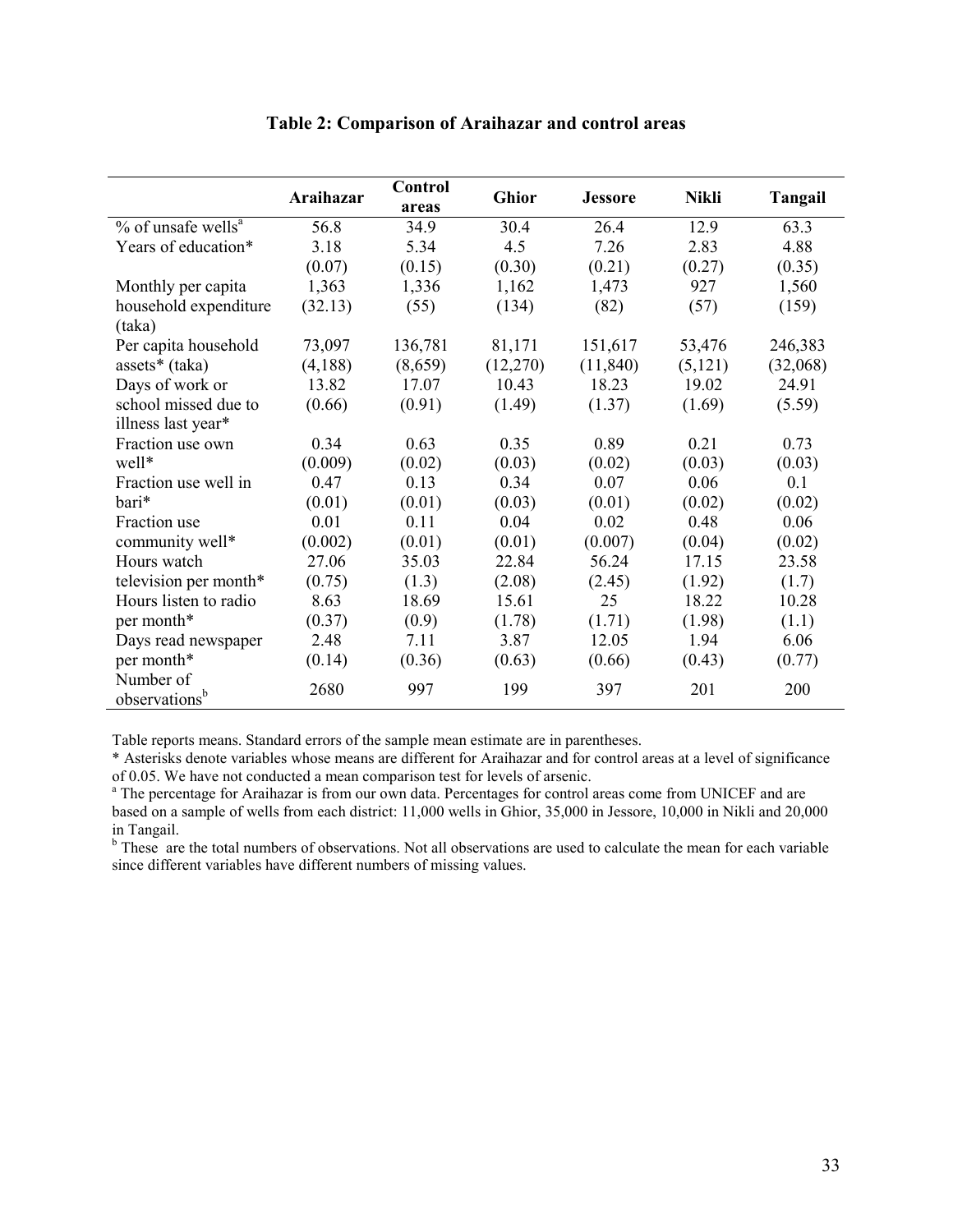|                          |                            |                            | Dependent variable    |
|--------------------------|----------------------------|----------------------------|-----------------------|
|                          | <b>Mean for those with</b> | <b>Mean for those with</b> | Is well safe?         |
|                          | safe wells                 | unsafe wells               | (1 if yes)            |
|                          |                            |                            | $OLS^{\overline{ab}}$ |
| Years of education       | 3.23                       | 3.13                       |                       |
|                          | p value for mean test 0.48 |                            |                       |
| Primary education        |                            |                            | .02                   |
| $(1 \text{ if yes})$     |                            |                            | (.025)                |
| Secondary education      |                            |                            | .04                   |
| $(1 \text{ if yes})$     |                            |                            | (.029)                |
| Higher education         |                            |                            | $-.004$               |
| (1 if yes)               |                            |                            | (.053)                |
| Monthly household        | 8399                       | 7230                       |                       |
| expenditure (taka)       | p value for mean test      | 0.002                      |                       |
| $2nd$ quartile of        |                            |                            | .02                   |
| expenditure (binary)     |                            |                            | (.029)                |
| $3rd$ quartile of        |                            |                            | .03                   |
| expenditure (binary)     |                            |                            | (.032)                |
| $4th$ quartile of        |                            |                            | .001                  |
| expenditure (binary)     |                            |                            | (.036)                |
| Household assets         | 533,660                    | 376,352                    |                       |
| (taka)                   | p value for mean test 0.06 |                            |                       |
| $2nd$ quartile of assets |                            |                            | .02                   |
| (binary)                 |                            |                            | (.029)                |
| $3rd$ quartile of assets |                            |                            | .02                   |
| (binary)                 |                            |                            | (.032)                |
| $4th$ quartile of assets |                            |                            | .04                   |
| (binary)                 |                            |                            | (.034)                |
| Own baseline well        | .36                        | .33                        | .04                   |
| (1 if used one)          | p value for mean test      | 0.12                       | (.037)                |
| Baseline well in bari    | .45                        | .48                        | $-.02$                |
| (1 if used one)          | p value for mean test      | 0.22                       | (.033)                |
| Number of relatives      | 18                         | 16.6                       | $-.0007$              |
| in the area              | p value for mean test      | 0.03                       | (.0005)               |
| Days missed because      | 13.44                      | 14.04                      | $-.00003$             |
| of illness last year     | p value for mean test      | 0.66                       | (.0003)               |
| Age                      | 36.5                       | 37.3                       | $-.002*$              |
|                          | p value for mean test      | 0.06                       | (.001)                |
| Village fixed effects    |                            |                            | Yes                   |
| N                        |                            |                            | 2097                  |
| $R^2$                    |                            |                            | .35                   |
| n value for F test       |                            |                            | $.00 \,$              |

## **Table 3: Determinants of whether a well is safe or not**

p value for F test - - .00 a Robust standard errors clustered by baseline well are in parentheses. Other independent variables in the regression are how often attend religious services, how far walk to baseline well, household size. Their coefficients and the differences in means are not significant. Continuous education, expenditures and assets are also not significant if used instead of the binary categories. Results with respect to significance levels are the same in a probit regression.  $<sup>b</sup>$  The F test for the H<sub>0</sub> that coefficients on all independent variables except the village fixed effects are zero has a p</sup> value of 0.33.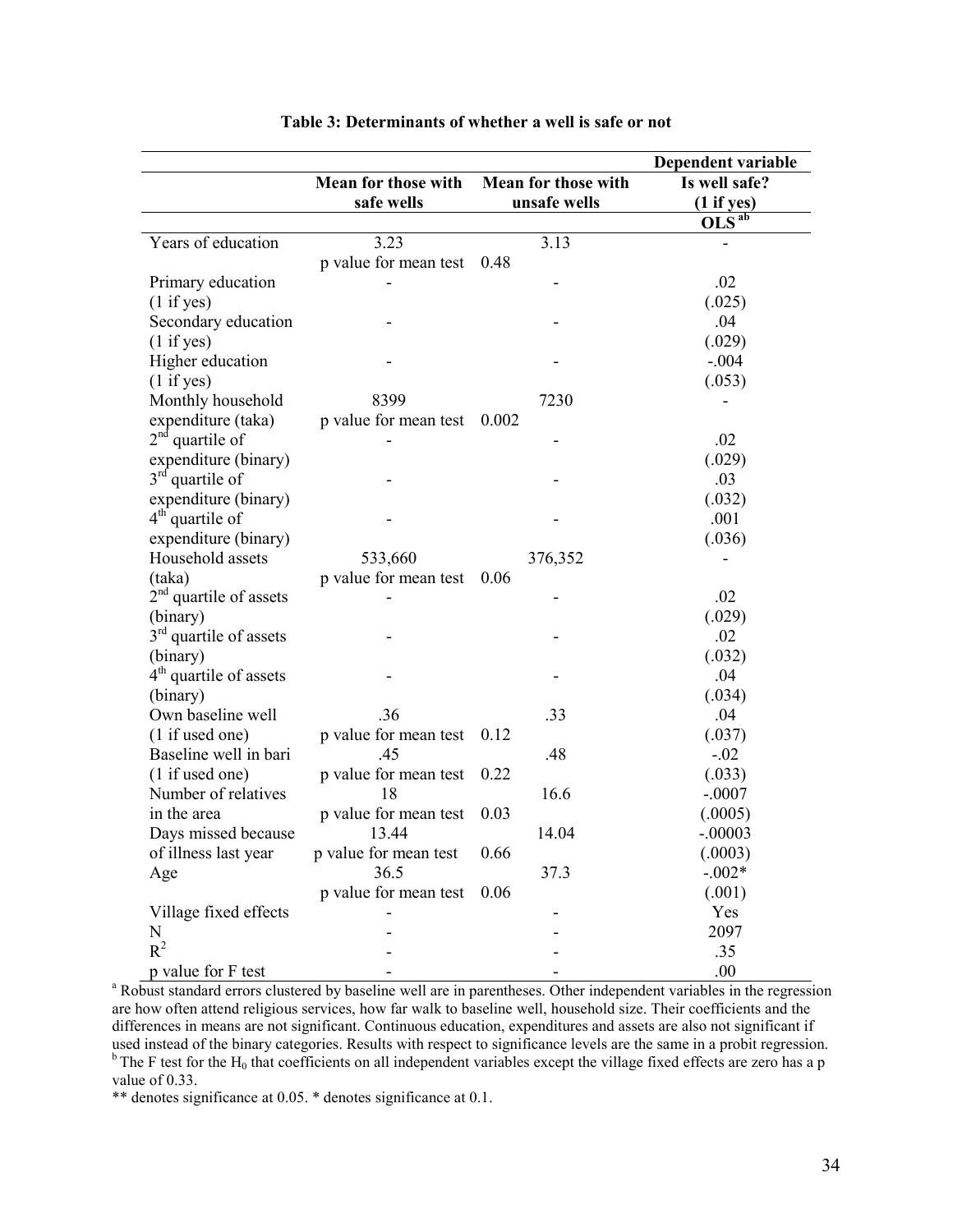|                                        |             |                |             | Dependent variable:                               |                 |                 |
|----------------------------------------|-------------|----------------|-------------|---------------------------------------------------|-----------------|-----------------|
|                                        |             |                |             | Whether or not changed to another well (1 if yes) |                 |                 |
|                                        | Full sample | Full sample    | Full sample | Full sample                                       | RS <sup>a</sup> | RS <sup>a</sup> |
|                                        | <b>OLS</b>  | <b>OLS</b>     | <b>OLS</b>  | <b>OLS</b>                                        | <b>OLS</b>      | <b>OLS</b>      |
|                                        | (1)         | (2)            | (3)         | (4)                                               | (5)             | (6)             |
| Well is unsafe                         | $.45**$     | $.46**$        | $37**$      | 39**                                              | $.40**$         | $.25**$         |
| (1 if unsafe)                          | (.030)      | (.029)         | (.037)      | (.036)                                            | (.039)          | (072)           |
| Level of arsenic                       |             |                | $.0007**$   | $.0006**$                                         |                 | $.003**$        |
|                                        |             |                | (.0002)     | (.0002)                                           |                 | (.001)          |
| Other controls                         | Yes         | N <sub>0</sub> | Yes         | No                                                | Yes             | Yes             |
| Village fixed                          | Yes         | Yes            | Yes         | Yes                                               | Yes             | Yes             |
| effects                                |             |                |             |                                                   |                 |                 |
| N                                      | 1997        | 2183           | 1997        | 2183                                              | 1227            | 1227            |
| $R^2$                                  | .31         | .29            | .32         | .30                                               | .28             | .29             |
| P value for F test                     | .00         | .00            | .00         | .00.                                              | .00             | .00             |
| Fraction with safe<br>wells who change | .14         |                |             |                                                   |                 |                 |

#### **Table 4: Response to information that well is unsafe**

Robust standard errors clustered by baseline well are in parentheses.

Other independent variables in regressions in columns 1, 3, 5 and 6 are percent of neighbors who live within 100 meters whose wells are unsafe, average arsenic level in wells of neighbors who live within 100 meters, education, monthly household expenditure, household assets, whether used own baseline well, whether used baseline well in bari, how long walked to baseline well, days missed due to illness last year, number of relatives in the area, how often attend religious services, household size, age.

Other independent variables in regressions in columns 2 and 4 are percent of neighbors who live within 100 meters whose wells are unsafe and average arsenic level in wells of neighbors who live within 100 meters. The estimate values change very little if we exclude these two controls.

<sup>a</sup> The column reports a regression on a restricted sample (RS), which consists of households whose baseline wells have arsenic levels between 0  $\mu$ g/L and 100  $\mu$ g/L.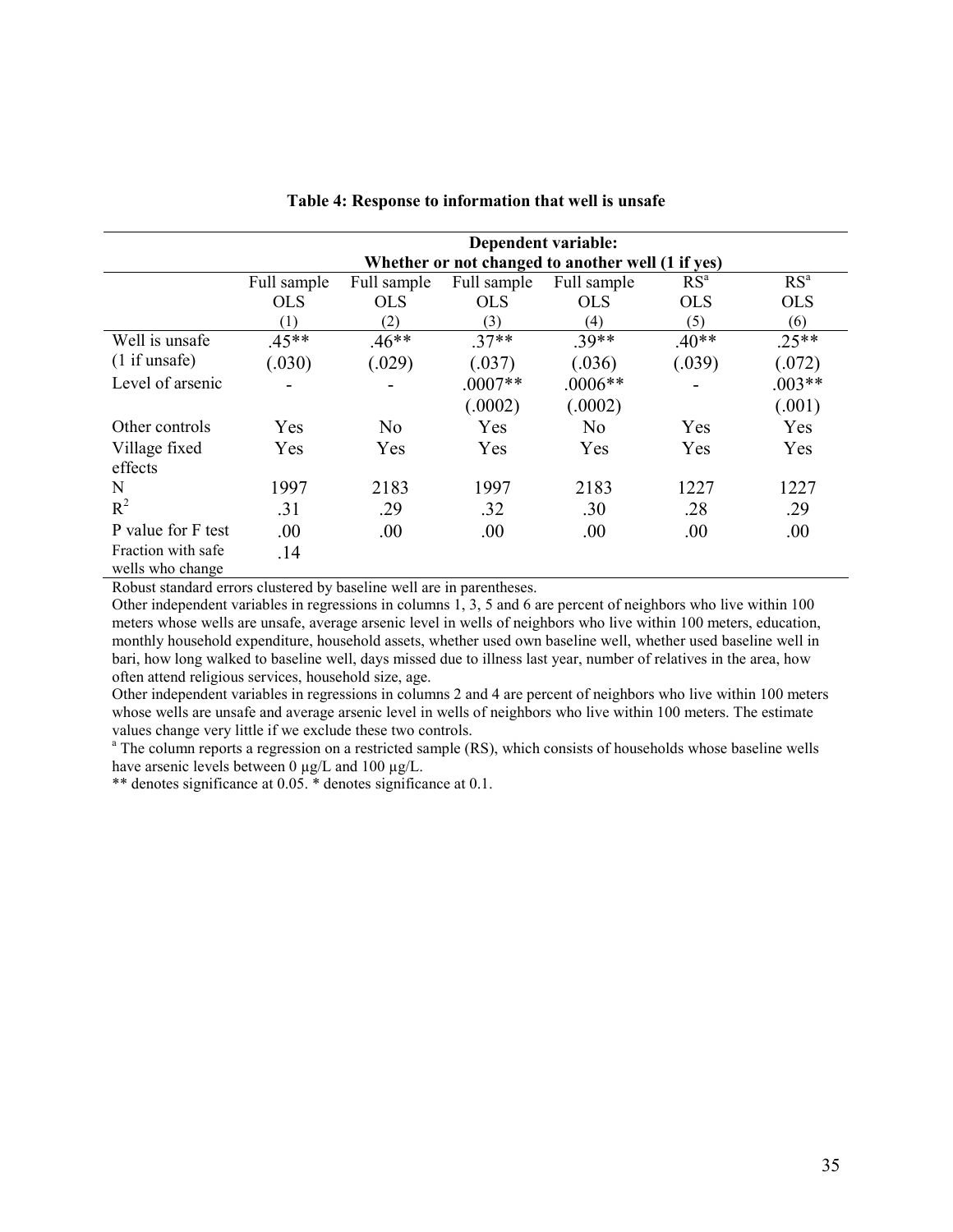|                                                         |                                                               |                          | Dependent variable: |                 |                 |                 |                                  | Dependent variable: |
|---------------------------------------------------------|---------------------------------------------------------------|--------------------------|---------------------|-----------------|-----------------|-----------------|----------------------------------|---------------------|
|                                                         | time to current well minus time to baseline well <sup>a</sup> |                          |                     |                 |                 |                 |                                  | log of per capita   |
|                                                         |                                                               |                          |                     |                 |                 |                 | monthly expenditure <sup>b</sup> |                     |
|                                                         | Full                                                          | Full                     | Full                | RS <sup>c</sup> | RS <sup>c</sup> | RS <sup>c</sup> | Full                             | Full                |
|                                                         | sample                                                        | sample                   | sample              |                 |                 |                 | sample                           | sample              |
|                                                         | <b>OLS</b>                                                    | $RF^d$                   | IV                  | <b>OLS</b>      | $RF^d$          | IV              | <b>OLS</b>                       | IV                  |
|                                                         | (1)                                                           | (2)                      | (3)                 | (4)             | (5)             | (6)             | (7)                              | (8)                 |
| Whether or not                                          | $1.52**$                                                      | $\overline{\phantom{a}}$ | $2.15**$            | $.93**$         | $\overline{a}$  | 1.82**          | .009                             | 0.03                |
| changed (1 if yes)                                      | (.124)                                                        |                          | (.258)              | (.164)          |                 | (.346)          | (.032)                           | (.074)              |
| Whether well is                                         |                                                               | $.68**$                  |                     |                 | .29             |                 |                                  |                     |
| unsafe (1 if unsafe)                                    |                                                               | (.152)                   |                     |                 | (.255)          |                 |                                  |                     |
| Level of arsenic                                        |                                                               | $.002**$                 |                     |                 | $.009**$        |                 |                                  |                     |
|                                                         |                                                               | (.0009)                  |                     |                 | (.004)          |                 |                                  |                     |
| Other controls                                          | Yes                                                           | Yes                      | Yes                 | Yes             | Yes             | Yes             | Yes                              | Yes                 |
| Village fixed effects                                   | Yes                                                           | Yes                      | Yes                 | Yes             | Yes             | Yes             | Yes                              | Yes                 |
| N                                                       | 1994                                                          | 1995                     | 1994                | 1225            | 1226            | 1225            | 1975                             | 1975                |
| $R^2$                                                   | .22                                                           | .16                      | .20                 | .13             | .11             | .09             | .36                              | .36                 |
| P value for F test                                      | .00                                                           | .00                      | .00.                | .00             | .00             | .00.            | .00                              | .00.                |
| Mean additional minutes to                              | .22                                                           |                          |                     |                 |                 |                 |                                  |                     |
| well for households with<br>safe baseline wells         |                                                               |                          |                     |                 |                 |                 |                                  |                     |
| Mean of log monthly                                     |                                                               |                          |                     |                 |                 |                 | 8.74                             |                     |
| expenditures for households<br>with safe baseline wells |                                                               |                          |                     |                 |                 |                 |                                  |                     |
|                                                         |                                                               |                          |                     |                 |                 |                 |                                  |                     |

## **Table 5: Impact of changing to a different well on additional time spent walking for water and on monthly household expenditures**

Robust standard errors clustered by baseline well are in parentheses.

<sup>a</sup> Other controls in these regressions are percent of neighbors who live within 100 meters whose wells are unsafe, average arsenic level in wells of neighbors who live within 100 meters, education, monthly household expenditure, household assets, whether used own baseline well, whether used baseline well in bari, how long walked to baseline well, days missed due to illness last year, number of relatives in the area, how often attend religious services, household size, age.

<sup>b</sup> Other controls in these regressions are percent of neighbors who live within 100 meters whose wells are unsafe, average arsenic level in wells of neighbors who live within 100 meters, education, household assets, whether used own baseline well, whether used baseline well in bari, how long walked to baseline well, days missed due to illness last year, number of relatives in the area, how often attend religious services, household size, age.

<sup>c</sup> The column reports a regression on a restricted sample (RS), which consists of households whose baseline wells have arsenic levels between 0  $\mu$ g/L and 100  $\mu$ g/L.

d Reduced form OLS regression.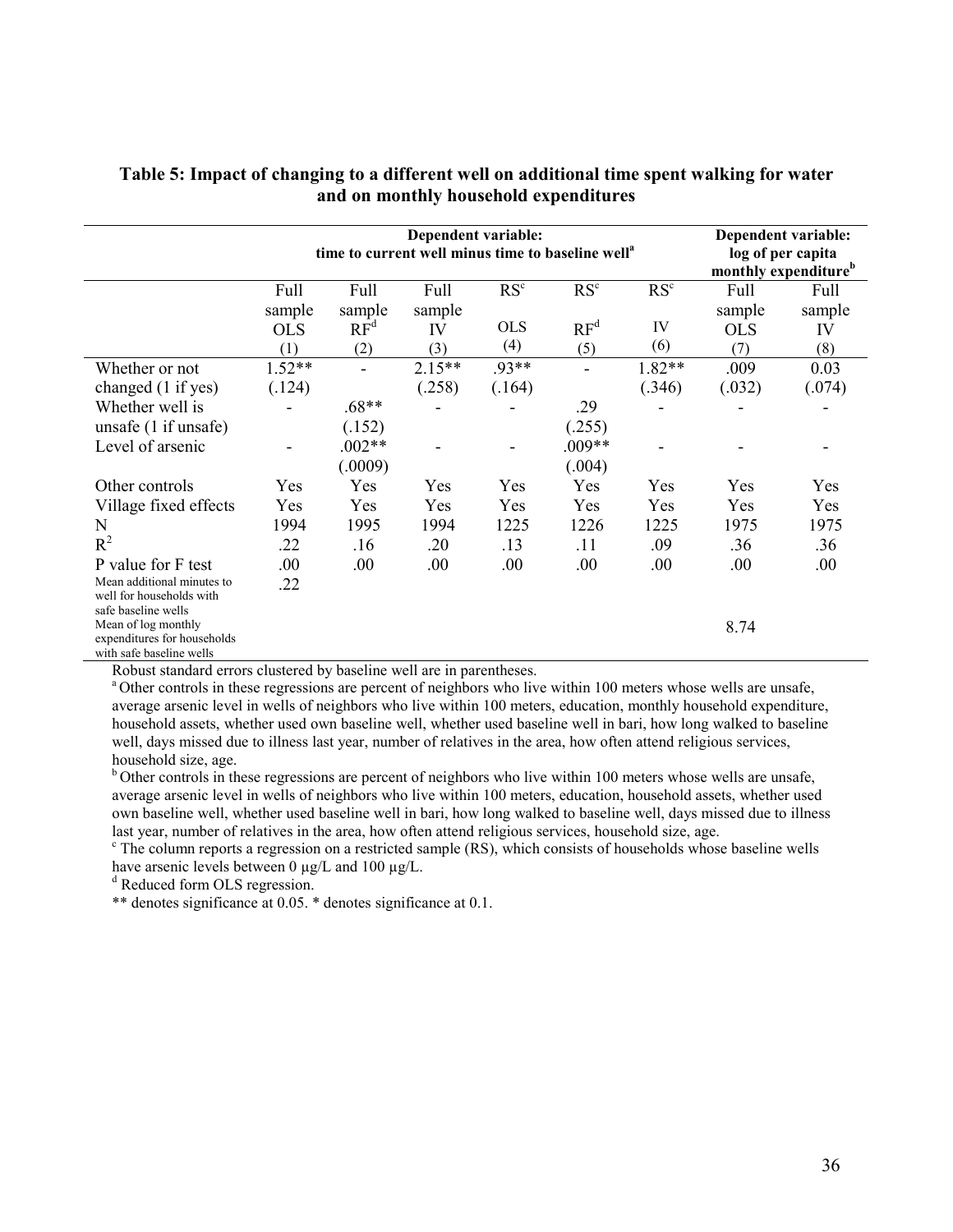|                                       |                                   |                   |                                  |                                                          |                   | Dependent variable               |                                                           |                   |                                  |
|---------------------------------------|-----------------------------------|-------------------|----------------------------------|----------------------------------------------------------|-------------------|----------------------------------|-----------------------------------------------------------|-------------------|----------------------------------|
|                                       | Is aware of arsenic<br>(1 if yes) |                   |                                  | Knows that boiling does not<br>remove arsenic (1 if yes) |                   |                                  | Knows that arsenicosis is<br>not contagious<br>(1 if yes) |                   |                                  |
|                                       | Mean<br>diff. <sup>a</sup>        | $OLS^b$           | Propensity<br>score <sup>c</sup> | Mean<br>diff. <sup>a</sup>                               | $OLS^b$           | Propensity<br>score <sup>c</sup> | Mean<br>diff. <sup>a</sup>                                | OLS <sup>b</sup>  | Propensity<br>score <sup>c</sup> |
|                                       | (1)                               | (2)               | (3)                              | (4)                                                      | (5)               | (6)                              | (7)                                                       | (8)               | (9)                              |
|                                       | $.15***$<br>(.00)                 |                   |                                  | $-10**$<br>(.00)                                         |                   | $\overline{a}$                   | $-17**$<br>(.00)                                          |                   | $\overline{\phantom{a}}$         |
| Resides in<br>Araihazar<br>(1 if yes) |                                   | $.20**$<br>(.009) | $.20**$<br>(.025)                | $\overline{\phantom{0}}$                                 | $-.005$<br>(.023) | $-.03$<br>(.032)                 | $\blacksquare$                                            | $-07**$<br>(.023) | $-.10**$<br>(.036)               |
| Other<br>controls                     | $\overline{\phantom{a}}$          | Yes               | Yes                              | $\overline{\phantom{a}}$                                 | Yes               | Yes                              | $\overline{\phantom{0}}$                                  | Yes               | Yes                              |
| Village<br>fixed effects              |                                   | No                | N <sub>0</sub>                   | -                                                        | N <sub>0</sub>    | N <sub>0</sub>                   |                                                           | No                | No                               |
| N                                     | 3648                              | 3221              | Treat: 2384<br>Control: 562      | 3462                                                     | 3063              | Treat: 2384<br>Control: 458      | 3457                                                      | 3061              | Treat: 2384<br>Control: 460      |
| $R^2$                                 |                                   | .16               |                                  | $\overline{\phantom{a}}$                                 | .09               |                                  |                                                           | .11               |                                  |
| p value for F<br>test                 |                                   | .00               |                                  | $\overline{\phantom{0}}$                                 | .00               |                                  |                                                           | .00.              |                                  |

#### **Table 6: Effect of information campaign in Araihazar on being informed**

<sup>a</sup> The values in this column are differences between the percentage who know in Araihazar and percentage who know in control areas. P value of t test is in parentheses.

<sup>b</sup> Standard errors are in parentheses. The other controls are household size, age, gender, education, monthly household expenditure, household assets, religious attendance, number of relatives in area, how many hours watch TV and listen to radio, how many days read newspapers.

<sup>c</sup> The approach is nearest neighbor matching with equal weights in case of a tie. Bootstrapped standard errors are in parentheses. The estimation uses only observations in the region of overlapping support. Eight observations in control areas were outside the common support region. Variables included in the calculation of the propensity score are household size and three higher order terms, age and two higher order terms, gender, number of relatives who live in the area, education and five higher order terms, monthly household expenditure and three higher order terms, household assets and two higher order terms.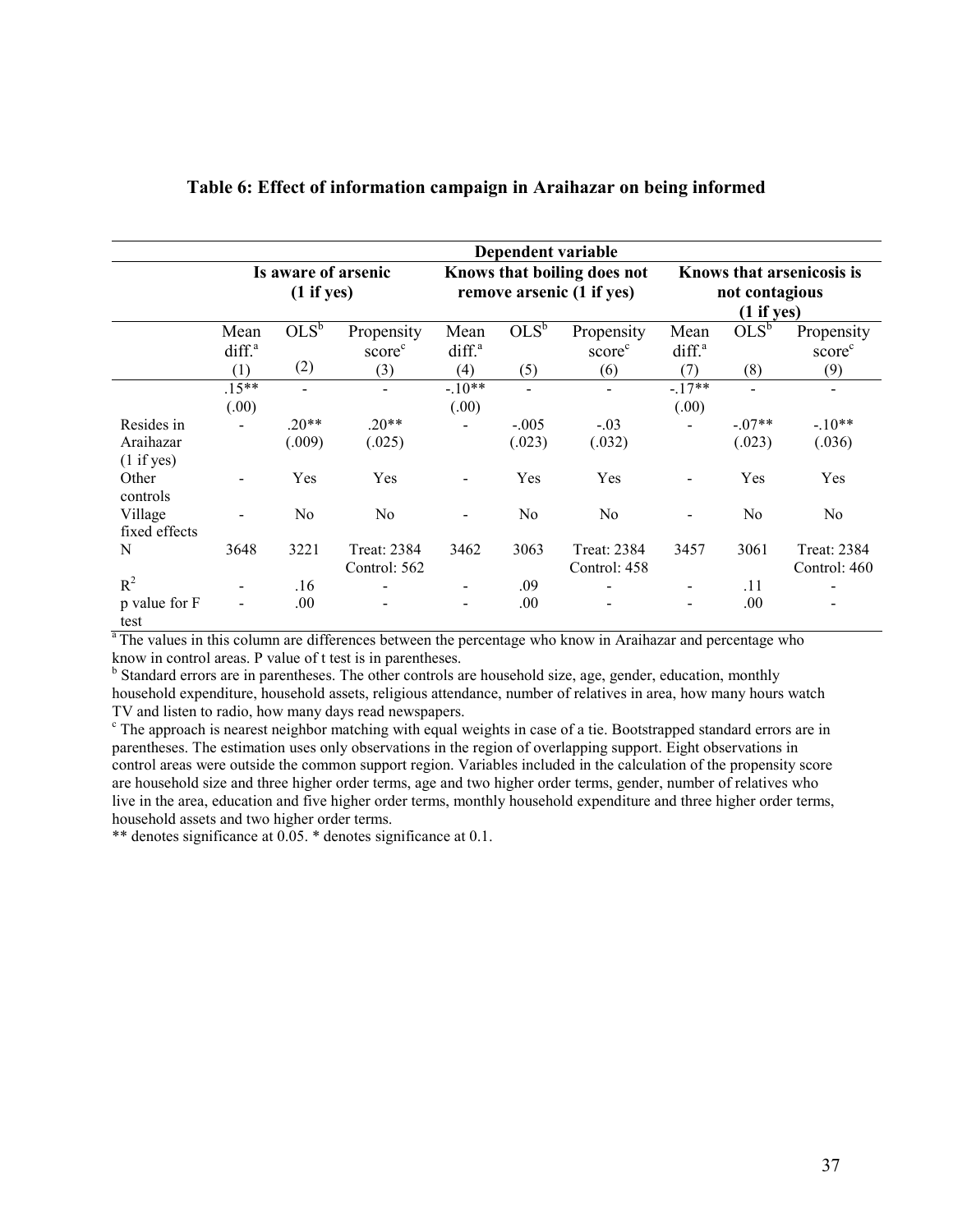**Figure 1** 



The plot shows the probability of changing estimated using a kernel-weighted (Epanechnikov kernel) local polynomial approximation. The approach is recommended by Hahn et al (2001) and presented in Fan (1992).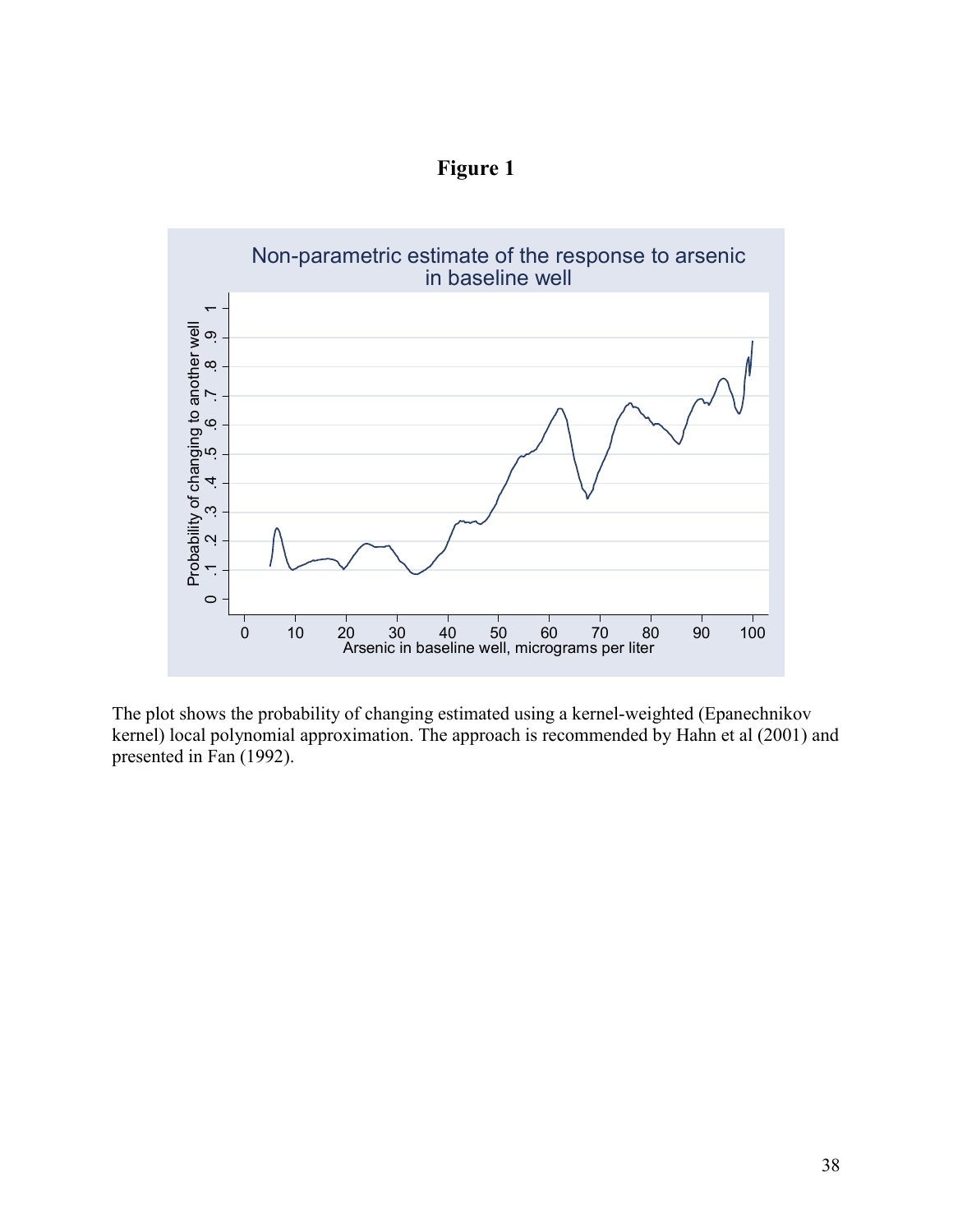**Figure 2** 



The plot shows the increase in the time spent walking estimated using a kernel-weighted (Epanechnikov kernel) local polynomial approximation. The approach is recommended by Hahn et al (2001) and presented in Fan (1992).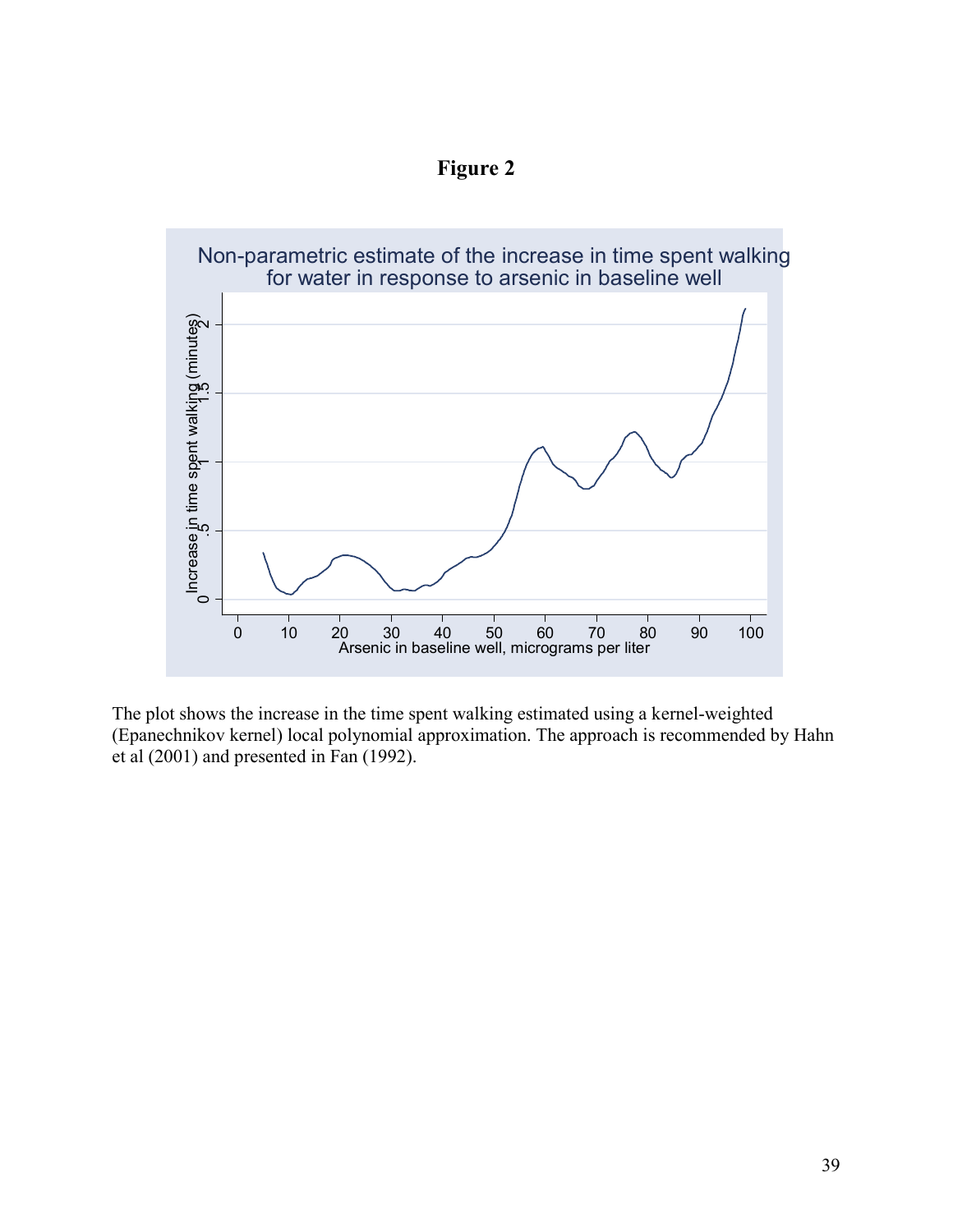# **Appendix**

# **A.1 Time line of our project**

| Year 2000:            | Baseline survey documents all wells in the study area and asks a random sample     |
|-----------------------|------------------------------------------------------------------------------------|
|                       | of people whether they have heard of arsenic                                       |
| Years $2001 - 2002$ : | 1) Project tests and labels all wells                                              |
|                       | 2) Contemporaneously with #1, public health team conducts physical exams,          |
|                       | communicates well test result, and asks whether respondent knows about arsenic     |
|                       | for a random sample of married couples. People have not begun to switch to         |
|                       | other wells yet, but they have been exposed to project staff for over a year,      |
|                       | thereby learning about arsenic.                                                    |
|                       | 3) Following the public health interviews, a team of educators travels around the  |
|                       | area, summons people to a meeting in each neighborhood and conveys a number        |
|                       | of facts about arsenic poisoning. Meetings are on weekdays, during the day.        |
|                       | 4) Six to twelve months after the team of educators has been to a particular area, |
|                       | we conduct a survey of a random sample of those individuals interviewed by the     |
|                       | public health team in #2. We document whether they have changed to another         |
|                       | well, what they know about the arsenic problem and collect socio-economic data.    |
|                       | All socio-economic data are from this survey.                                      |
| Year 2002:            | Surveys of households in control areas occur before NGOs have started their        |
|                       | information campaigns. No systematic well tests have been done except those        |
|                       | conducted by UNICEF on a small sample of wells, which were chosen                  |
|                       | independently of our sample. We ask questions about the well which people were     |
|                       | using 12 months ago, i.e. at the time when well tests were being conducted in      |
|                       | Araihazar and what they knew about arsenic then. We also ask whether people        |
|                       | have changed to another well during the last twelve months, what they know         |
|                       | about arsenic now, and collect socio-economic data.                                |